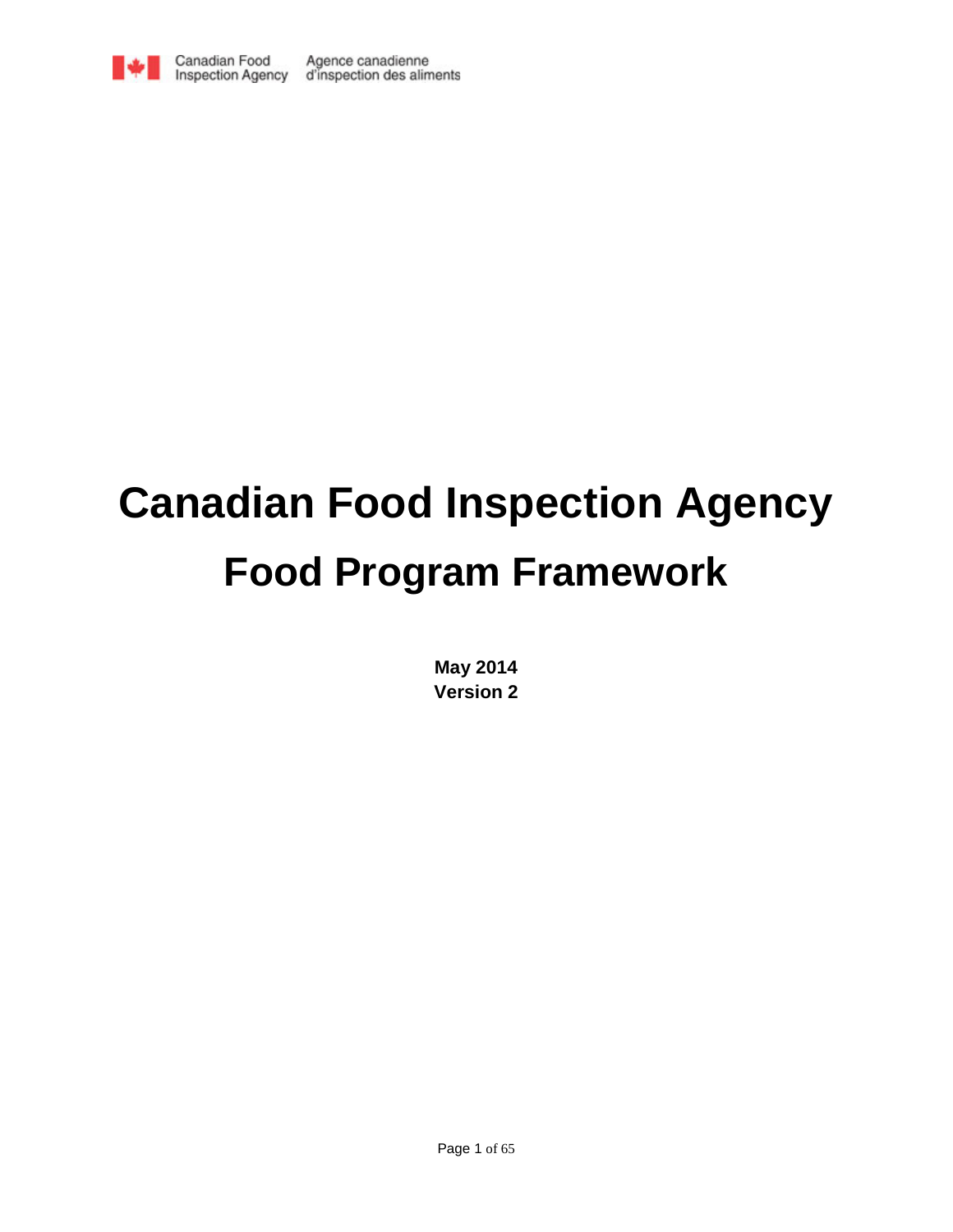

# **Document Control**

| <b>Version</b> | <b>Comments</b>                                                     | <b>Date</b>   |
|----------------|---------------------------------------------------------------------|---------------|
|                | Original version                                                    | February 2011 |
| 2              | Updated to reflect Agency Modernization to a single<br>food program | May 2014      |
|                |                                                                     |               |
|                |                                                                     |               |
|                |                                                                     |               |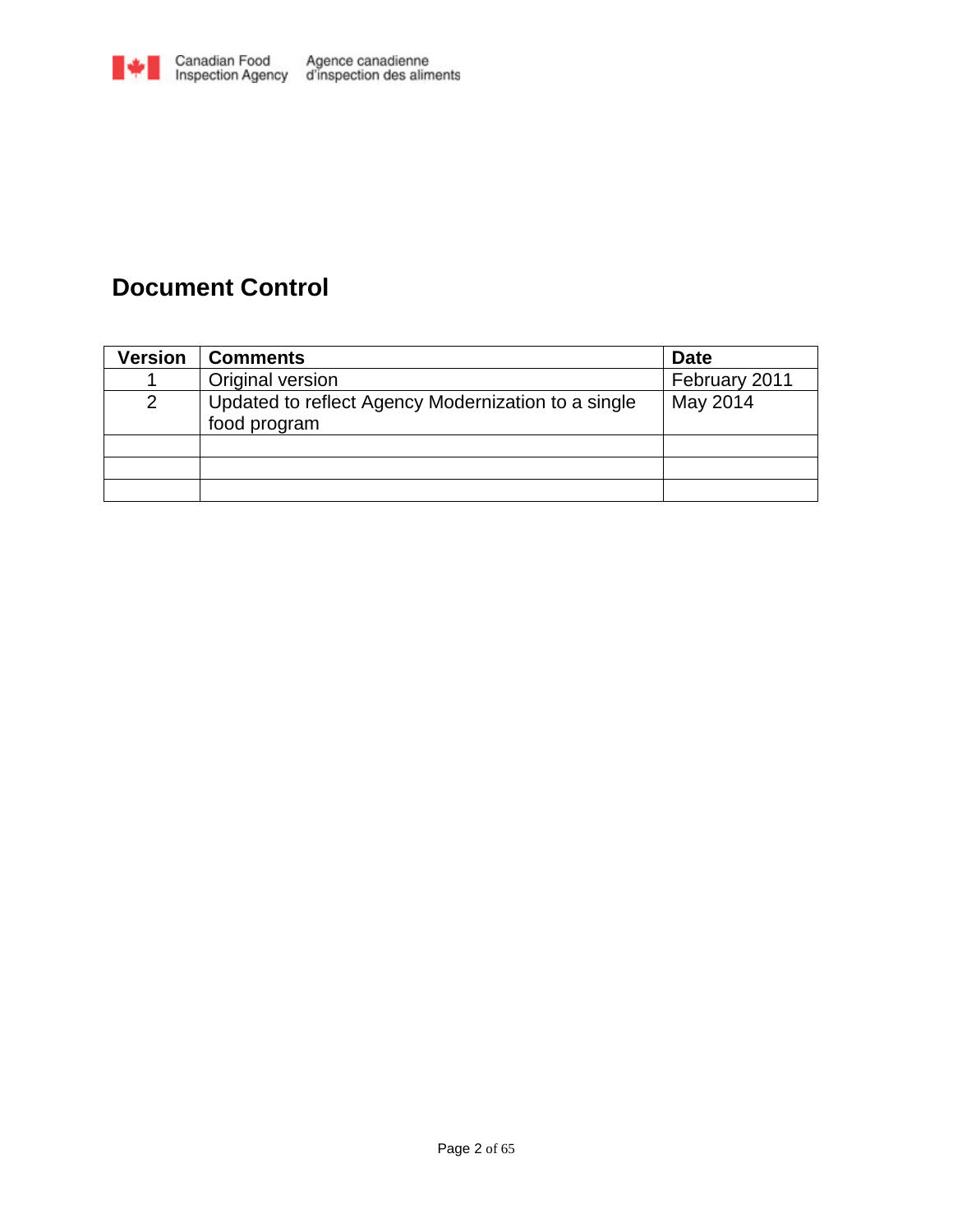

# **Table of Contents**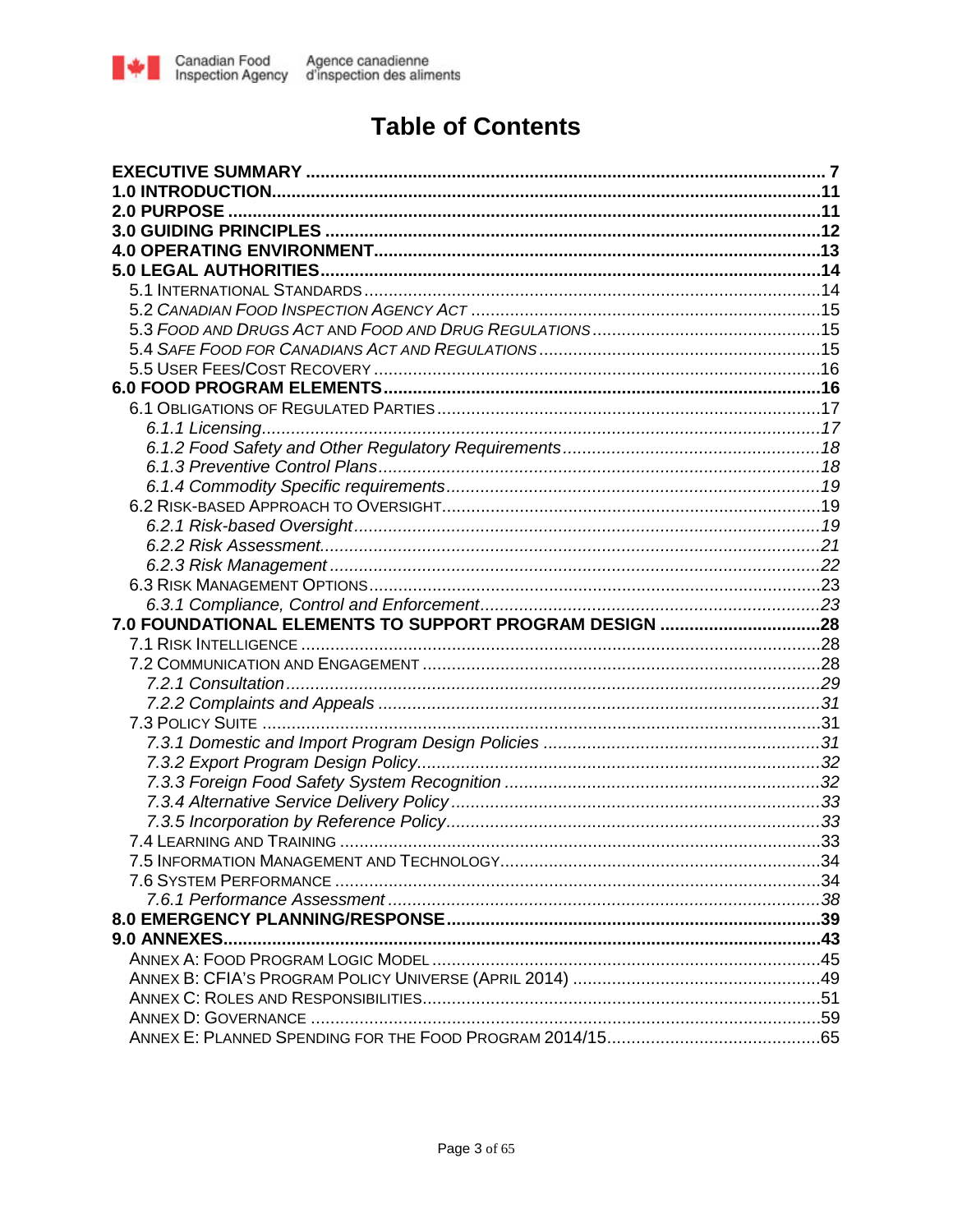

# **List of Acronyms**

| <b>AAFC</b>   | <b>Agriculture and Agrifood Canada</b>                |
|---------------|-------------------------------------------------------|
| <b>ASD</b>    | <b>Alternative Service Delivery</b>                   |
| <b>CBSA</b>   | Canada Border Services Agency                         |
| <b>CFIA</b>   | <b>Canadian Food Inspection Agency</b>                |
| ERP           | <b>Emergency Response Plan</b>                        |
| <b>FAO</b>    | Food and Agriculture Organisation                     |
| <b>FDA</b>    | <b>Food and Drugs Act</b>                             |
| <b>FDR</b>    | <b>Food and Drug Regulations</b>                      |
| <b>FIORP</b>  | Food Illness Outbreak Response Protocol               |
| <b>FPF</b>    | <b>Food Program Framework</b>                         |
| <b>FPT</b>    | Federal, Provincial, Territorial                      |
| <b>FSERFP</b> | <b>Food Safety Emergency Response Functional Plan</b> |
| <b>FSRP</b>   | <b>Food Safety Recognition Program</b>                |
| HC            | <b>Health Canada</b>                                  |
| <b>HPI</b>    | <b>High Profile Issue</b>                             |
| <b>ICS</b>    | <b>Incident Command System</b>                        |
| <b>ISO</b>    | International Organization for Standardization        |
| <b>IMIT</b>   | Information Management/Information Technology         |
| <b>IVT</b>    | <b>Inspection Verification Team</b>                   |
| <b>MOU</b>    | Memorandum of Understanding                           |
| <b>PCP</b>    | <b>Preventive Control Plan</b>                        |
| <b>PHAC</b>   | Public Health Agency of Canada                        |
| <b>SFCA/R</b> | Safe Food for Canadians Act and Regulations           |
| <b>WTO</b>    | <b>World Trade Organisation</b>                       |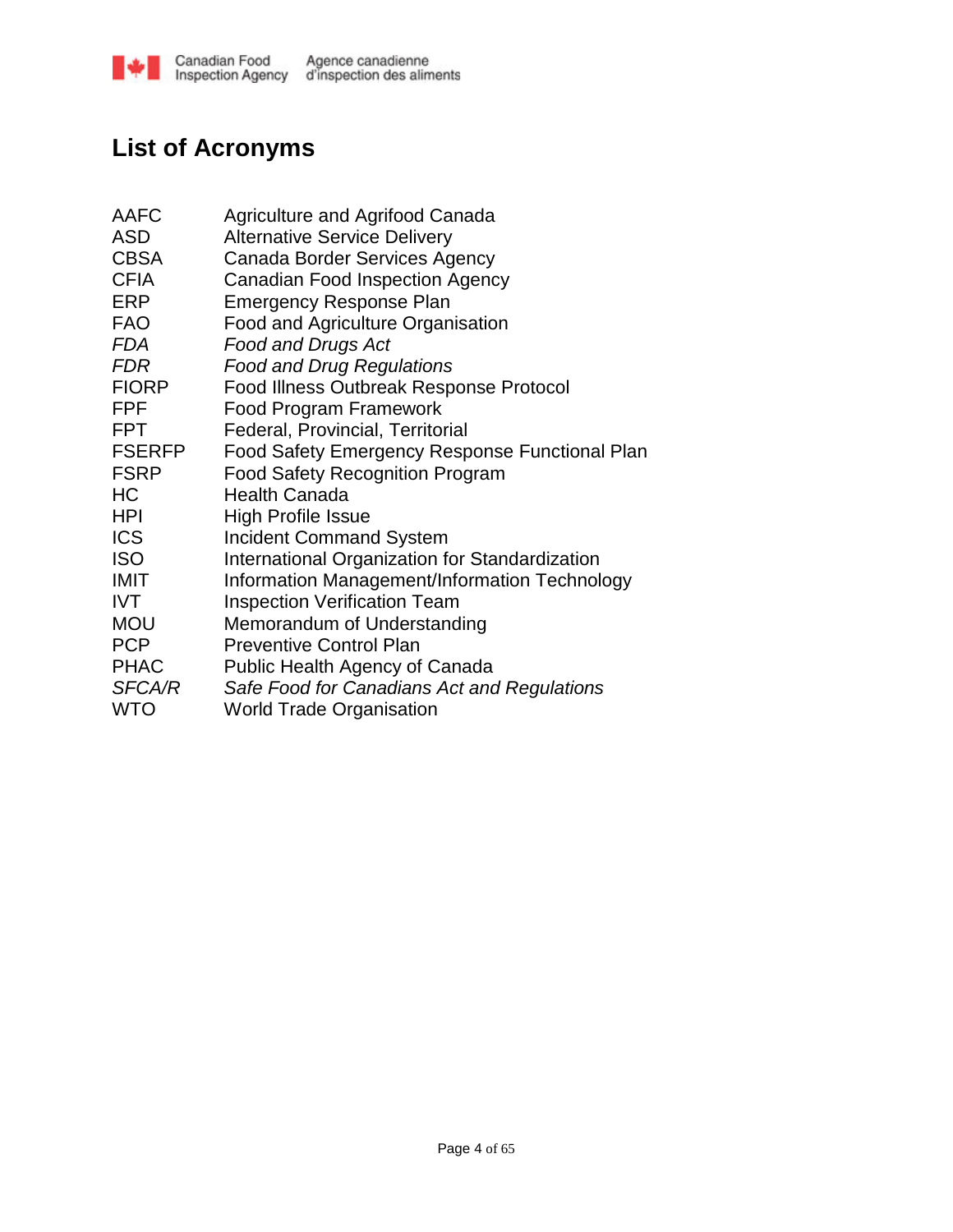

# **Preface**

The objective of this document is to outline the framework for the Food Program in the Canadian Food Inspection Agency (CFIA). It highlights for all food stakeholders, including consumers, industry, and governments, the core elements and key principles of an effective food control system.

The passage of the *Safe Food for Canadians Act* in November 2012 sets the stage for important changes to the regulation of the food system in Canada. This new Act consolidates three different food inspection Acts and their corresponding regulations (and eight different programs) along with the food provisions from the *Consumer Packaging and Labelling Act* into one overarching law. This enables the CFIA to apply consistent regulatory requirements and inspection approaches across all regulated food commodities and results in a legislative foundation for food consisting of two (2) federal statutes – the *Food and Drugs Act* and the *Safe Food for Canadians Act (SFCA)*.

This Food Program Framework applies to all food commodities regulated under these two statutes and impacts food commodities and their ingredients that are domestically prepared, imported and/or exported.

This Framework is designed to function within the existing resources of the CFIA with scalable activities based on risk and resource availability.

This framework will be reviewed and updated every five years (or sooner if necessary) in line with the legislated five year review of the SCFA<sup>[1](#page-4-0)</sup>. Any changes will be documented in the Document Control section.

Any comments or questions on this framework can be directed to:

Strategic Partnerships Division 1400 Merivale Road, Tower 1 Floor 6, suite 218 Ottawa, ON K1A 0Y9 Canada Attn: Food Program Framework [CFIA-modernisation-ACIA@inspection.gc.ca.](mailto:CFIA-modernisation-ACIA@inspection.gc.ca)

#### **NOTE:**

**This document is intended to be read as if the SFCA is in force. It is expected that the SFCA will be brought into force once the Regulations under that Act are in place.**

<span id="page-4-0"></span><sup>1</sup> SFCA Section **68.** (1) Five years after the coming into force of this section, and every five years after that, the Minister must undertake a review of the provisions and operation of this Act, including an assessment of the resources allocated to its administration and enforcement.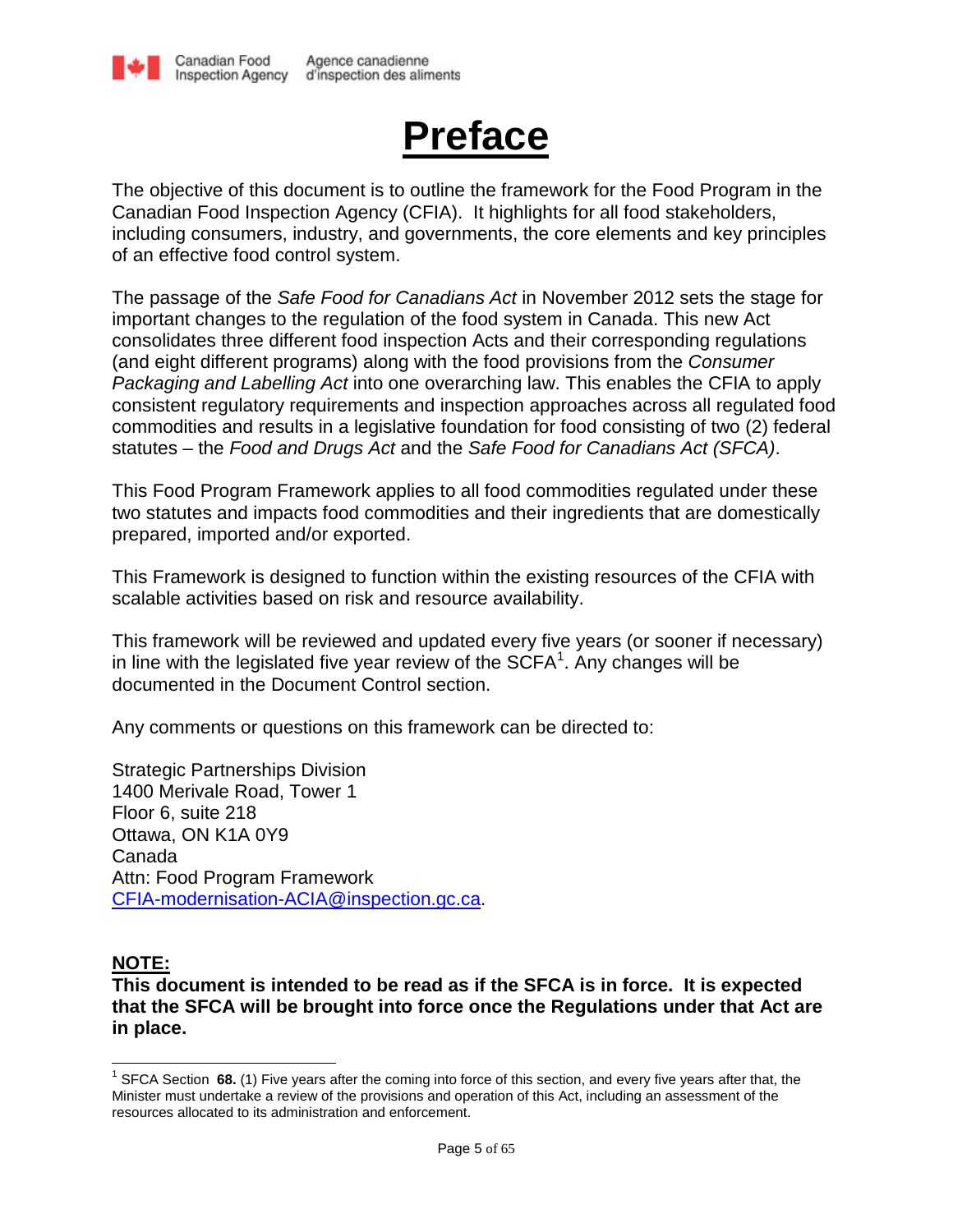

Canadian Food Agence canadienne<br>Inspection Agency d'inspection des aliments

*This page left intentionally blank*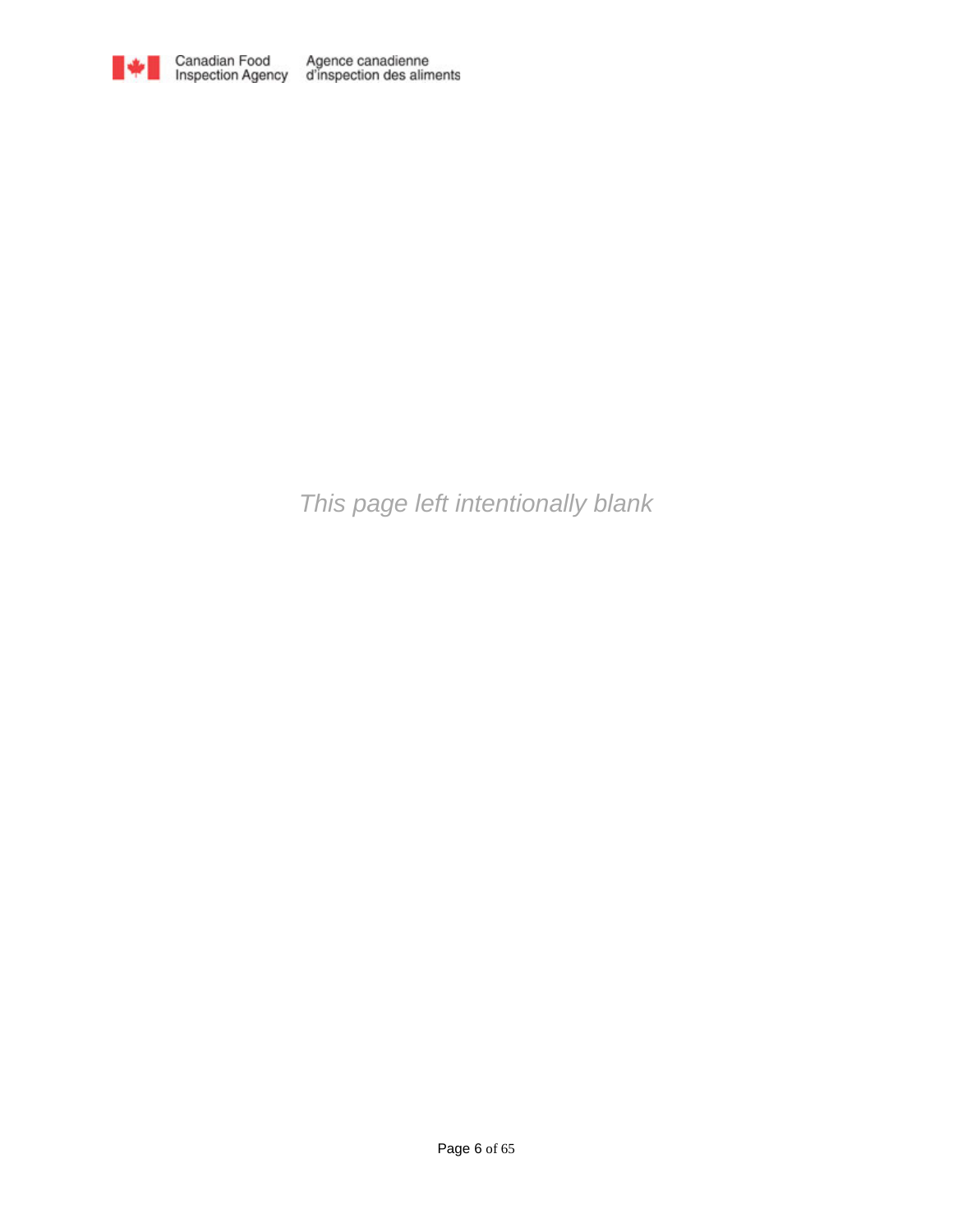<span id="page-6-0"></span>

Agence canadienne d'inspection des aliments

# **Executive Summary**

The Canadian Food Inspection Agency's (CFIA) Food Program Framework describes how the CFIA establishes the requirements that control food and the way in which it uses its resources to produce the most effective impact.

The Framework is intended to provide stakeholders, ranging from industry and associations, to consumers and international regulatory bodies, as well as CFIA personnel, with a clear and transparent outline of the various activities related to food in a single resource.

The Framework

- describes the guiding principles and operating environment of the Food Program;
- provides the legal authorities to control food;
- defines the elements of the Food Program, including obligations and how risk informs activities;
- outlines the policy universe in which the Food Program operates;
- identifies the roles and responsibilities of the various partners in the food supply;
- explains the governance employed by the CFIA within the Food Program; and
- details the planned spending for the current fiscal year.

The Food Program is guided by four basic principles: 1) accountability, 2) consistency, 3) sound science, and 4) transparency. The environment in which the Food Program operates is rapidly changing and is complex. Globalization of the food supply, advances in production methodology, and in science and technology, and the modernization of international approaches to food safety are all challenging the way in which the CFIA operates.

The legislative framework for the Food Program consists of the following statutes: the *Food and Drugs Act* (FDA) and the *Safe Food for Canadians Act* (SFCA). The FDA and its regulations apply to all food sold in Canada, establishing health and safety requirements, compositional standards, and prohibitions relating to misleading or deceptive labelling, packaging, treating, processing, selling, and advertising. The SFCA applies to food commodities, providing for their inspection, safety, labelling, and advertising; as well as for their import, export and interprovincial trade. In addition, the SFCA defines the standards for food commodities and the establishments where certain activities are performed, and the licensing requirements for those who perform specific activities. The SFCA also provides for prohibitions against food commodity tampering (or threats to tamper).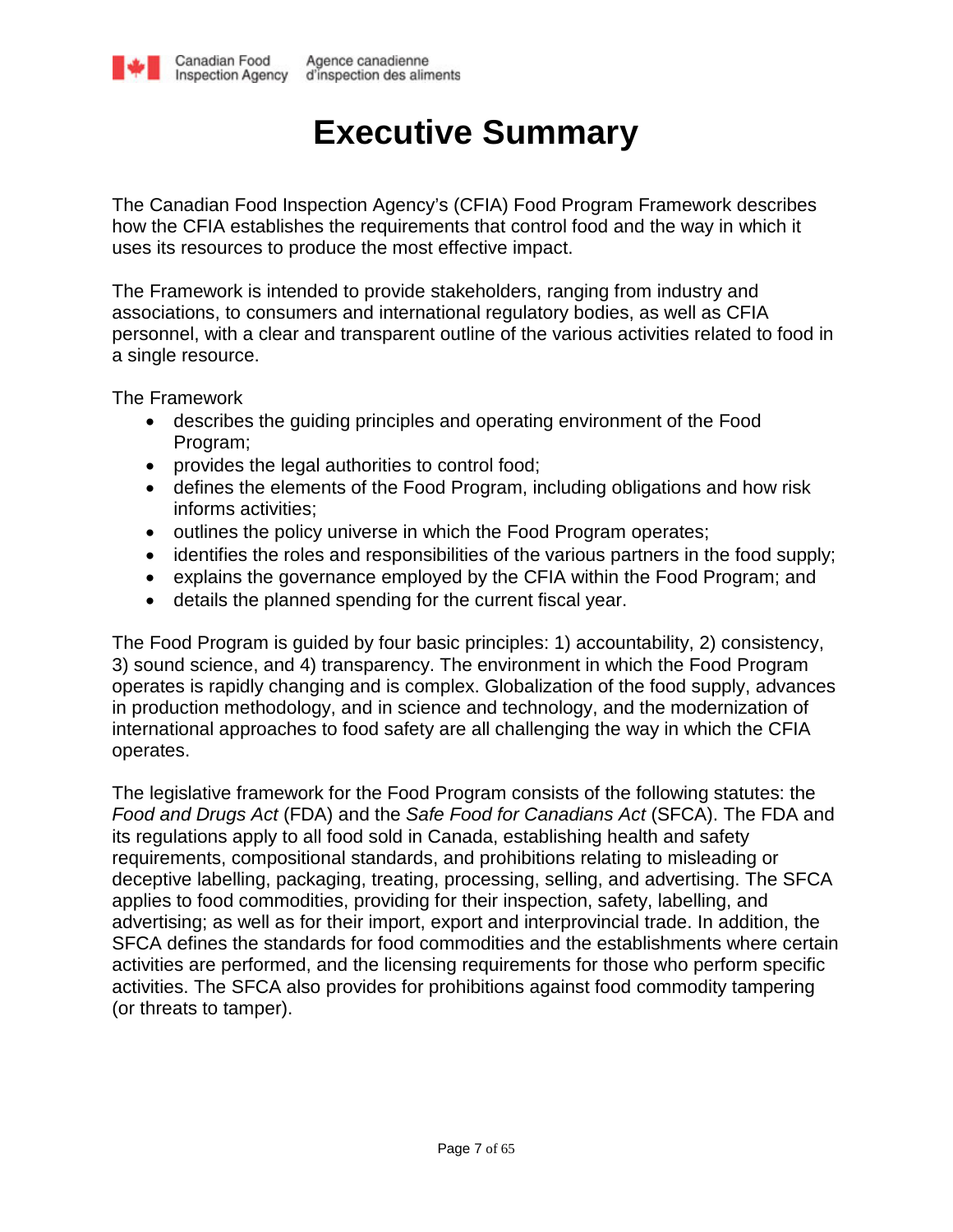

The Food Program is built on the premise of risk-based oversight. Specifically, the Agency's activities are based on analyzing the risk associated with a particular issue and responding appropriately to manage the risk. This process starts with risk assessment – the potential harm a particular issue or incident could cause and the likelihood of it occurring. Thus, the greater the harm and likelihood of it happening, the higher the risk and the more resources the Agency allocates to managing the risk. Risk relates not only to food safety or human health, but also covers other corporate risks such as those to the economy (i.e. trade implications, fraudulent practices) and the effects on the strategic priorities of both the government of Canada and the CFIA.

Once the risk is understood, the CFIA then determines the most appropriate response to managing the risk: from working with foreign trading partners to manage the risk before the product arrives in Canada, to working with the domestic industry and associations to promote compliance. Other types of response could include carrying out inspections at regulated parties, conducting surveillance activities such as surveys and product sampling, requesting regulated parties to remove unsafe product from the distribution system, or not taking any action, if the risk is low or negligible.

To support the risk-based approach, there are several foundational elements for the Food Program:

- Risk intelligence provides the Agency with information on uncertainties within the food supply and can inform risk management activities.
- The CFIA values the opinions and perspectives of the stakeholders who are affected by the CFIA's decisions and is committed to engaging and being transparent with all affected and interested stakeholders.
- The CFIA has a suite of policies that promote consistency and that guide the development and design of the Food Program (e.g. Domestic, Import and Export Program Design Policies, Compliance Promotion Policy, Transparency Policy, Cost Recovery Policy). Annex B of the Framework outlines the policy universe.
- The CFIA values competent and qualified staff and is committed to the professional development of its employees by supporting learning and development programs.
- Robust and integrated information management and modern technology is a foundational element of the Food Program that supports analysis for continuous improvement.
- The CFIA is committed to continuous improvement and uses a documented review mechanism to monitor and evaluate the effectiveness of the Food Program.

The CFIA also develops and exercises emergency plans which provide an effective and efficient response to food emergencies. These plans outline the CFIA's responsibilities, the actions to take during an emergency, and how it uses the Incident Command System in responding to emergencies.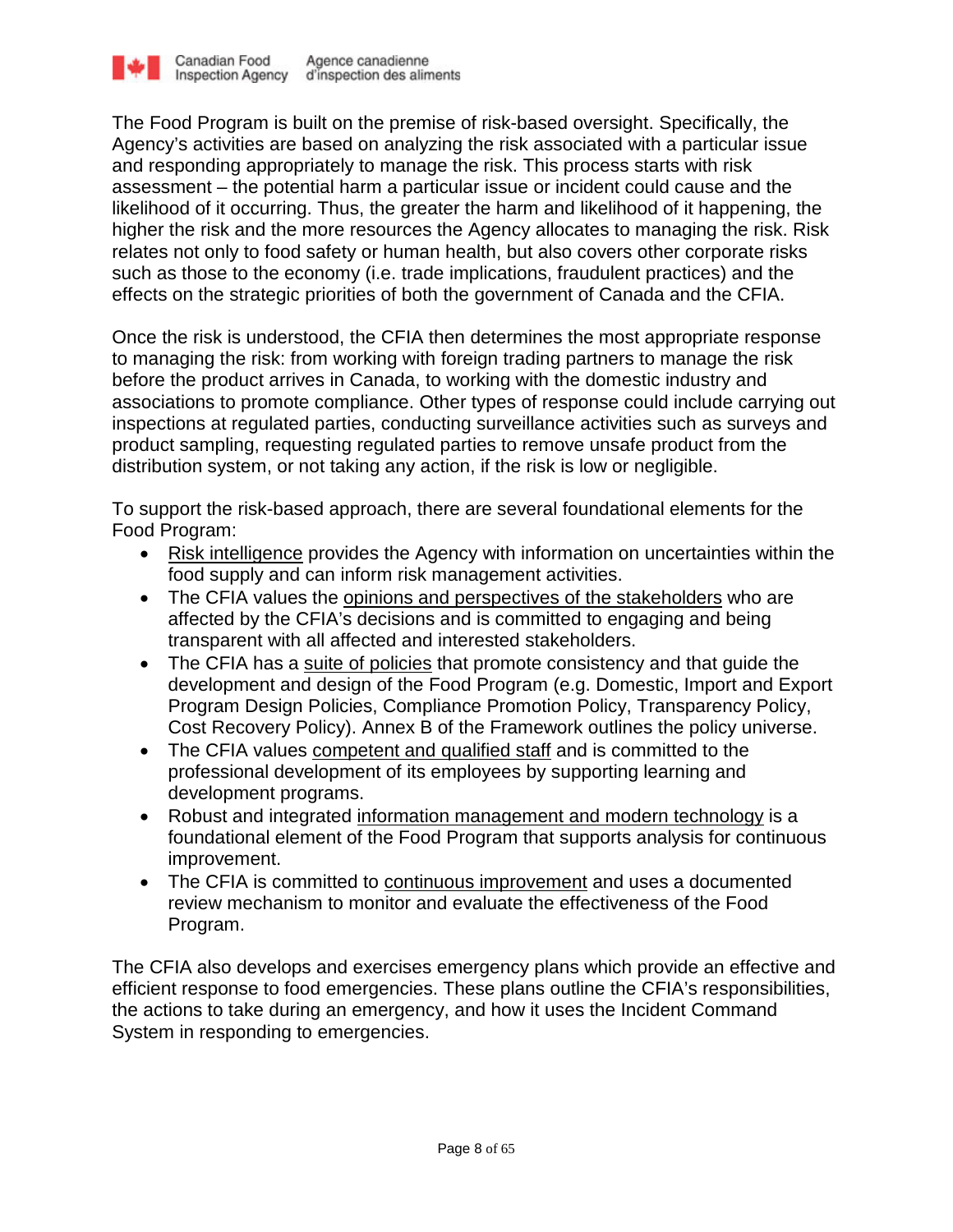

Finally, the Framework provides a logic model for the Food Program, as well as the roles and responsibilities for the various organizations within the CFIA, the governance employed by the CFIA, and the funding for the Food Program for 2014–15.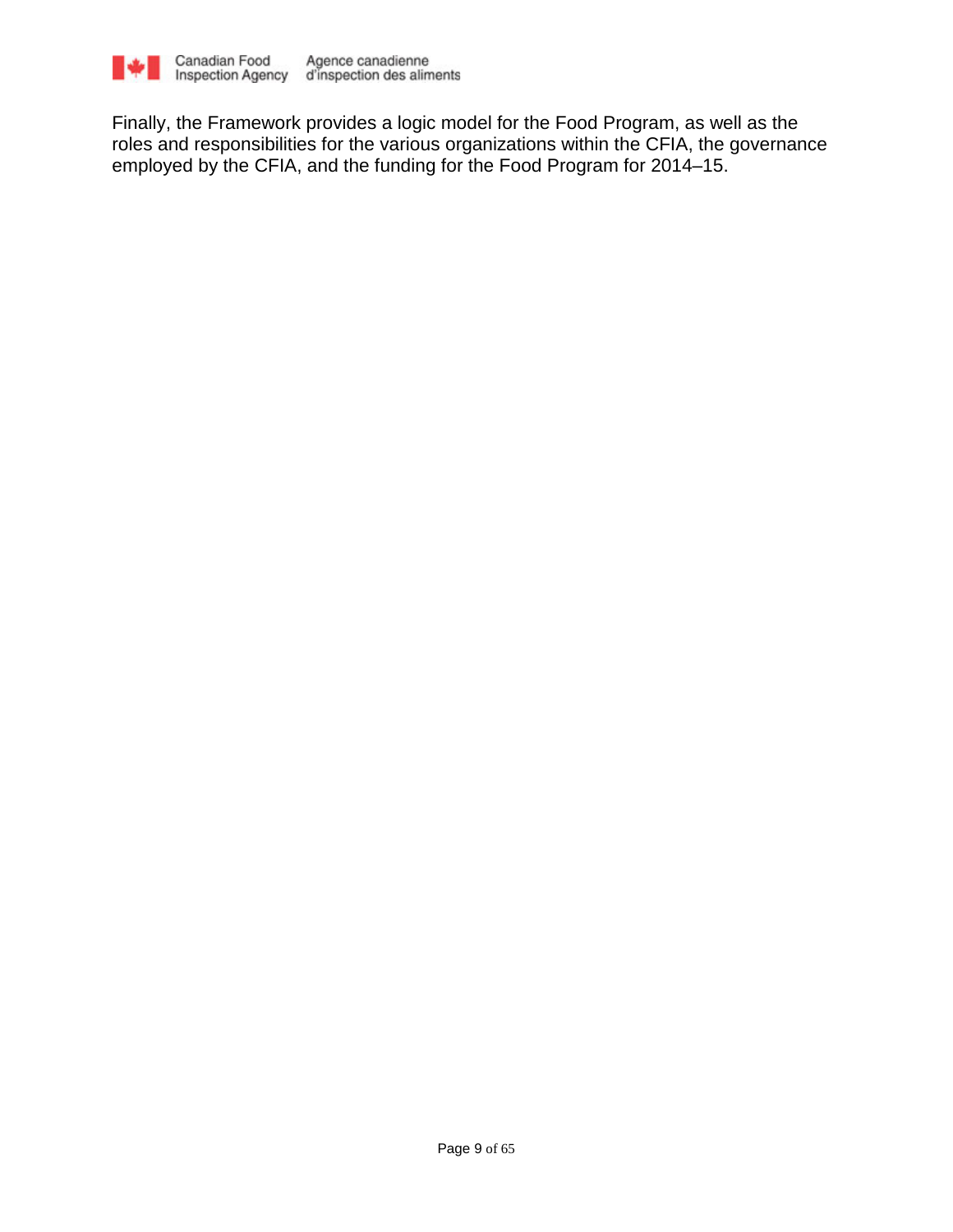

Canadian Food Agence canadienne<br>Inspection Agency d'inspection des aliments

*This page left intentionally blank*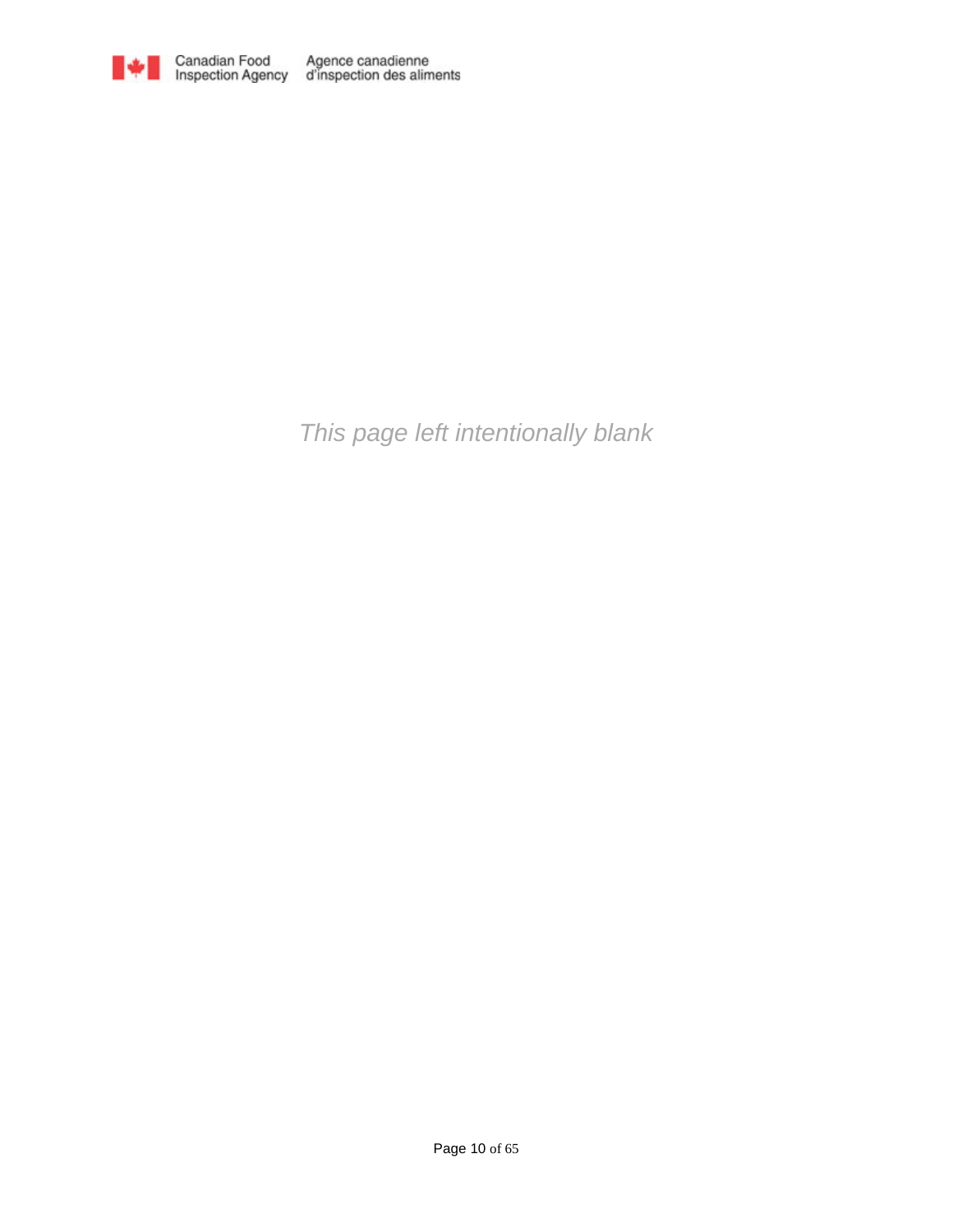

# <span id="page-10-0"></span>**1.0 Introduction**

Mitigating risks to food safety is the Canadian Food Inspection Agency's (CFIA's) highest priority. Safeguarding the health and well-being of Canada's people, environment and economy is the driving force behind the design and development of the CFIA's programs. CFIA, in collaboration and partnership with industry, consumers, and federal, provincial and municipal organizations, works to protect Canadians from preventable health risks related to food and zoonotic diseases. The CFIA also supports Canadian agriculture and the ability of agri-food businesses<sup>[2](#page-10-2)</sup> to enter and compete successfully in domestic and global markets.

To meet these objectives, the CFIA develops and enforces regulatory and program frameworks for domestically produced food as well as imported and exported food that meet both Canadian and international requirements. Regulatory and program frameworks are based on the most current and relevant information, and keep pace with a rapidly evolving, global environment. The CFIA also engages in outreach and consultation activities with key stakeholders and partners (including those in industry), consumers, other governments, and international trade and standards organizations. In so doing, the CFIA maintains open and transparent communication with its stakeholder and consultative groups, which is a key priority in maintaining world class approaches to food safety in Canada.

Within the food context, the CFIA develops and delivers oversight and regulatory responses to:

- prevent and manage food safety risks for both domestically prepared and imported food products,
- contribute to consumer protection and marketplace fairness and
- contribute to market access for domestically prepared food products.

# <span id="page-10-1"></span>**2.0 Purpose**

The CFIA's Food Program is the plan that articulates how the CFIA will achieve its objectives related to food while the Food Program Framework provides the foundations upon which the food program is built and is the basis for an integrated and comprehensive program design.

The Framework is intended to provide stakeholders from industry and associations to consumers and international regulatory bodies as well as CFIA personnel with a clear and transparent outline of the various activities related to food in a single resource. The framework:

- describes the guiding principles and operating environment of the food program,
- the authorities and obligations of the CFIA and of regulated parties,
- the elements of the food program including the risk-based approach,

<span id="page-10-2"></span> $2$  This includes aquaculture and fish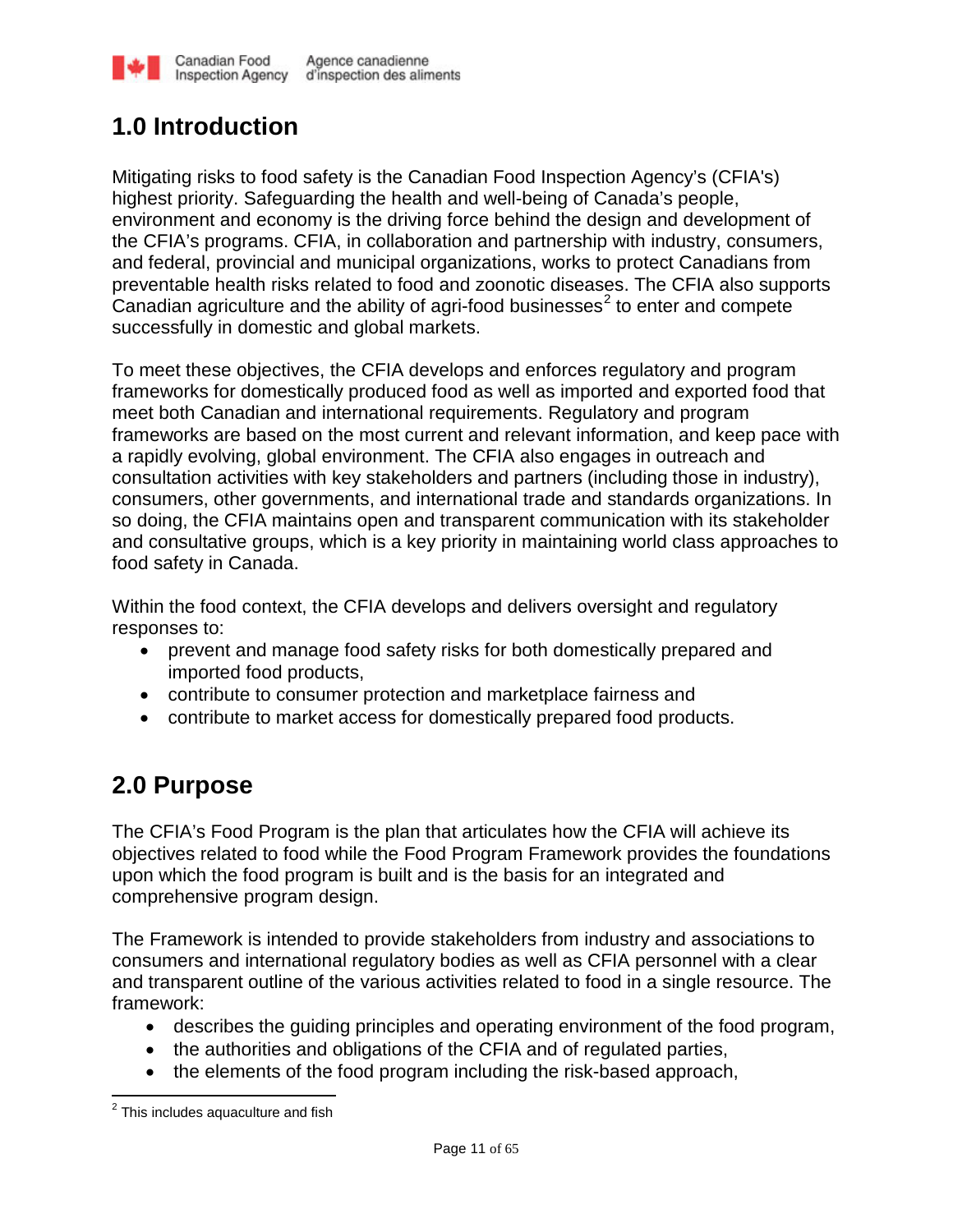

- provides a logic model for the food program,
- outlines the policy universe in which the food program operates,
- delineates the roles and responsibilities of the various partners in the food supply,
- outlines the governance employed by the CFIA within the food program and
- details the planned spending on the program.

# <span id="page-11-0"></span>**3.0 Guiding Principles**

This Food Program Framework (FPF) is founded on the following guiding principles:

#### **Accountability**

A number of key players have a role in the food control system:

- Industry is responsible
	- $\circ$  for the safety of their products
	- $\circ$  to have processes in place to identify and effectively manage identified hazards and
	- o for marketing food products in a truthful manner.
- Government
	- o establishes control requirements
	- o implements verification strategies
	- o takes the necessary action in the case of non-compliance and
	- o maintains and revises regulatory requirements.;
- Consumers play a legitimate and responsible role in safe food handling practices in the home and in making good food choices.

#### **Consistency**

The Food Program Framework is:

- applicable along the entire food continuum and across all food commodities;
- consistent with international obligations and standard setting bodies (e.g., Codex Alimentarius);
- consistent with and respectful of CFIA's values and related principles;
- based on recognized quality management principles and systems

#### **Sound Science**

The Food Program Framework is based on the best available science and assessment of risks.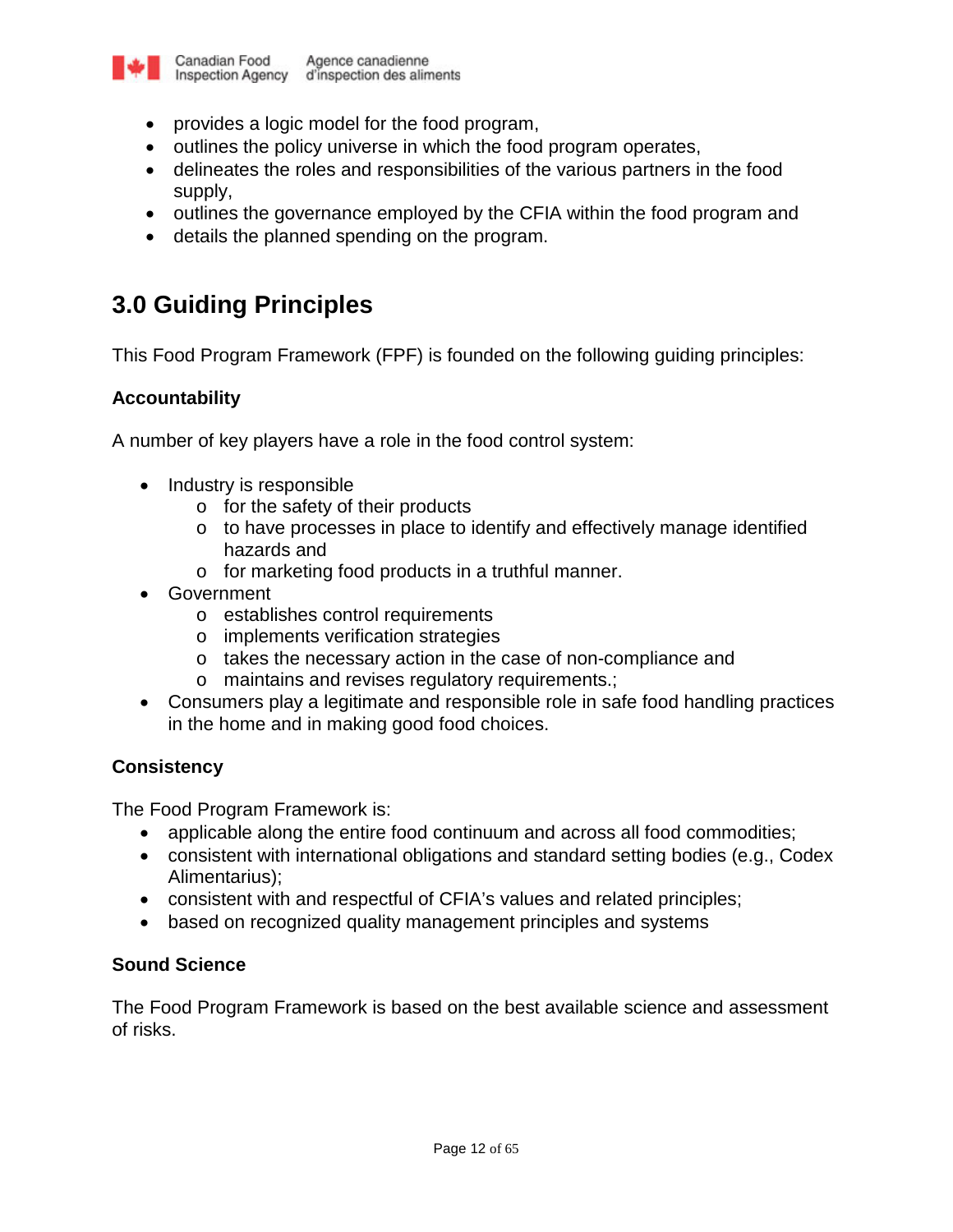

#### **Transparency**

In line with the CFIA's [Transparency Policy,](http://www.inspection.gc.ca/about-the-cfia/accountability/transparency-in-regulatory-decision-making/eng/1363183662938/1363185978804) the Food Program Framework is developed jointly with CFIA's partners and stakeholders through open and transparent consultation.

# <span id="page-12-0"></span>**4.0 Operating Environment**

The environment for food and agricultural production and distribution has changed rapidly in recent years. Global supply chains have fundamentally changed the way in which food is produced, processed, packaged, distributed, stored and sold. The resulting increase in production speed, volume and diversity of products has challenged regulatory systems worldwide.

Advances in science such as biotechnology, nanotechnology, information technology, and food processing technology are similarly challenging regulatory agencies to respond. Emerging pathogens and diseases will continue to affect the regulatory landscape. Canada and its trading partners are undertaking modernization initiatives to address challenges that affect the global food supply and ultimately, the Canadian food supply.

Food safety incidents in recent years, both internationally and domestically, have heightened consumers' awareness of food risks resulting in heightened standards for safe food. Consumers are more connected than ever before and expectations are rising for safer foods and accurate labelling. The shifting consumer landscape – aging population, diversity and increased access to information – is affecting the way the food environment operates and demanding more accountability by industry for the food they make and transparency from the Government of Canada.

The approach to delivering food safety outcomes in the international arena is shifting as well. The international standard setting body for food safety, the Codex Alimentarius Commission, promotes the use of systems-based approaches as an effective means of delivering food safety outcomes. A systems-based approach means that those who have the primary responsibility for the safety of the food they prepare or sell – that is, food producers, processors and importers – implement preventive programs to identify and control food safety risks. Globally, it is recognized that the wider use of preventive and systems-based approaches to manage risk delivers better food safety outcomes.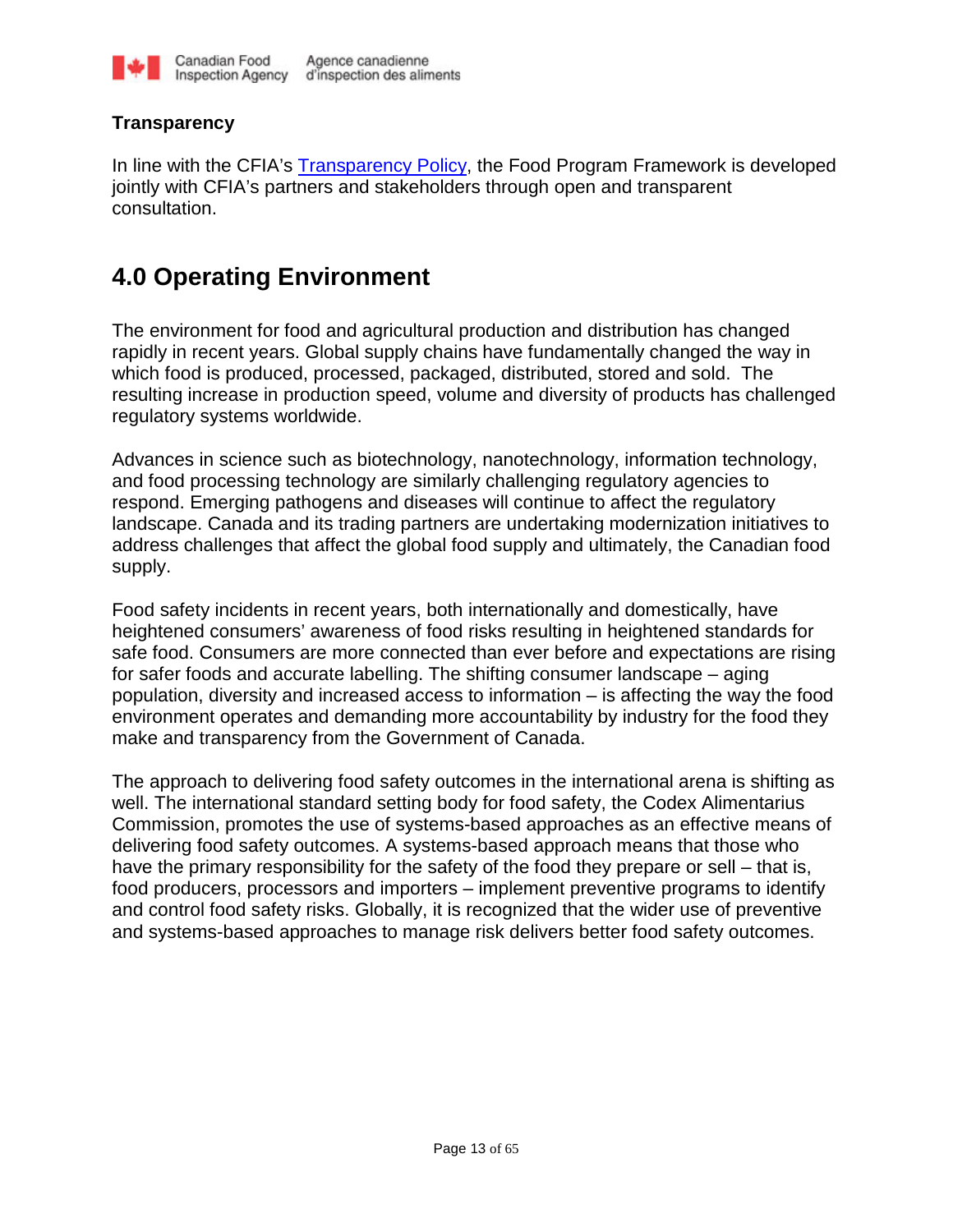

# <span id="page-13-0"></span>**5.0 Legal Authorities**

The statutes and regulations noted in sections 5.2 to 5.4 provide the legal framework within which the CFIA operates and establishes the legal obligations with which food companies must comply. The CFIA's role is to ensure that this framework remains relevant and effective and reflects current science. The CFIA's food program is aimed at verifying compliance with these legal requirements and taking appropriate actions when non-compliance is observed.

### <span id="page-13-1"></span>**5.1 International Standards**

The increased globalization of food trade and the mobility of populations has heightened the importance of the international activities under the Joint Food and Agriculture Organization of the United Nations (FAO)/World Health Organization (WHO) Food Standards Programme, in particular those of the Codex Alimentarius Commission  $($ Codex $)^3$  $)^3$ . The main purposes of this Programme are:

- 1. Protecting the health of consumers and ensuring fair food trading practices and
- 2. Promoting coordination of all food standards work undertaken by international governmental and non-governmental organizations.

The Codex Program in Canada is managed by an interdepartmental Committee consisting of senior officials from HC, the CFIA, Foreign Affairs, Trade and Development Canada and Agriculture and Agri-food Canada. Canada participates actively in the development of Codex standards and Canadian positions are developed in consultation with stakeholders representing federal and provincial/territorial government departments, consumer groups, industry associations, health care professionals and academia.

Adherence to Codex standards and related texts is voluntary and intended for use by national governments. The WTO encourages its members to base their food safety measures on Codex standards, where they exist, and these texts are used by the WTO as international benchmarks in trade disputes. It is Government of Canada policy to use international standards if they meet our regulatory objectives, i.e. where those standards and guidelines would achieve Canada's appropriate level of protection or fulfil a legitimate objective.

The CFIA also negotiates and enters into arrangements for the implementation of technical requirements for the international movement of commodities, negotiating export certificates and seeking recognition of Canada's system to facilitate access to foreign markets.

<span id="page-13-2"></span><sup>&</sup>lt;sup>3</sup> For information, see link to Canada's Strategic Framework for Participation in the Joint FAO/WHO Food Standards Program [\(http://www.hc-sc.gc.ca/fn-an/intactivit/codex/activit/strateg-codex-2008-2012-eng.php\)](http://www.hc-sc.gc.ca/fn-an/intactivit/codex/activit/strateg-codex-2008-2012-eng.php)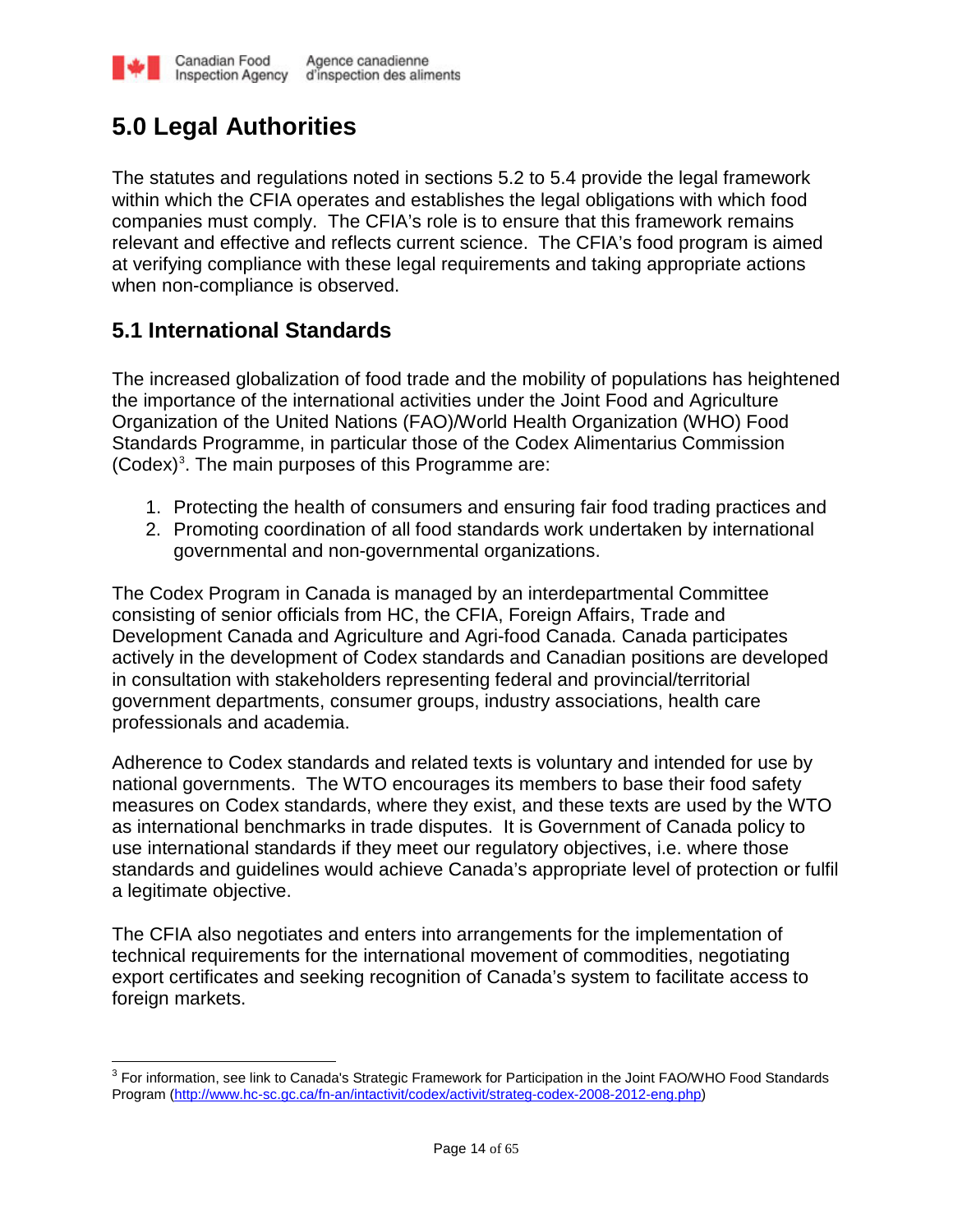

## <span id="page-14-0"></span>**5.2** *Canadian Food Inspection Agency Act*

The *Canadian Food Inspection Agency Act (CFIA Act)* provides the foundation for the creation of the CFIA, and describes the responsibilities, organization, resources, powers, and reporting framework of the Agency. The *CFIA Act* recognizes the responsibility of the Minister of Health for establishing policies and standards relating to the safety and nutritional quality of food sold in Canada and the responsibility for the overall direction of the CFIA was given to the Minister of Agriculture and Agri-food. However, under an Order in Council approved in October 2013, the overall direction of the CFIA was transferred to the Minister of Health. This transfer means that the powers included in the CFIA Act, such as the power to set fees or order a recall, now reside with the Minister of Health.

The CFIA is responsible for enforcing the *Food and Drugs Act* (FDA) as it relates to public health, safety or nutrition as well as the administration and enforcement of all other provisions of the FDA (as it relates to food).

## <span id="page-14-1"></span>**5.3** *Food and Drugs Act* **and** *Food and Drug Regulations*

The *Food and Drugs Act* (*FDA*) applies to all foods<sup>[4](#page-14-3)</sup> sold in Canada, including both imported and domestically manufactured products at all levels of trade (interprovincial and intra-provincial). The *FDA* and its regulations, the *Food and Drug Regulations*, establish health and safety requirements for the sale of food in Canada, compositional standards for food and prohibitions relating to misleading or deceptive labelling, packaging, treating, processing, selling and advertising regarding food.

# <span id="page-14-2"></span>**5.4** *Safe Food for Canadians Act and Regulations[5](#page-14-4)*

The *Safe Food for Canadians Act* (SFCA) applies to food commodities<sup>[6](#page-14-5)</sup> and provides for:

- their inspection, safety, labelling and advertising,
- their import, export, interprovincial trade
- the establishment of standards for the food commodities and the establishments where certain activities are performed
- the registration or licensing of persons who perform certain activities

<span id="page-14-3"></span><sup>&</sup>lt;sup>4</sup> Food "includes any article manufactured, sold or represented for use as food or drink for human beings, chewing gum, and any ingredient that may be mixed with food for any purpose whatever"

<span id="page-14-5"></span><span id="page-14-4"></span> $<sup>5</sup>$  More information will be provided on the SFCR once they are in place.<br> $<sup>6</sup>$  "Food commodity means</sup></sup>

a) any food as defined in section 2 of the *Food and Drugs Act*

b) any animal or plant, or any of its parts, from which food referred to in paragraph (*a*) may be derived or

c) anything prescribed to be a food commodity".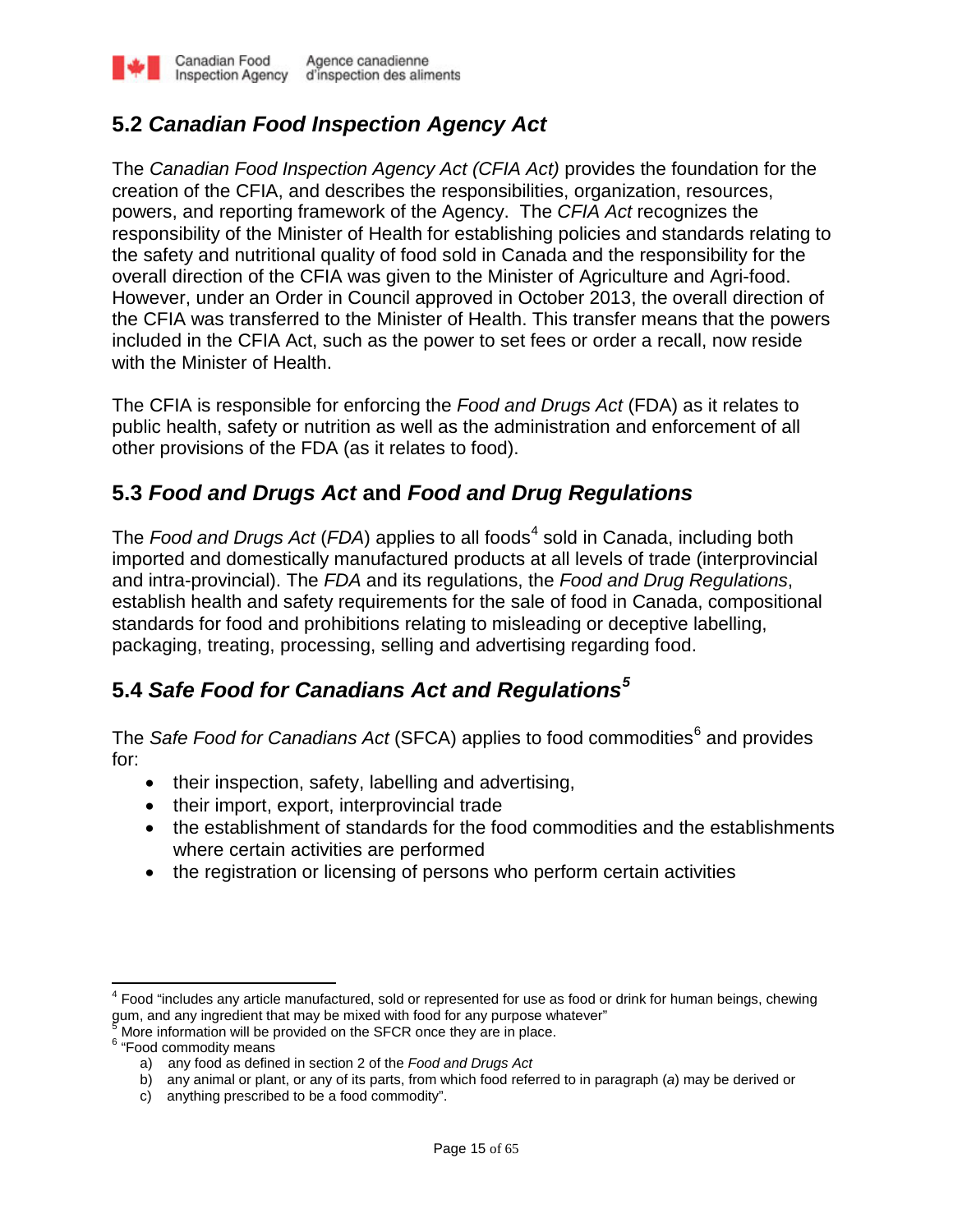

The SFCA also establishes prohibitions against:

- the importation of a food commodity, the sale of which would be prohibited under section 4 of the FDA,
- the sale of a food commodity subject to a recall order under section 19(1) of the CFIA Act,
- the misleading or deceptive manufacturing, preparing, labelling, packaging, importing, selling and advertising of a food commodity
- the tampering of, or threat to tamper with, any food commodity, including its package and label
- the movement of a food commodity from one province to another or the import or export of a prescribed food commodity unless the person is licensed to do so.

# <span id="page-15-0"></span>**5.5 User Fees/Cost Recovery**

The CFIA's [Cost Recovery Policy and Framework,](http://www.inspection.gc.ca/about-the-cfia/accountability/other-activities/sound-agency-management/service-standards-and-user-fees/cost-recovery-policy/eng/1378073377319/1378073471053) states that it is CFIA policy to charge a user fee for services that provide the service recipient with direct benefits beyond those received by the general public.

The objectives of the cost recovery policy are:

- to encourage effective and responsive service delivery;
- to promote a fair and consistent approach to program funding;
- to foster an understanding that user fees may be charged for:
	- o services provided by the Agency,
	- o the use of facilities provided by the Agency, or
	- o products, rights and privileges provided by the Agency; and
	- to inform service recipients about the requirements of the *[User Fees Act](http://laws-lois.justice.gc.ca/eng/acts/U-3.7/)*, the Treasury Board Policy on *[Service Standards for External Fees](http://www.tbs-sct.gc.ca/pol/doc-eng.aspx?section=text&id=12236)* , and the Treasury Board's *[Guide to Costing](http://www.tbs-sct.gc.ca/pol/doc-eng.aspx?section=text&id=12251)* and the [Guide to Establishing the Level of](https://www.tbs-sct.gc.ca/fm-gf/ktopics-dossiersc/fms-sgf/costing-couts/cost-couts-eng.asp)  [Cost-Based User Fee or Regulatory Charge.](https://www.tbs-sct.gc.ca/fm-gf/ktopics-dossiersc/fms-sgf/costing-couts/cost-couts-eng.asp) This last document lays out how calculate a user fee.

The framework will promote a consistent and robust approach to determining individual fees for services across Agency programs.

# <span id="page-15-1"></span>**6.0 Food Program Elements**

The food program first establishes legal requirements that regulated parties must respect and which are designed to control food risks. The program then designs the approaches to ensuring that food safety risks are managed by deploying inspection, sampling, surveillance, and other resources. Figure 1 below outlines the various elements of the Food Program.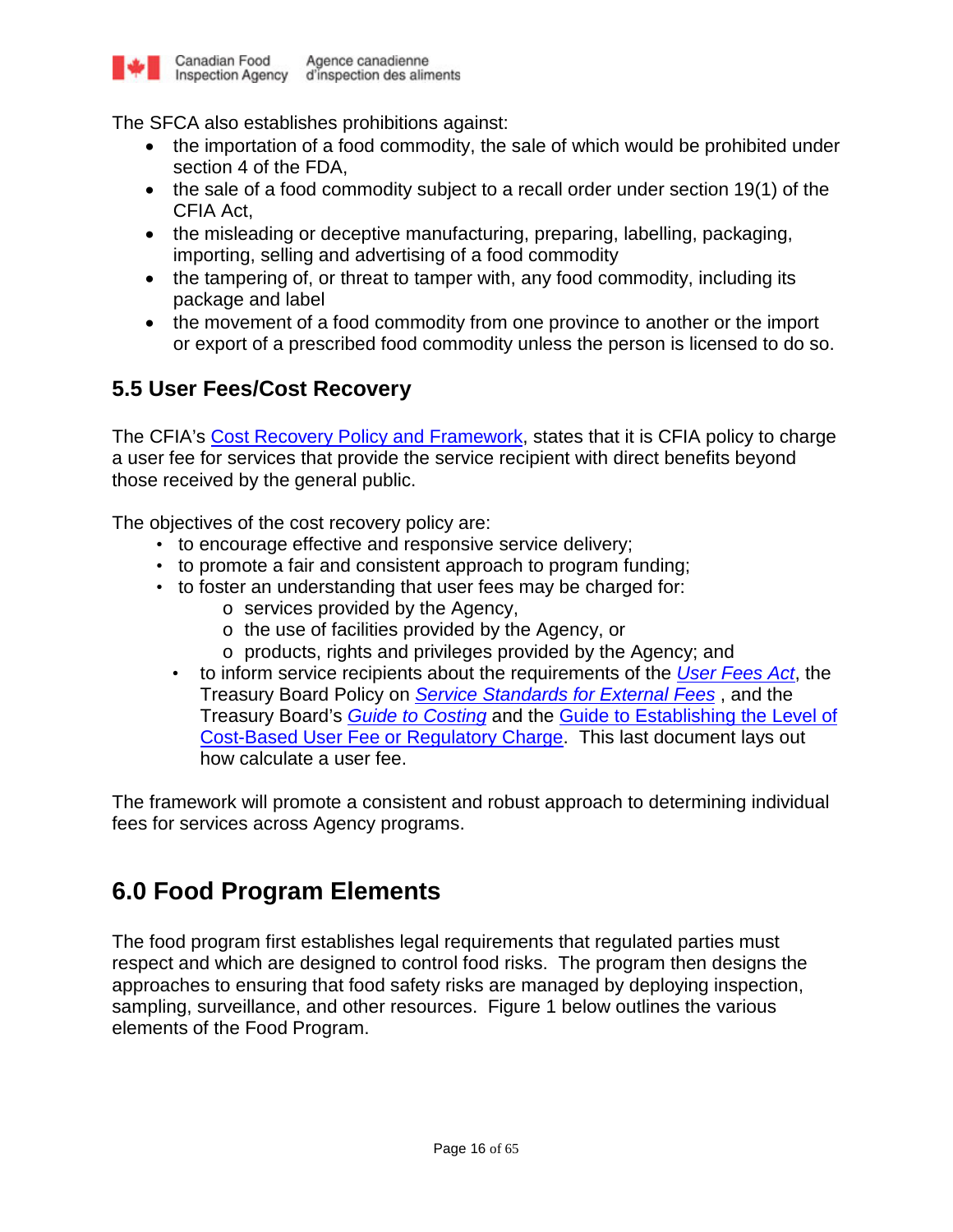

#### Figure 1: Elements of the Food Program



#### *Description of the Elements of the Food Program*

*The image above illustrates the various elements of the Food Program in the CFIA. The image is composed of three rows of rectangular boxes with each row containing three boxes (for a total of nine boxes). There is a separation between the first row and the second row.*

*The first row of boxes are the Food Program Elements and are entitled (from left to right) Obligations of Regulated Parties, Risk-based approach to oversight, Risk Management Options.*

*The second and third rows of boxes are the Foundational Elements. The second row of boxes are entitled (from left to right) Risk Intelligence, Communication and Engagement, Policy Suite while the third row of boxes are entitled (from left to right) Learning and Training, IMIT, System Performance.*

*The words 'Legal Authorities' are centered between the first and second rows of boxes with horizontal arrows leading to the outer edges of the image on both sides.*

## <span id="page-16-0"></span>**6.1 Obligations of Regulated Parties**

Using the authorities outlined in section 5.0 above, the regulatory requirements that apply to the food industry are composed of four key elements related to:

- the identification of regulated parties,
- food safety and other regulatory requirements,
- preventive control plans, and
- commodity specific obligations.

#### <span id="page-16-1"></span>**6.1.1 Licensing**

Knowing who is doing what in the domain of imported and exported food as well as food that is prepared and sent from one province or territory to another is an important foundational element of the food program design. Under the *SFCA*, most regulated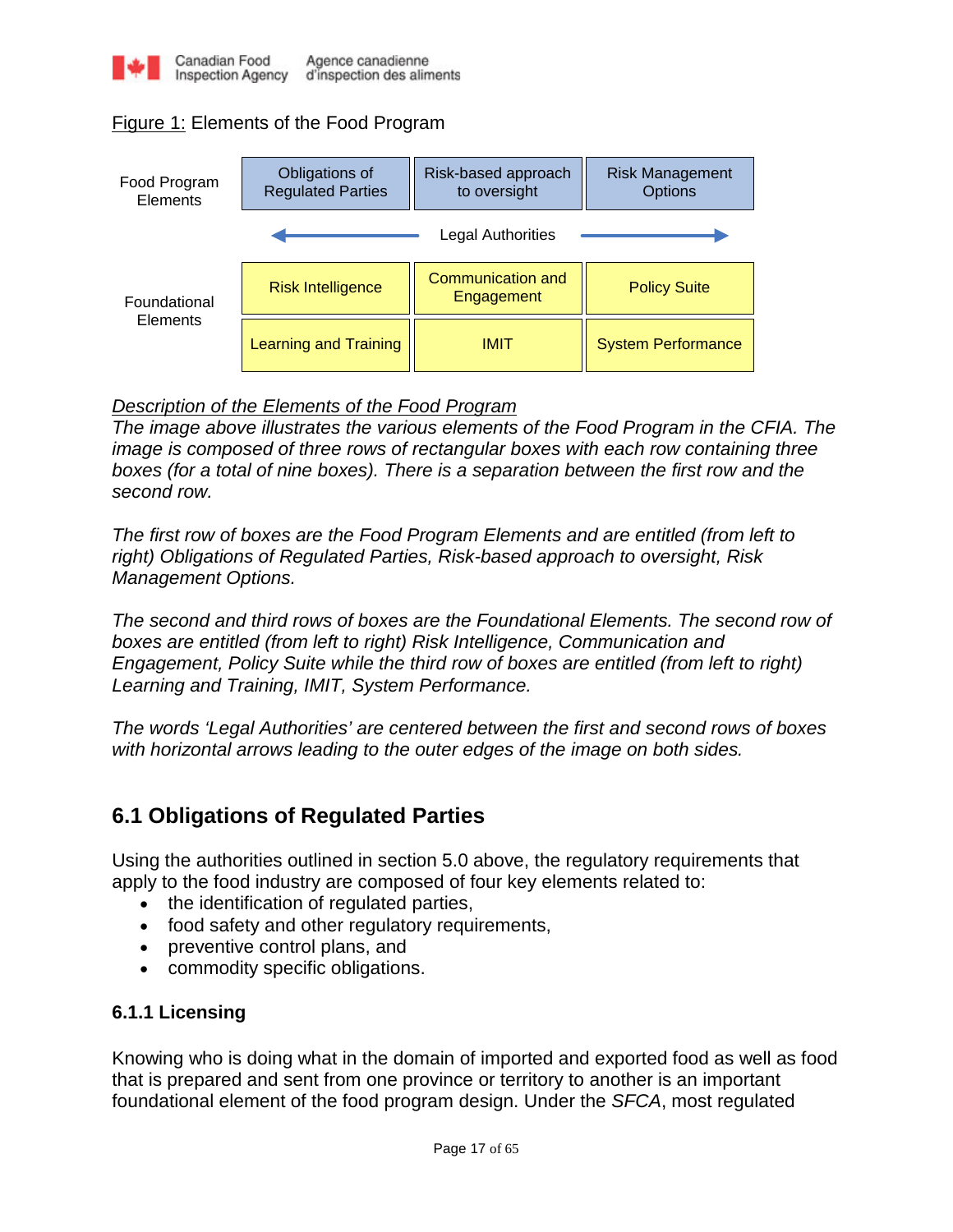

parties who prepare food commodities for inter-provincial trade or for export, and those who import food commodities require a licence issued by the CFIA. Licensing is a tool in the food safety regime that allows the Minister to authorize a regulated party to conduct an activity and, where relevant, attach specific conditions to the activities.

Regulated parties have the option of applying for a licence per establishment or per activity, or a single licence which would cover all of their operations in multiple establishments and/or multiple activities. If a single licence is issued for multiple establishments or activities, the suspension and cancellation of the licence would affect all of the establishments and/or activities subject to the licence. Once issued, licences are valid for a two year period and a fee will apply to obtain and renew a licence. A licence application or renewal may be refused if the applicant has not met the requirements of the SFCA and it regulations, has provided false and misleading information, or has outstanding unpaid fees.

From the licensing information, the CFIA would also issue establishment numbers for the purpose of risk-based oversight and in order to facilitate continued trade with foreign countries.

License holders and regulated parties are responsible for complying with all legislative requirements set out in the *Food and Drugs Act* and in the *Safe Food for Canadians Act*. This includes both food safety and non food safety requirements.

#### <span id="page-17-0"></span>**6.1.2 Food Safety and Other Regulatory Requirements**

Food safety and other regulatory requirements apply to all foods sold in Canada as well as food commodities that are traded inter-provincially or internationally. Depending on the nature of the operation, the regulatory requirements are based on some or all of the following elements which would need to be addressed by regulated parties:

- 1. Process and product controls for both food safety hazards and other regulatory requirements
- 2. Sanitation and pest control
- 3. Employee hygiene and training
- 4. Equipment design and maintenance
- 5. Physical structure and maintenance of the establishment
- 6. Receiving, transportation and storage
- 7. Traceability, recall and complaints

#### <span id="page-17-1"></span>**6.1.3 Preventive Control Plans**

In most cases, a licence holder will be required to prepare, keep and maintain a Preventive Control Plan (PCP) demonstrating how all regulatory requirements are being met. This includes both the requirements in the SFCA and the FDA.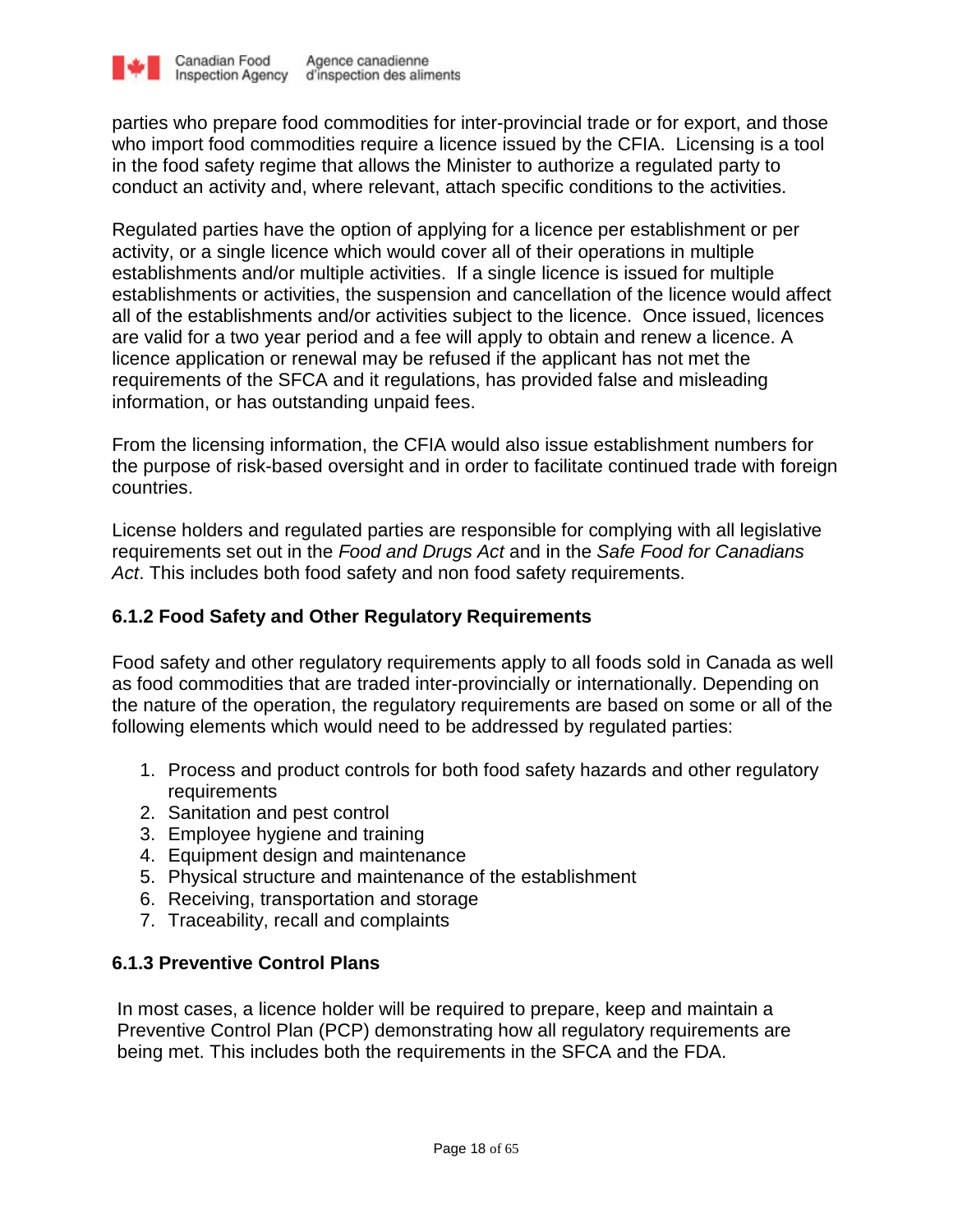

Licence holders and other regulated parties are responsible for:

- putting in place programs and measures to ensure compliance with food safety and other regulatory requirements such as:
	- o compositional standards
	- o net quantity
	- o grade
	- o label declarations etc.
- monitoring and controlling their operations,
- correcting any deviations as they occur, and
- maintaining ongoing compliance.

Licence holders would also be required to notify the CFIA immediately when they have reason to believe that a non-compliant product that could have a potential impact on human health has entered the Canadian marketplace.

#### <span id="page-18-0"></span>**6.1.4 Commodity Specific requirements**

In addition to regulatory requirements that apply to all food, additional requirements may be applied to specific commodities. For example, requirements for the fresh fruit and vegetable industry are tailored to address the need for controls that are specific to those commodities that are not captured in horizontal food safety requirements.

## <span id="page-18-1"></span>**6.2 Approach to Oversight**

The CFIA's food program is designed to:

- better manage risk through risk-based decision-making
- direct resources to the areas of highest risk across all food commodities
- provide a strong policy foundation to support the food program
- promote compliance with regulatory requirements
- implement predicable and transparent regulatory response when necessary
- support market access in international trade

To meet these objectives, the CFIA takes a risk-based approach to oversight of the food industry and to the identification of activities to mitigate risk.

#### <span id="page-18-2"></span>**6.2.1 Risk-based Oversight**

In order to make sound and defendable risk management decisions and to effectively manage resources, the Food Program has adopted an integrated approach based on risk<sup>[7](#page-18-3)</sup>. This approach involves two distinct but related activities; risk assessment and risk

<span id="page-18-3"></span> $<sup>7</sup>$  Risk is defined as the product of the severity of the outcome of an event and the probability that it will occur.</sup>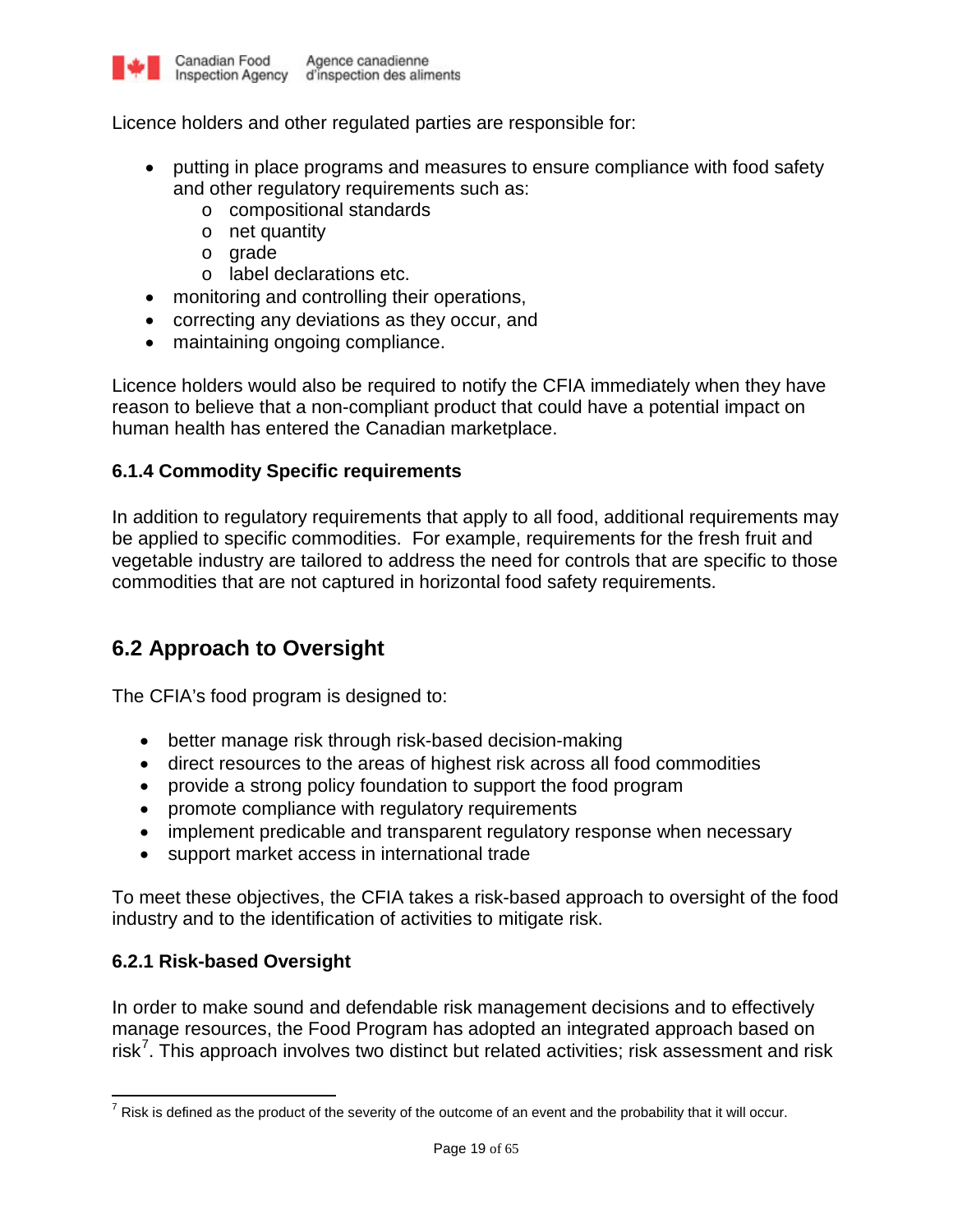

management. Although distinct, these two activities are inter-related and share the responsibility for developing options to address identified or potential risks.

Figure 2 below outlines the risk-based approach.

Figure 2: Risk-based oversight

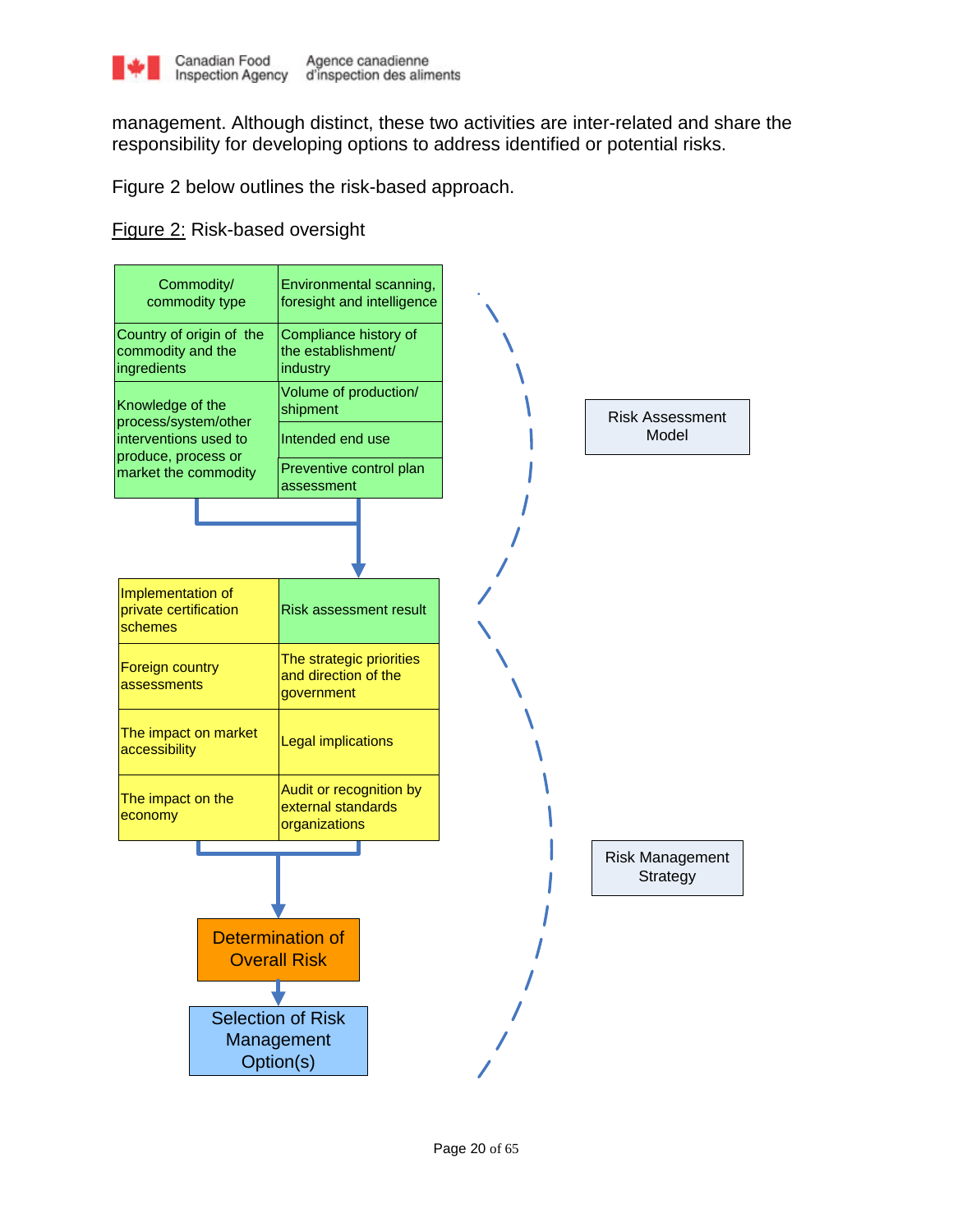

#### *Description of Risk-based oversight*

*The image above describes risk-based oversight. It is divided into two sections. The upper section depicts the Risk Assessment Model while the lower section is the Risk Management Strategy.*

*The upper section consists of eight boxes joined to form a square. The contents of the eight boxes are as follows:*

- *1. Commodity/commodity type*
- *2. Country of origin of the commodity and the ingredients*
- *3. Knowledge of the process/system/other interventions used to produce, process or market the commodity*
- *4. Environmental scanning, foresight and intelligence*
- *5. Compliance history of the establishment/industry*
- *6. Volume of production/shipment*
- *7. Intended end use*
- *8. Preventive control plan assessment*

*The first part of the lower section also consists of eight boxes joined to form a square. The contents of the eight boxes are as follows:*

- *1. Implementation of private certification schemes*
- *2. Foreign country assessments*
- *3. The impact on market accessibility*
- *4. The impact on the economy*
- *5. Risk assessment result*
- *6. The strategic priorities and direction of the government*
- *7. Legal implications*
- *8. Audit or recognition by external standards organizations*

*There is an arrow coming from the bottom of the upper section to the box entitled ''risk assessment result' in the lower section. This box is located in the upper right side of the lower section.*

*The second part of the lower section consists of an arrow coming from the lower section going to a box entitled 'Determination of Overall Risk'. The arrow continues from this box to the last box entitled 'Selection of Risk Management Options'.*

#### <span id="page-20-0"></span>**6.2.2 Risk Assessment**

The output of risk assessment is risk characterization. In order to characterize a risk, the risk assessors collect and analyze scientific data to produce a hazard identification and exposure assessment. Risk assessment is conducted to generate credible, objective, realistic and balanced analysis. In order to provide a level of confidence, the risk assessment should delineate the uncertainties and assumptions and outline the impact of these factors on the assessment. The risk assessment should not provide any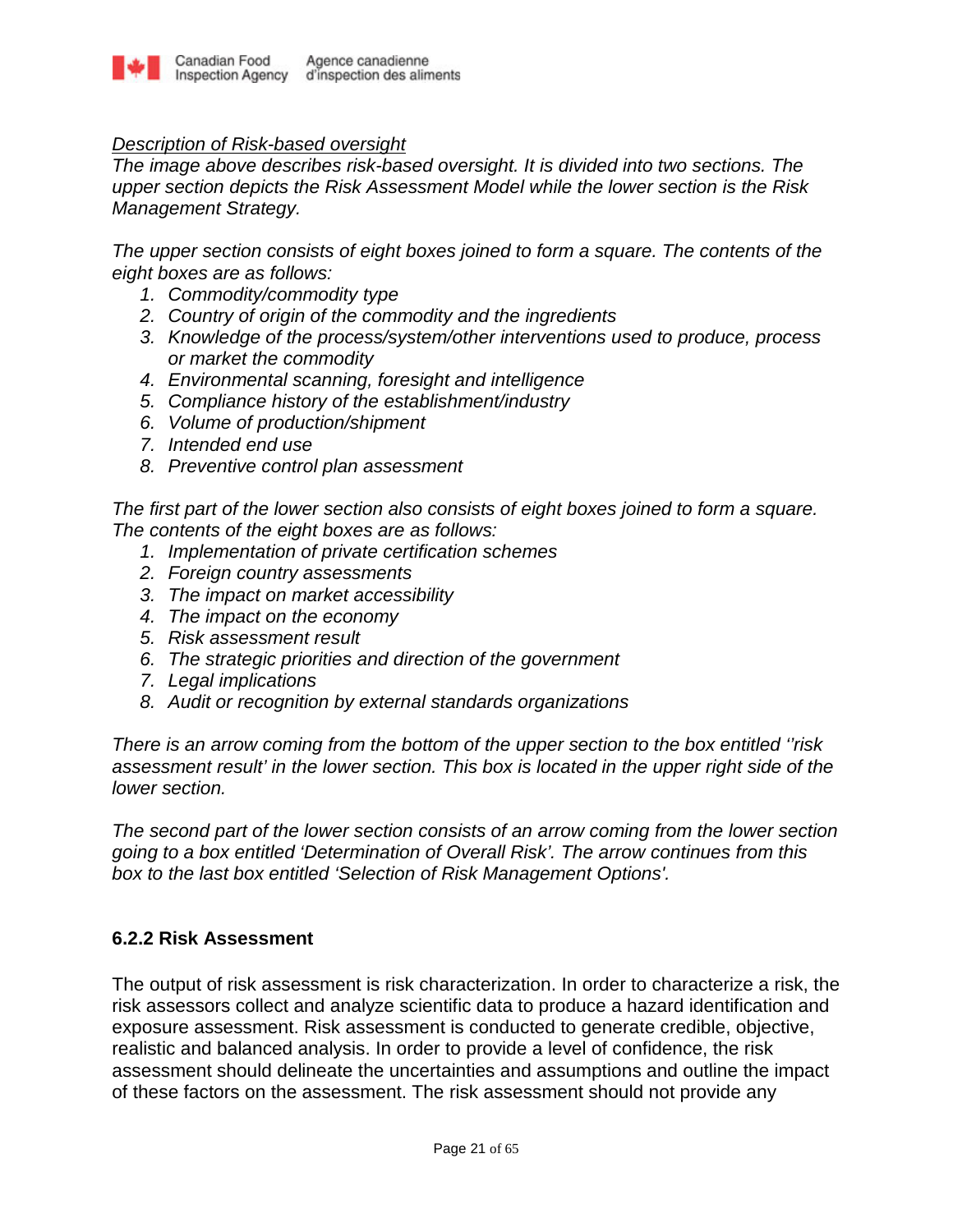

decisions on the acceptability of the risk level or identify activities or actions to reduce the risk.

The CFIA is developing a Risk Assessment Model to conduct risk assessments related to licence holders. This provides a consistent and structured approach to analyzing food safety risks related to food and providing risk assessment results (a determination of the food safety risk of a licence holder) to inform risk management decisions. In order to determine the food safety risk, the model takes into account several sources of information including:

- commodity/commodity type
- volume of production/shipment
- intended end use of the commodity
- environmental scanning, foresight and intelligence
- knowledge of the process/system/other interventions used to produce, process or market the commodity
- preventive control plan assessment
- country of origin of the commodity and the ingredients
- compliance history of the establishment/industry

#### <span id="page-21-0"></span>**6.2.3 Risk Management**

Risk management is the integration of risk characterization with other non-scientific considerations to make regulatory decisions. The output of risk management is an overall risk determination and the identification of activities to address the risk. In the CFIA's food program, some of the considerations that are assessed in arriving at an appropriate risk management response may be:

- the impact on market accessibility
- the impact on the economy
- the strategic priorities and direction of the government
- legal implications
- implementation of private certification schemes
- audit or recognition by external standards organizations (e.g. ISO)
- foreign country assessments

The design of the food management approach is no longer commodity based, but is now focused on four distinct functional areas: 1) food safety systems, 2) meat hygiene, 3) import/export, and 4) consumer protection and market fairness.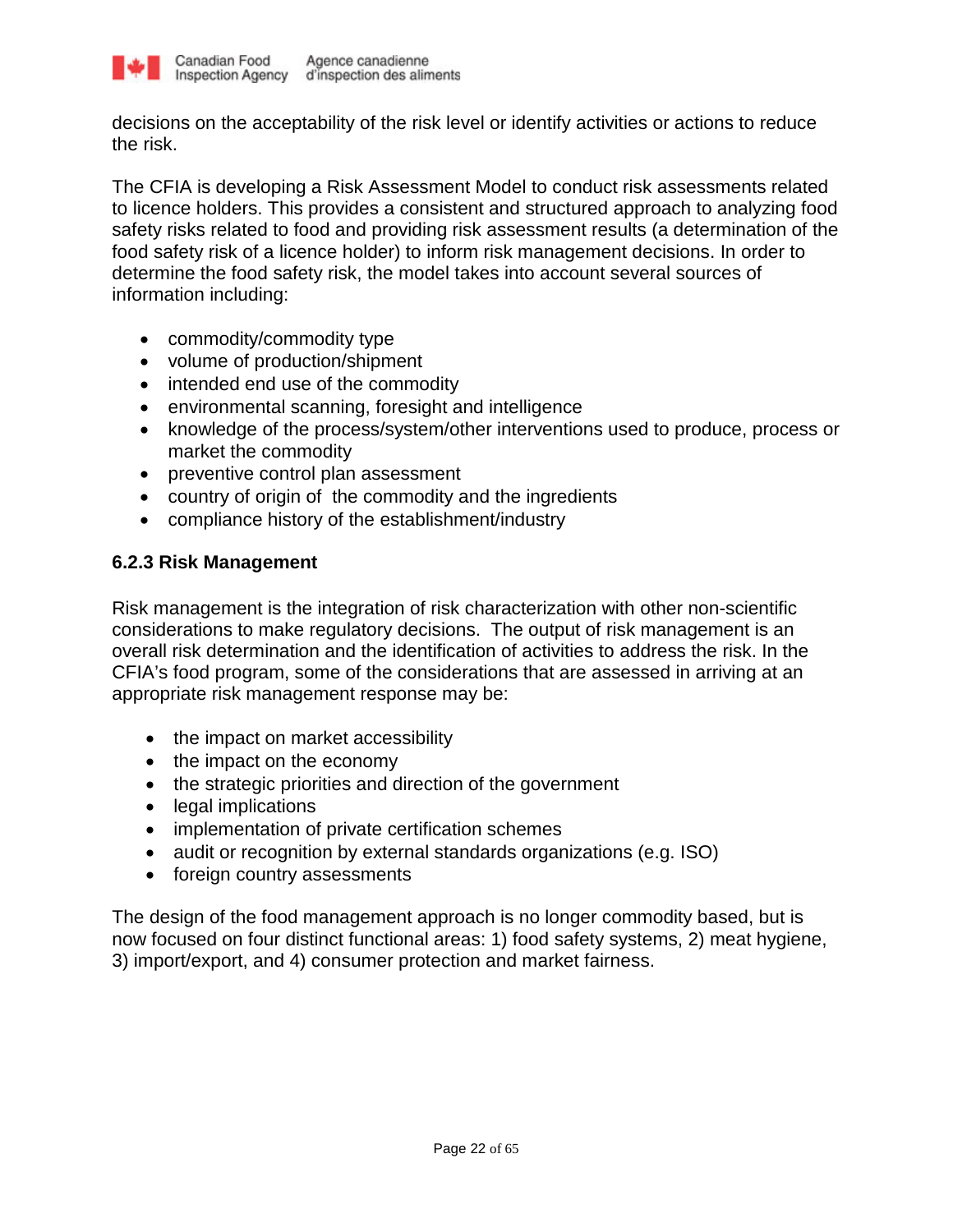

#### *Private Certification Schemes*

Private certification schemes are formal, documented food safety systems developed and administered by the private sector. They prescribe methods to obtain specific objectives and outcomes, and typically involve audits and certification, and in retail oriented schemes, the authorized use of logos that have meaning in the marketplace.

Private certification schemes can play a role in helping to achieve regulatory objectives, provided they are effective, credible and aligned with public policy objectives. While there is no intent to replace regulatory oversight, and while the CFIA will retain its regulatory responsibilities, it is increasingly recognized that certification to private schemes has potential to be used as a factor within risk-based allocation of regulatory resources.

The CFIA is developing a paper on private certification that will guide and inform the use of these schemes within risk management.

### <span id="page-22-0"></span>**6.3 Risk Management Options**

To complement the new organizational structure in the food program, CFIA is developing a Risk Management Strategy that documents the principles and the processes that the CFIA uses to best manage risk. The Strategy identifies the inputs required to make an informed decision (i.e. risk assessment results, impacts on the Canadian market, the economy and the environment etc.) and outlines the requirements to document and approve the selected risk management option.

Some of the options that could be applied to manage risk include:

- changes to regulatory requirements,
- development of compliance promotion tools,
- implementation of survey or surveillance plans,
- compliance verification activities,
- development of standards and guidelines, etc.

#### <span id="page-22-1"></span>**6.3.1 Compliance, Control and Enforcement**

The CFIA is developing a Compliance, Control and Enforcement Policy that will describe the CFIA's vision and approach to:

- facilitating compliance,
- verifying compliance with regulatory requirements,
- controlling risk and
- responding to non-compliance.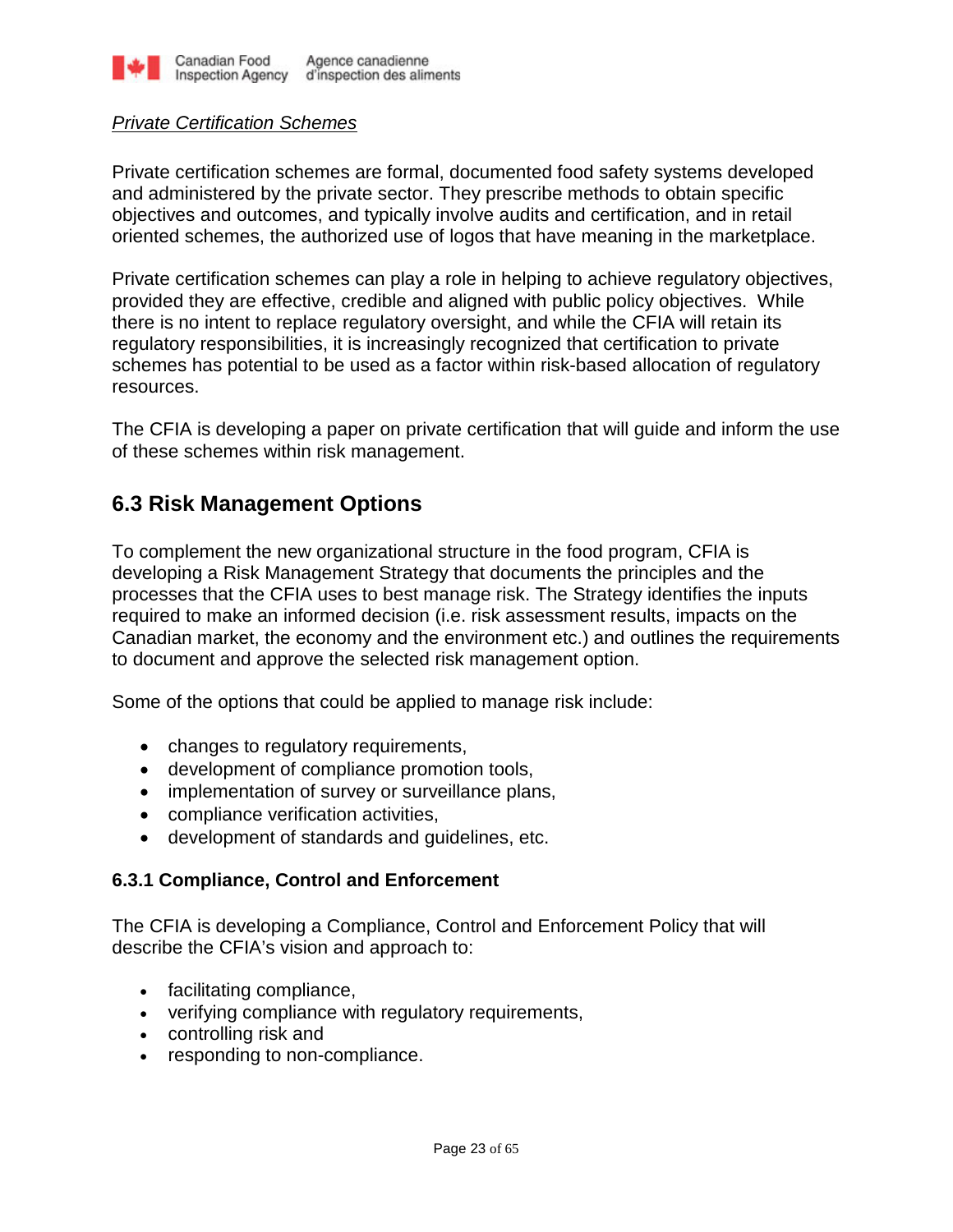

The Policy will establish the general principles for applying legislative requirements and describe the strategic context in which the CFIA conducts its regulatory activities. The Policy will also set out the overall approach to compliance promotion, compliance verification, control of risks and enforcement as well as the roles and responsibilities of government and stakeholders. Lastly, the Policy will highlight key criteria that are considered when determining the most appropriate regulatory response.

#### *Compliance Promotion*

Compliance promotion is defined as any activity that increases awareness, informs, motivates or changes behaviour, and encourages compliance with a regulatory requirement. The CFIA is developing a Compliance Promotion Strategy to address:

- major changes to food, animal and plant legislation and regulatory approaches (e.g., outcome-based and system-based regulation) under Agency Transformation;
- the unique needs of small and medium-sized operations;
- the need for a consistent and uniform approach to compliance promotion across the Agency; and
- the use of compliance promotion as a risk management tool that allows CFIA to raise awareness where required as part of annual program planning (e.g., target additional communication and outreach efforts where there have been compliance issues).

Compliance promotion should be a collaborative effort in order to be successful. Industry, regulators, third parties and consumers all play a part in securing compliance. Small businesses may be particularly challenged to meet regulatory obligations due to limitations related to human, financial, technical and time resources and a lack of specialized expertise to help them understand and comply with legislative requirements. Small businesses generally rely on information provided by the regulator or industry associations.

The main vehicle for compliance promotion products at the CFIA is the CFIA's website [\(www.inspection.gc.ca\)](http://www.inspection.gc.ca/) which holds information and links to various documents, references and guidance material. One of the most helpful products is the [Guidance](http://www.inspection.gc.ca/guidance-document-repository/eng/1374161650885/1374161737236)  [Document Repository.](http://www.inspection.gc.ca/guidance-document-repository/eng/1374161650885/1374161737236) The repository provides a single location for all guidance documents for industry. The CFIA has also developed an on-line self-assessment labeling tool which helps producers, manufacturers and retailers create compliant labels.

To assist regulated parties, the CFIA has developed interpretive guidance and model systems. Interpretive guidance provides plain language explanations of regulatory requirements while model systems are processes that have been demonstrated, when applied properly, to achieve the regulatory outcome. Interpretive guidance and model systems related to the food program will be available on the CFIA's website.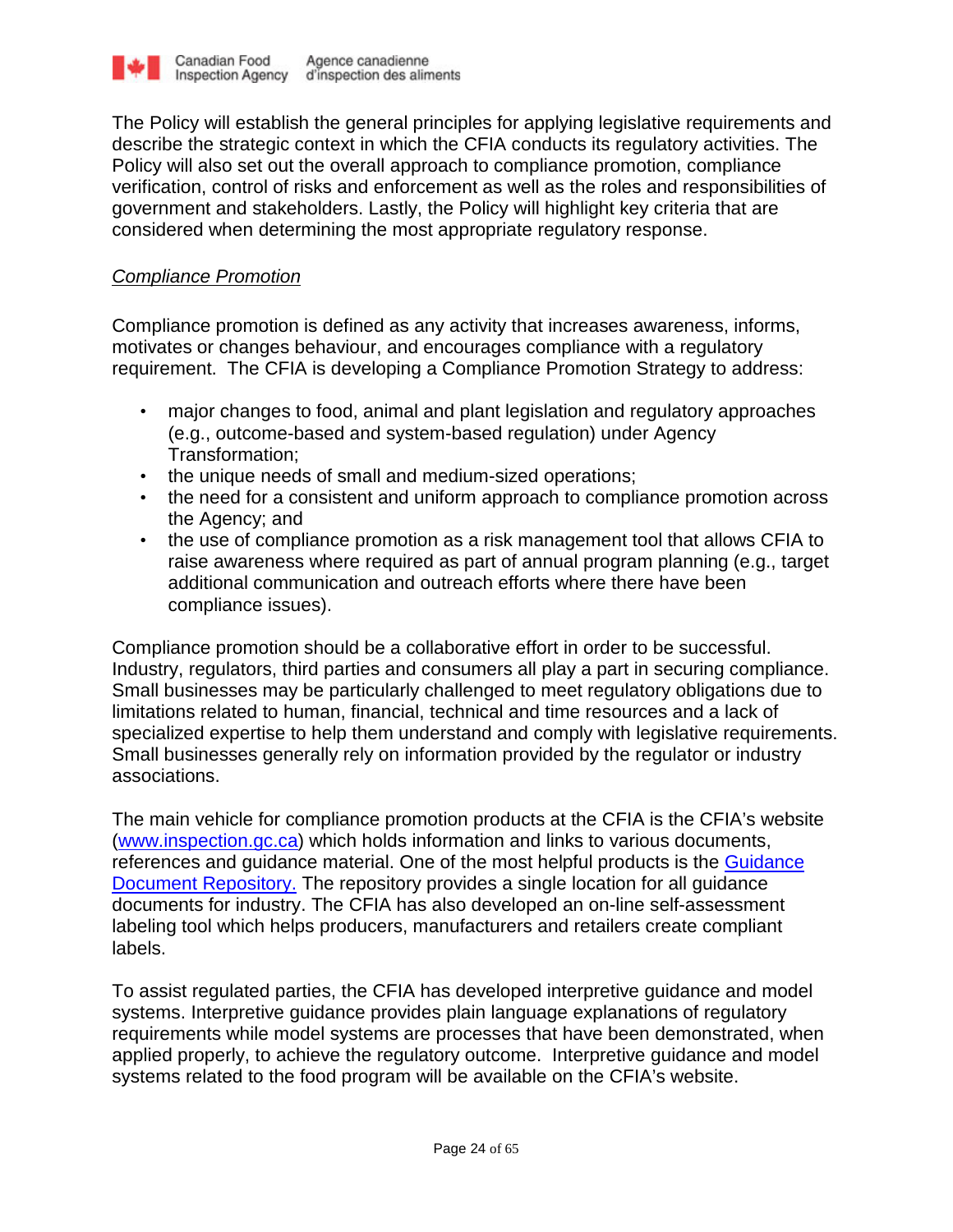

Although it is recognized that industry has the ultimate responsibility for producing safe and compliant food, third parties (e.g. non-government organizations, academia and food technology centers) have technical expertise and specialized knowledge relevant to the food sector and can provide services or training tailored to meet industry needs. Industry can also provide leadership by promoting best practices, providing peer support and guidance. The CFIA also plays a role in the generation of compliance through communication with regulated parties and by providing guidance and other tools to generate compliance.

#### *Complementary Voluntary Programs*

Licence holders may consider a number of process control, quality or food safety management systems to assist with the development and implementation of their control program. Many of these are based on voluntary international standards developed by the International Organization for Standardization for food safety management systems, audit and certification bodies and accreditation.

The [Food Safety Recognition Program](http://www.inspection.gc.ca/food/safe-food-production-systems/food-safety-enhancement-program/recognition-program/eng/1299860970026/1299861042890) (FSRP) is one such voluntary program. It is led by the CFIA with the participation of the provincial and territorial governments and industry. The purpose of the program is to provide a framework to support industry-led food safety systems in order to maintain the confidence of FPT governments, Canadian consumers and Canada's trading partners. Once fully recognized, the industry-led scheme can be accepted as a model system and factored into CFIA risk oversight.

#### *Compliance Verification*

The CFIA uses a consistent approach to verify that regulated parties are in compliance with all regulatory requirements. Compliance activities can take place:

- in a foreign jurisdiction
- at the Canadian border
- at domestic processing facilities or importers' facilities
- throughout the distribution system
- at the point of final sale

A typical inspection consists of:

- 1. Preparation
- 2. Conduct Inspection
	- a. document review
	- b. interview
	- c. observation
	- d. sampling
- 3. Communicate Results
- 4. Conduct Follow-up

The CFIA conducts inspections of regulated parties and inspects/samples products to verify compliance to regulatory requirements using a risk-based approach. Further to an annual priority setting exercise, CFIA resources are targeted to commodities, processes and establishments representing the highest risk to Canadians. Procedures are developed and inspectors are trained to deliver these inspection procedures in a consistent manner. A robust data capture and reporting system is utilized to record inspection findings, provide reports to regulated parties and to enable analysis of the performance of the food oversight system by the CFIA.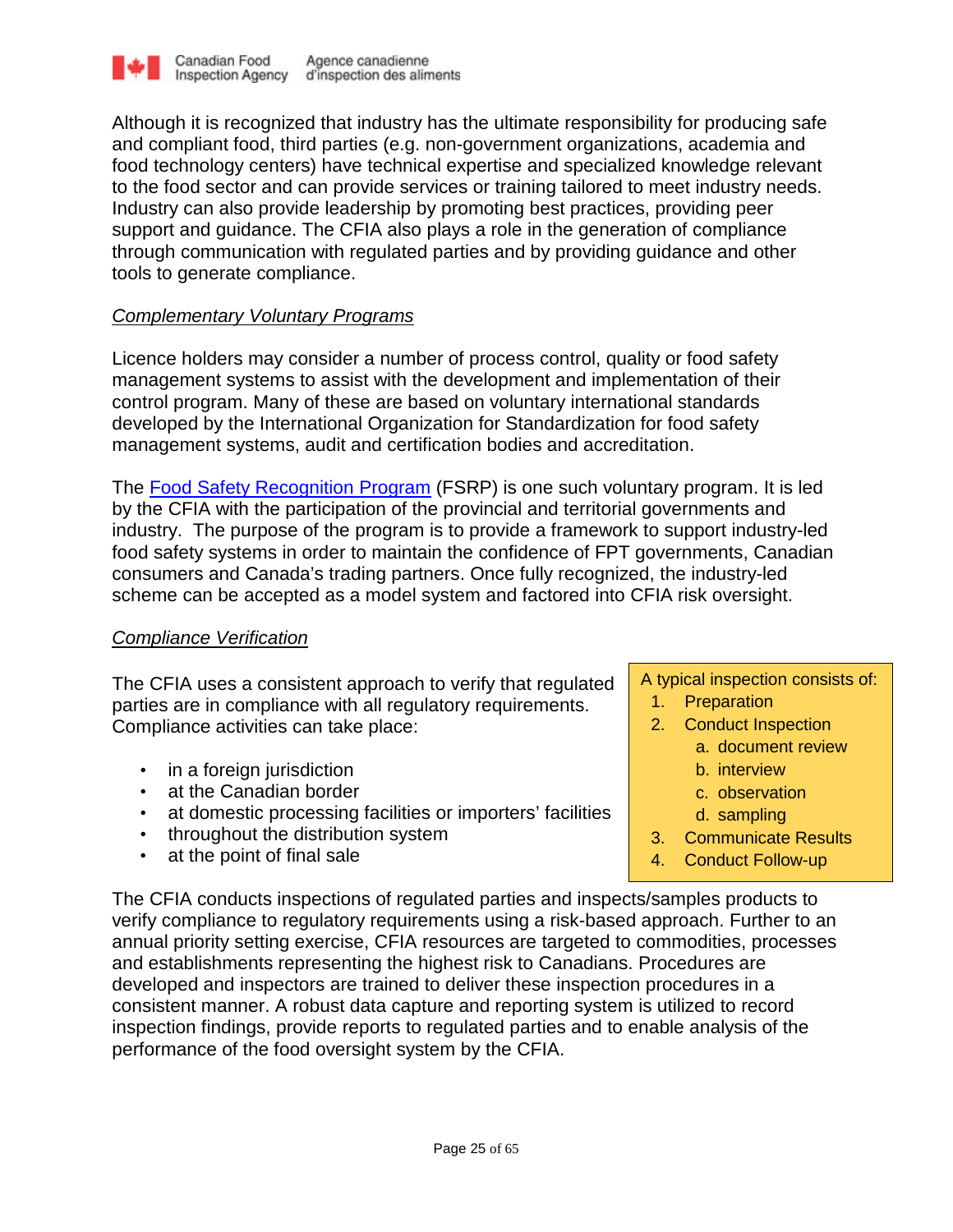

Compliance activities can be pro-active or responsive.

#### Pro-active

The CFIA uses a variety of tools to pro-actively verify the compliance of regulated parties and products including establishment and product inspection, surveillance and monitoring, and sampling and testing. These activities are undertaken based on an annual work plan that targets areas of highest risk and is based on the best available science. The work plan and priorities are updated annually to respond to emerging risks and changing priorities.

#### Responsive

Compliance verification activities can also be carried out in response to a potential food safety issue and/or non-compliance.

The goal of a responsive inspection is to verify whether or not a food safety hazard or non-compliance exists as well as to determine the nature and extent of the problem. This is to be done in a thorough, consistent and timely manner. Information obtained through the responsive inspection provides the basis for risk assessment and for the development of appropriate risk management strategies to control affected products. Several key activities included in this process are:

- Identify product(s) associated with the incident;
- Obtain a detailed description of the suspect affected product(s);
- Acquire information about the causative agents and their sources;
- Evaluate the affected product(s) for risk;
- Investigate to determine the root cause of the issue;
- Expand the follow-up where it is determined that the issue may affect the safety and/or compliance of other food products.

#### *Response to Non-compliance*

When non-compliance is determined, the CFIA takes control action and/or enforcement action that is/are commensurate with the seriousness of the non-compliance. The Food Enforcement Guideline provides structure and guidance in responding to noncompliance.

To ensure greater consistency in decisions and responses, Centres of Expertise will be established to provide a single point of interpretation and advice to inspectors when specific questions arise. Interpretations will be catalogued and distributed so that consistency is achieved in decisions and approaches.

There are a range of tools available to the CFIA to respond to non-compliance including:

- A letter of non-compliance
- Product seizure/detention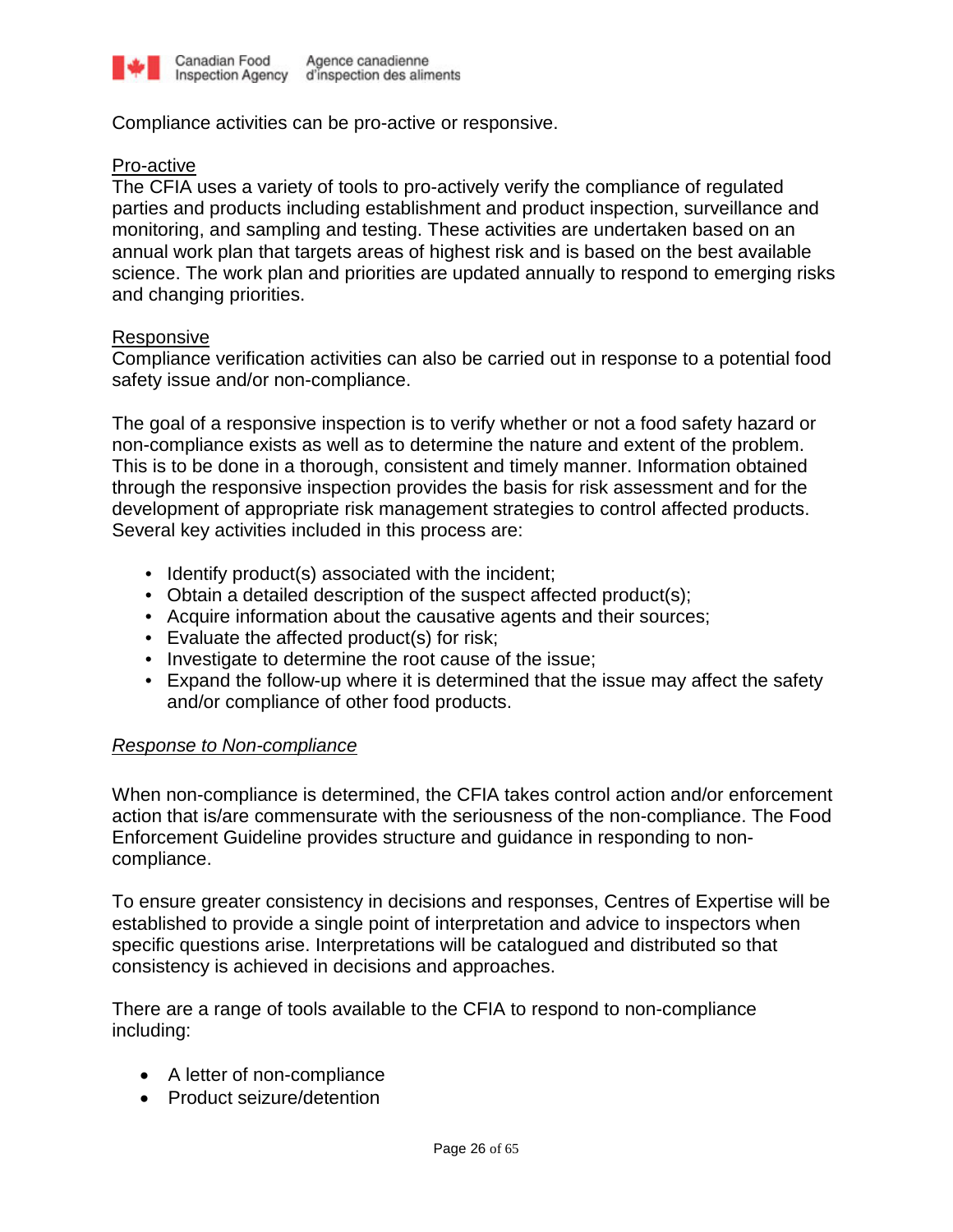

- An order to remove a product from Canada
- Licence suspension/cancellation
- Recall order
- Issuance of an administrative monetary penalty (AMP)

Further, enforcement investigations are carried out by the CFIA to gather and secure evidence that may lead to a recommendation for prosecution. An enforcement investigation may involve:

- Obtaining search warrants
- Gathering evidence and protecting continuity of the evidence
- Conducting surveillance
- Interviewing persons and taking statements

Upon completion of the enforcement investigation, a determination will be made whether to recommend prosecution or not to pursue further action.

The CFIA publishes information about enforcement actions on its website $^8$  $^8$ .

#### **6.3.2 Surveillance**

The CFIA undertakes surveillance activities to:

- demonstrate the safety of the food supply,
- inform CFIA activities.
- enable Canadians to make informed decision about the food they eat and
- support Canadian exports and demonstrate to our partners the equivalency of Canada's food safety systems.

Surveillance covers a wide range of activities including targeted inspections, sampling, post-market surveys and other data gathering activities and covers multiple hazards to human health including chemical hazards, microbial hazards (bacteriological and viral) and undeclared allergens.

There are generally four (4) phases in relation to surveillance activities:

1) Prioritization

The process of gathering risk information, assessing the applicability of the information to the Canadian context, integrating all relevant information with critical evaluation of uncertainties, assessing appropriate approach and determining feasibility (including method availability and enforceability).

<span id="page-26-0"></span><sup>&</sup>lt;sup>8</sup> [http://www.inspection.gc.ca/about-the-cfia/accountability/compliance-and](http://www.inspection.gc.ca/about-the-cfia/accountability/compliance-and-enforcement/eng/1299846323019/1299846384123)[enforcement/eng/1299846323019/1299846384123](http://www.inspection.gc.ca/about-the-cfia/accountability/compliance-and-enforcement/eng/1299846323019/1299846384123)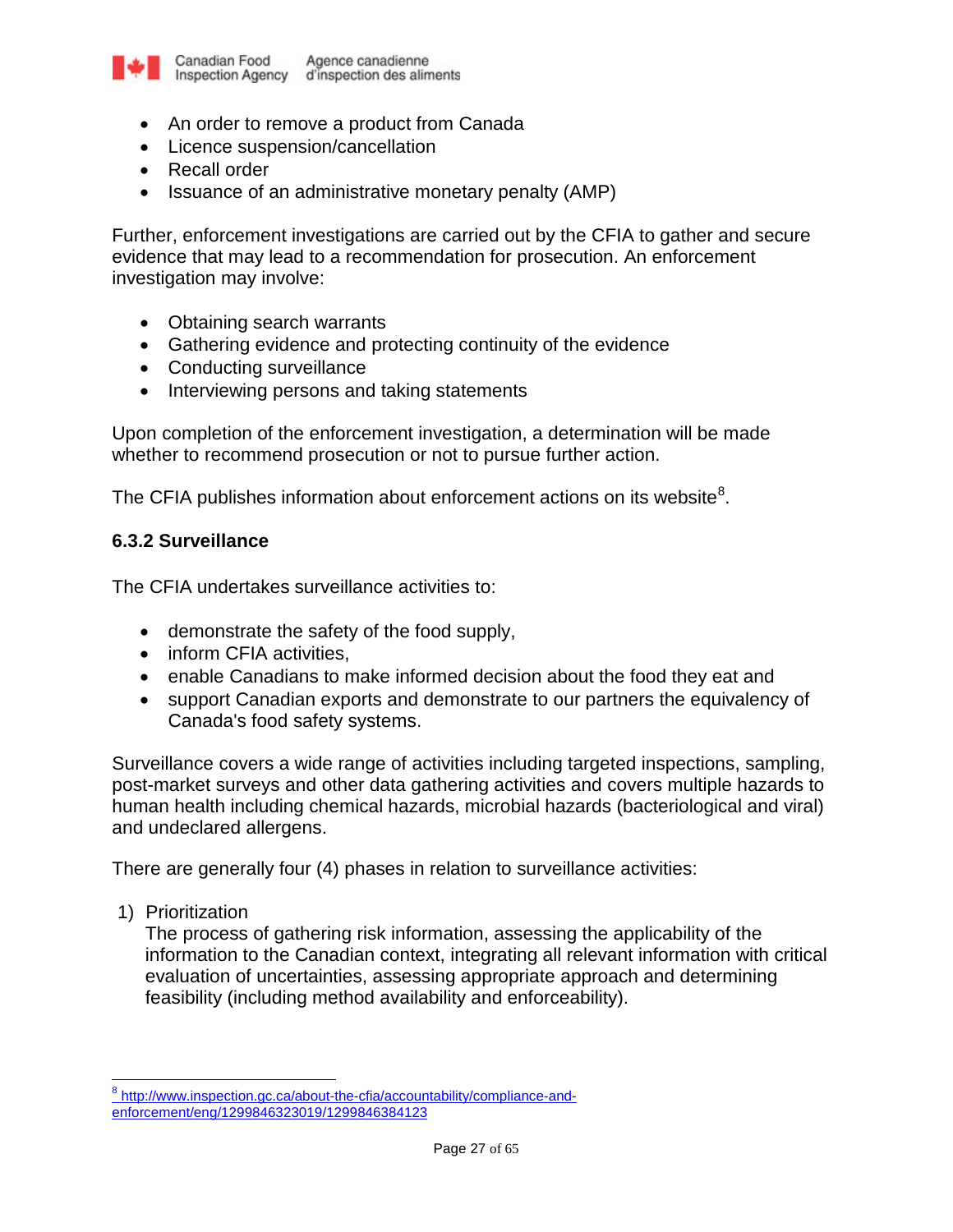

#### 2) Policy implications

Policy considerations are then applied to the prioritization of activities. This includes consideration of trade obligations, submission of industry data, lack of data (e.g. country of origin when there is an emerging market importing into Canada), issues of particular concerns to consumers, public opinion surveys etc.

#### 3) Execution

The implementation of the surveillance activity.

#### 4) Analysis and reporting

Includes the generation of reports to Canadians and the detailed analysis of data to elucidate trends/patterns and areas of uncertainties for inclusion in the prioritization step. Also includes analysis of long term risk management options such as enhanced surveillance, targeted inspection activities, outreach to affected industry sectors and education initiatives for Canadians.

# <span id="page-27-0"></span>**7.0 Foundational Elements to Support Program Design**

### <span id="page-27-1"></span>**7.1 Risk Intelligence**

The CFIA uses risk intelligence to gather information that will identify uncertainties and inform risk management activities. The CFIA, working with its partners in the food continuum, identifies possible risks to the food system based on the observations of:

- Inspectors
- Border authorities
- Domestic stakeholders
- International partners

The CFIA and its partners analyze risk intelligence information and respond accordingly (for example, adjusting risk ratings, conducting targeted surveillance or compliance verification activities).

## <span id="page-27-2"></span>**7.2 Communication and Engagement**

In order to develop effective policies and strategies, the CFIA values the perspectives of the stakeholders who are affected by our decisions. Some of these stakeholders include:

- consumers
- producers
- industry
- other federal government departments and agencies
- provincial and territorial governments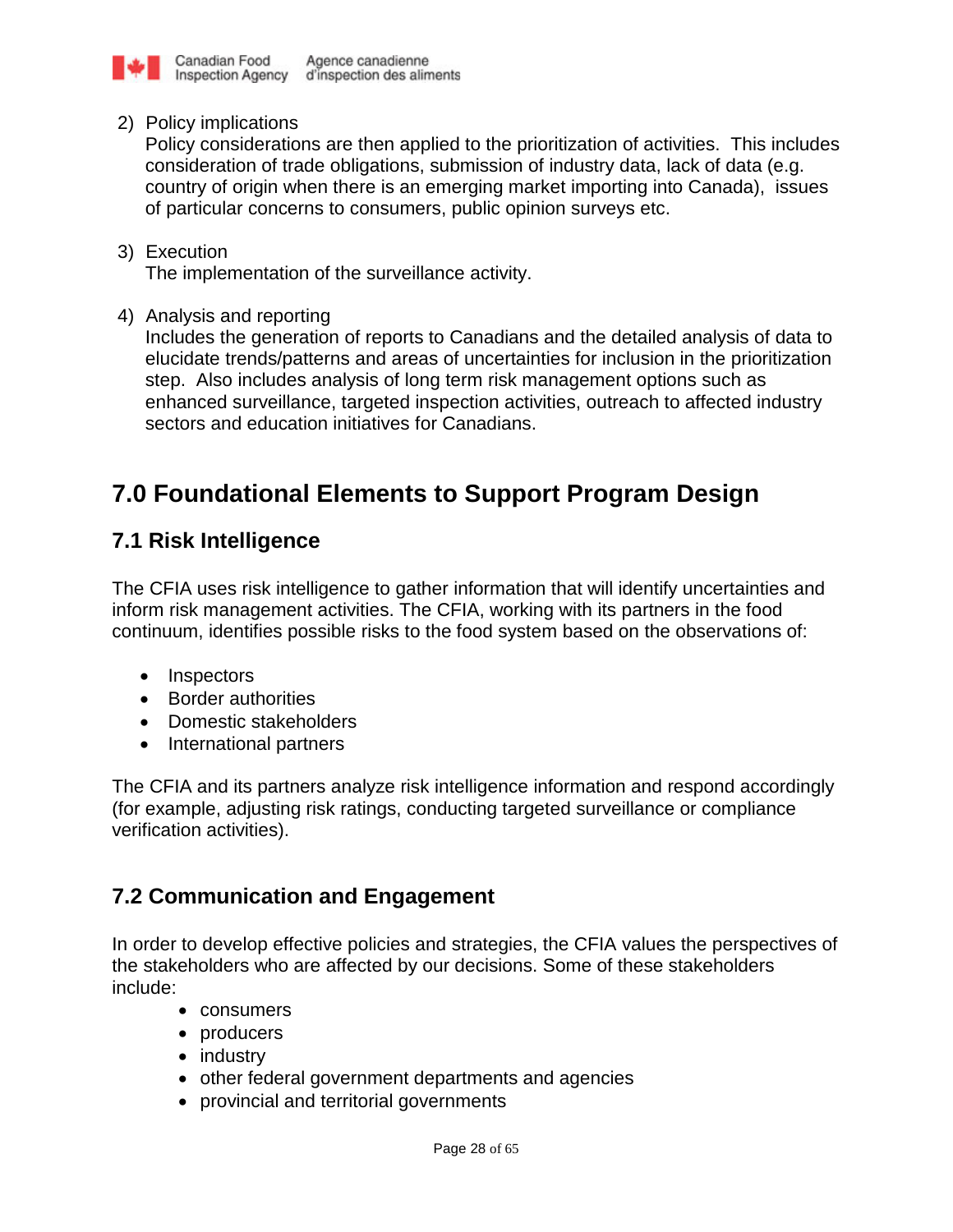

- international organizations
- other countries

The CFIA has developed a set of values to support effective interactions with these various groups. These values are outlined in the [CFIA's Statement of Rights and](http://www.inspection.gc.ca/about-the-cfia/accountability/statement-of-rights-and-service/message/eng/1326320466901/1326320527397)  [Service for Producers, Consumers and Other Stakeholders.](http://www.inspection.gc.ca/about-the-cfia/accountability/statement-of-rights-and-service/message/eng/1326320466901/1326320527397) The CFIA is also developing a Statement of Regulatory Excellence that set out the Agency's commitment to transparency and accountability as it develops regulations and programs. The values and principles in the Statement of Rights and Services include:

- 1. The CFIA will treat stakeholders with respect, professionalism, fairness, and impartiality. The CFIA has developed a series of audience-specific guides to provide stakeholders with a better understanding of:
	- their rights when interacting with the CFIA.
	- how the CFIA works with its stakeholders.
	- the standards of behaviour by which CFIA employees abide.
	- how the CFIA reports on its inspection results.
	- how to reach the CFIA.
- 2. The CFIA is committed to transparency and openness in its regulatory decision making. This includes clearly outlining regulatory requirements and consequences of non-compliance.
- 3. The CFIA is accessible and provides timely information to all stakeholders whether from regulated parties who need to understand legislative obligations or to consumers who want to take measures to protect themself against risks.
- 4. The CFIA treats its stakeholders fairly, respectfully and courteously. The CFIA's reputation and credibility are vital to the ability to deliver the mandate. As such, the CFIA conducts itself in a way that preserves trust.
- 5. The CFIA is responsive to the needs of consumers and regulated parties. Stakeholder's comments and suggestions represent an opportunity for the CFIA to improve its policies, programs and services. The CFIA is committed to consulting Canadians and other stakeholders to understand their perspectives on significant policy and program issues that impact them. When developing legislative requirements, the CFIA considers the impact on regulated parties, including small businesses.

#### <span id="page-28-0"></span>**7.2.1 Consultation**

Consultation ensures the development of good public policy. It supports open, transparent and accountable government. It also supports inclusiveness in the design, implementation and evaluation of public policy, regulation and programming.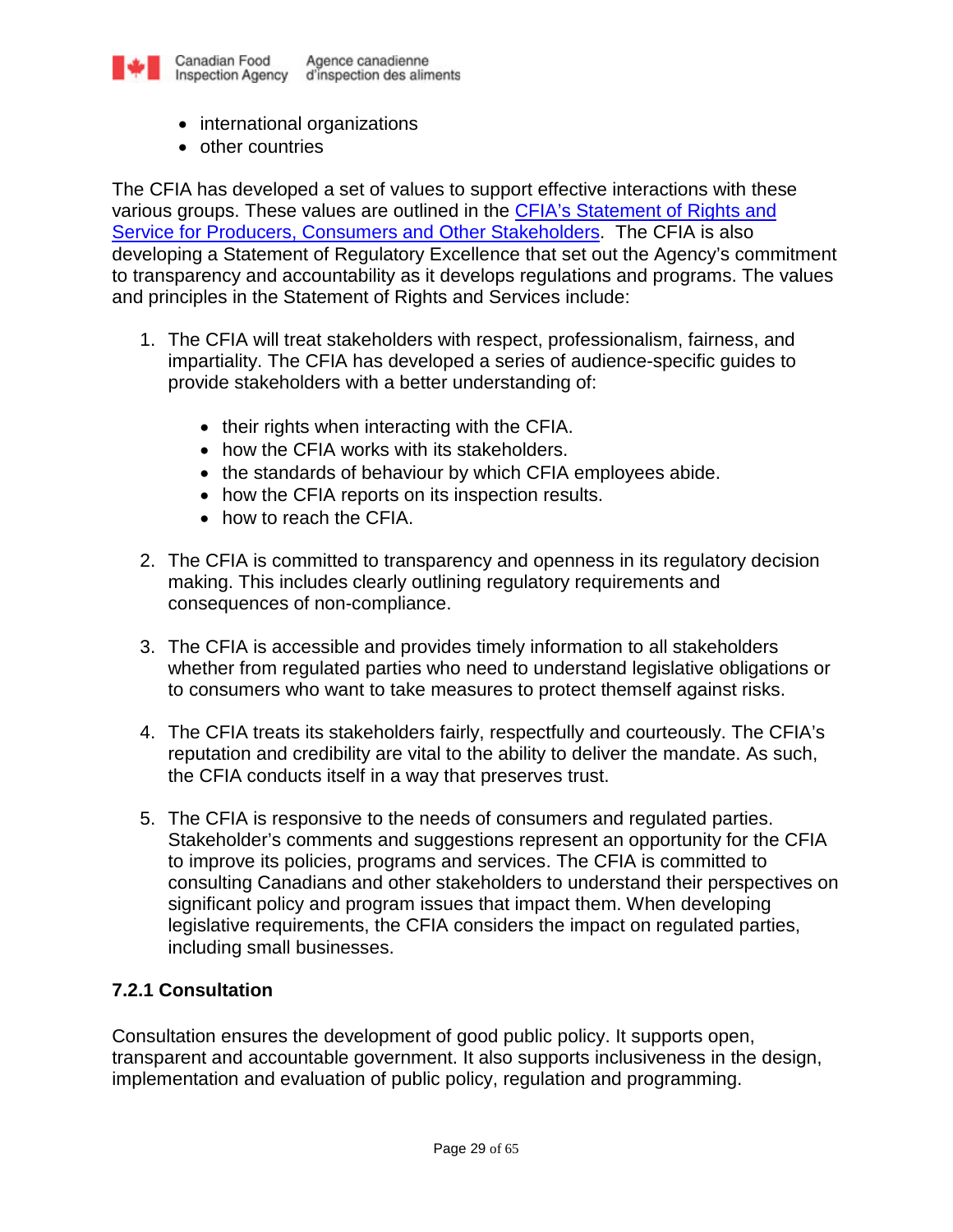

Consultation supports public confidence in the legitimacy and credibility of government policy and decision making, thereby facilitating the success of government initiatives. For the Canadian Food Inspection Agency (CFIA), the [Consultation Policy and](http://www.inspection.gc.ca/about-the-cfia/accountability/consultations/consultation-policy-and-framework/eng/1330978800191/1330978883936)  [Framework](http://www.inspection.gc.ca/about-the-cfia/accountability/consultations/consultation-policy-and-framework/eng/1330978800191/1330978883936) outlines an integrated, coordinated and consistent approach to consultation.

The objectives of the Policy are:

- to gather information from stakeholders, including consumers and consumer groups, on policy and program design issues that impact them;
- to take stakeholder views into consideration in the Agency's decision making; and
- to improve transparency and accountability in the Agency's work.

The following nine principles form the foundation of consultation processes. Adhering to these principles will create the conditions necessary for a successful consultation.

**Principle 1:** Commitment - commit to considering the results of the consultation process in the decision-making process.

Principle 2: Evaluation - evaluate consultations periodically throughout the process and at their conclusion. Evaluate based on objectives set out in the consultation plan, established at the outset.

Principle 3: Timing - organize consultation activities with appropriate timeframes and deadlines to allow participants reasonable time to prepare and provide their input.

Principle 4: Inclusiveness - encourage the participation of the broadest possible range of groups or individuals who have an interest in or who may be affected by decisions resulting from the consultation exercise.

Principle 5: Accessibility- provide equal access to the process, taking into consideration such things as language, physical disability, and socio-economic or regional background.

**Principle 6:** Clarity - ensure that the objectives and processes of involvement and feedback for consultation activities are clear, so they can be understood by those involved in the consultation process.

Principle 7: Accountability - define the roles and responsibilities of those involved in the consultation process, including who is required to provide information, who will be making decisions throughout the process, and who will be communicating with management and stakeholders.

Principle 8: Coordination - share within the Agency the viewpoints, perspectives, and comments collected during the consultation. Also take into account impacts on, and feedback from, other initiatives.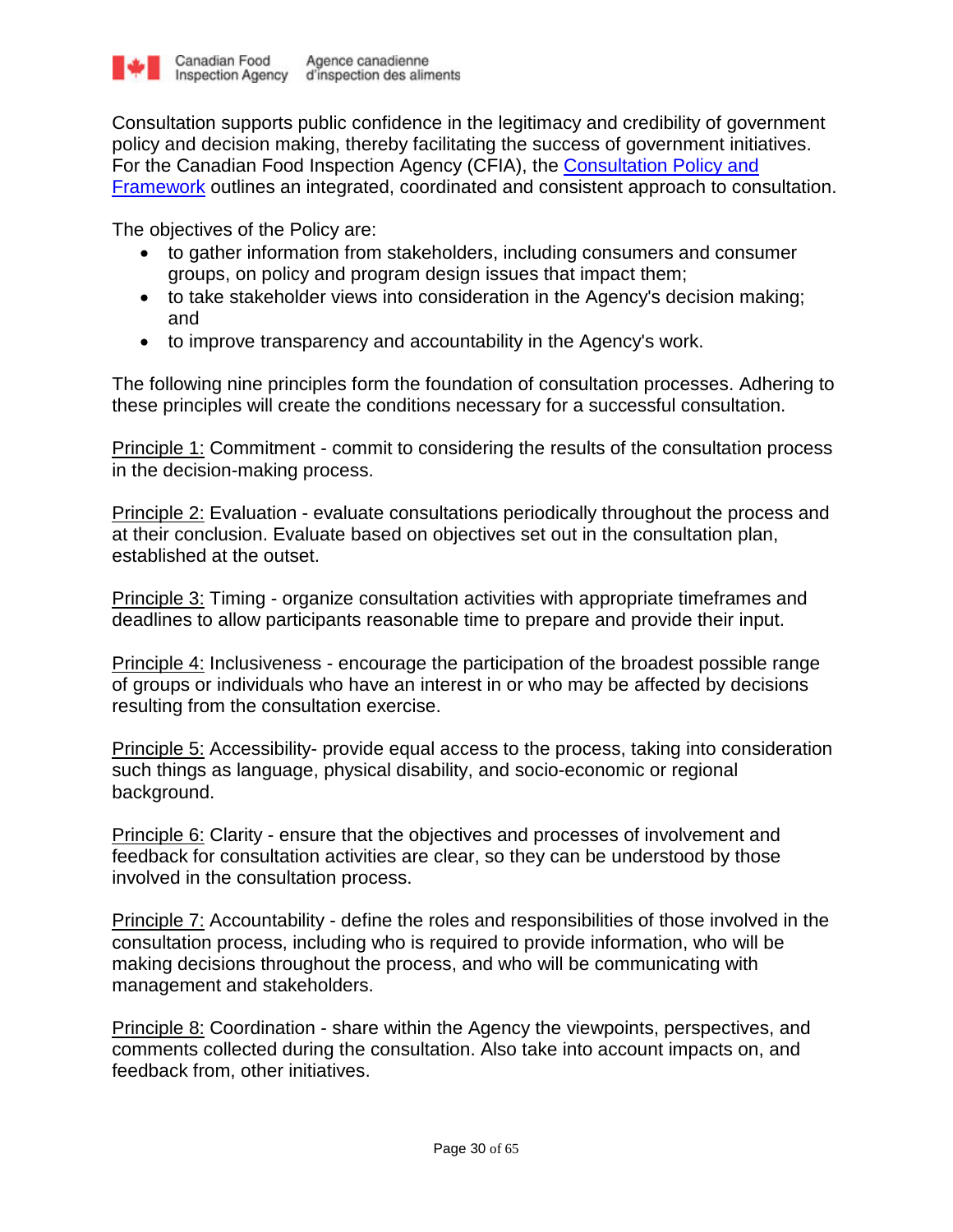

Principle 9: Transparency - share the results of the consultation with participants in a timely manner, appropriate to the degree of public involvement. This may include sharing a revised consultation document or a summary of comments document.

#### <span id="page-30-0"></span>**7.2.2 Complaints and Appeals**

The CFIA has a Complaints and Appeals process that allows stakeholders to register complaints and appeals related to quality of service, administrative errors and regulatory decisions. The Office of Complaints and Appeals was launched on April 2, 2012.

Complaints and appeals are generally related to quality of service, administrative errors or regulatory decisions made by CFIA employees.

Complaints and appeals can be made:

- when you are not satisfied with the CFIA's approach;
- when you perceive undue delays; and
- when you disagree with decisions made by the CFIA related to licensing, registration, permits, orders, inspection results, seizure, labelling and other items.

The CFIA takes complaints and appeals very seriously, so these are handled in an efficient and transparent manner. The CFIA uses an incremental [process to manage](http://www.inspection.gc.ca/about-the-cfia/accountability/complaints-and-appeals/eng/1365098638147/1365098743944)  [complaints and appeals](http://www.inspection.gc.ca/about-the-cfia/accountability/complaints-and-appeals/eng/1365098638147/1365098743944) which is described on the website.

## <span id="page-30-1"></span>**7.3 Policy Suite**

The CFIA has a suite of policies to promote consistency and outline the guiding principles regarding the development and design of the program. Annex B includes the full listing of the Agency's policies (both existing and prospective policies). Below, certain policies are described:

#### <span id="page-30-2"></span>**7.3.1 Domestic and Import Program Design Policies**

The CFIA's is developing Domestic and Import Program Design Policies that provide direction to support consistent and coherent program design while providing some flexibility for unique situations. The policies underscore the regulated party's responsibility to ensure that Canadian requirements are met and clarify the CFIA's role as an oversight body. The policy requires a risk-based approach for designing control measures and compliance verification and is based on the following guiding principles: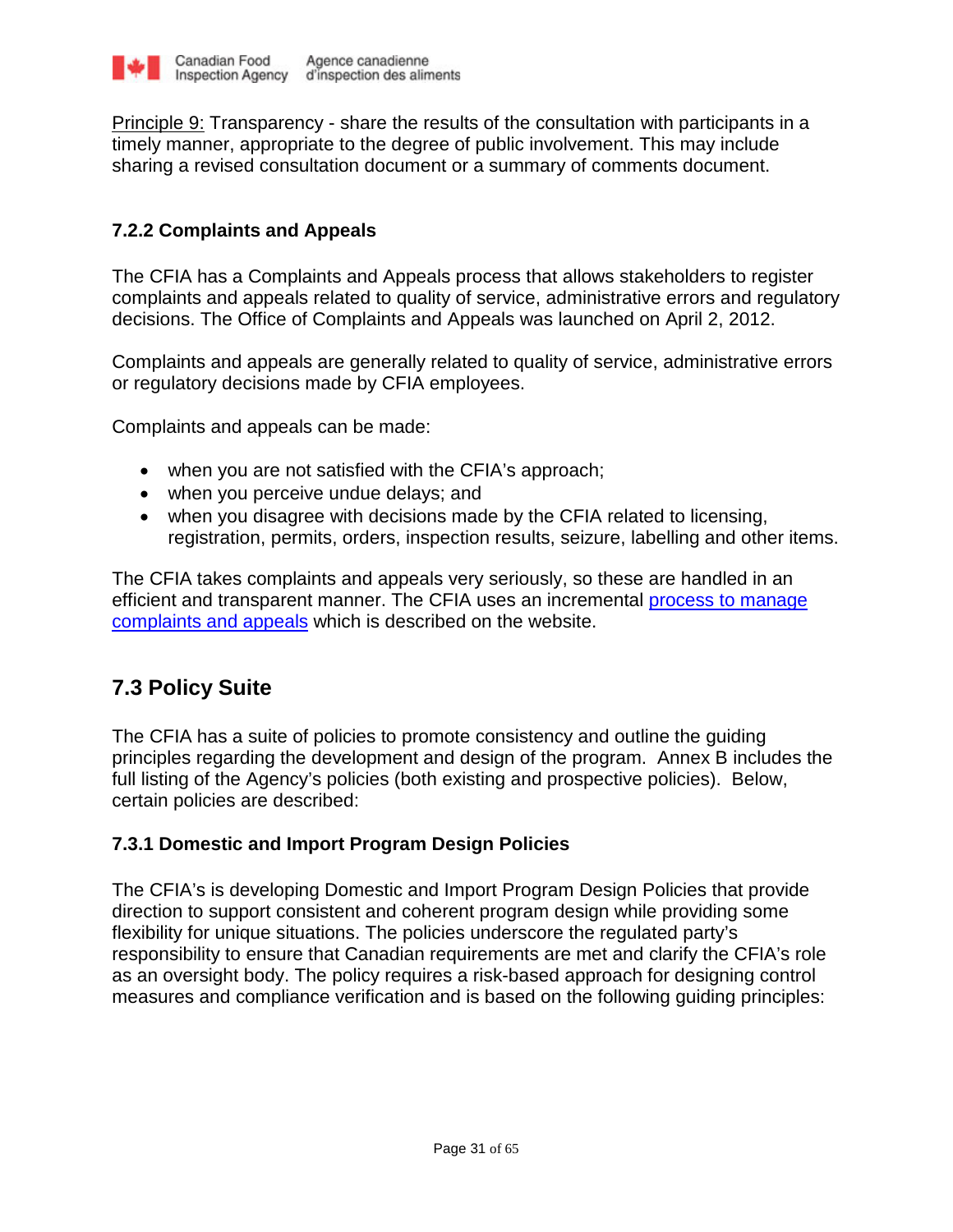

- Regulated parties are responsible for ensuring that the foods they prepare or import into Canada meet the requirements of the applicable Acts and regulations.
- The CFIA adopts a consistent risk-based approach to effectively oversee the management of risks posed by regulated party's actions and the foods that they prepare/import.
- The CFIA puts in place measures that are commensurate with the risks posed by regulated party's actions and the foods that they prepare/import.
- CFIA programs respect treaty and international obligations.
- CFIA programs are regularly evaluated and updated to ensure that they are effectively and efficiently overseeing the risks posed by regulated party's actions and the foods that they prepare/import and that programs address the evolving food environment.

### <span id="page-31-0"></span>**7.3.2 Export Program Design Policy**

The CFIA's Export Policy is being developed to provide consistency regarding export certification and to outline the approach to export certification for domestically produced commodities. This policy is founded on the premise that export certificates will be issued based on a systems-based oversight rather than lot-specific inspection.

For manufacturers who prepare food commodities for export, the licence requirements may differ depending on the specific situation. In a situation where an exporter requires an export certificate from the CFIA in order to export a food commodity, a written PCP is required in order to obtain the certificate. However, if an export certificate is not required, the exporter must still be licenced and meet the requirements of the regulations and those of the foreign country, but a written PCP is not required.

### <span id="page-31-1"></span>**7.3.3 Foreign Food Safety System Recognition**

Where there is experience, knowledge and confidence in an exporting country's oversight, the recognition of foreign food safety systems can be a useful tool to enhance CFIA's risk based allocation of inspection resources. Where appropriate, the CFIA works with regulatory counterparts in other countries to assess the comparability of the foreign country's food safety inspection system in achieving similar public health outcomes. This encourages a systems-based approach to oversight and can reduce the burden on government and industry in establishing and determining compliance with regulatory requirements. The Foreign Food Safety System Recognition Framework outlines the approach that the CFIA follows in establishing system recognition arrangements.

The CFIA, in collaboration with its federal partners, also fosters bilateral relationship with foreign regulatory counterparts. For example, the CFIA maintains bilateral relationship with countries with comparable advanced food safety systems to Canada (e.g. the U.S., the European Union, Australia, and New Zealand) with the objective of sharing information, best practices and promote collaborative approaches, leading to better intelligence and enhanced policy and program design.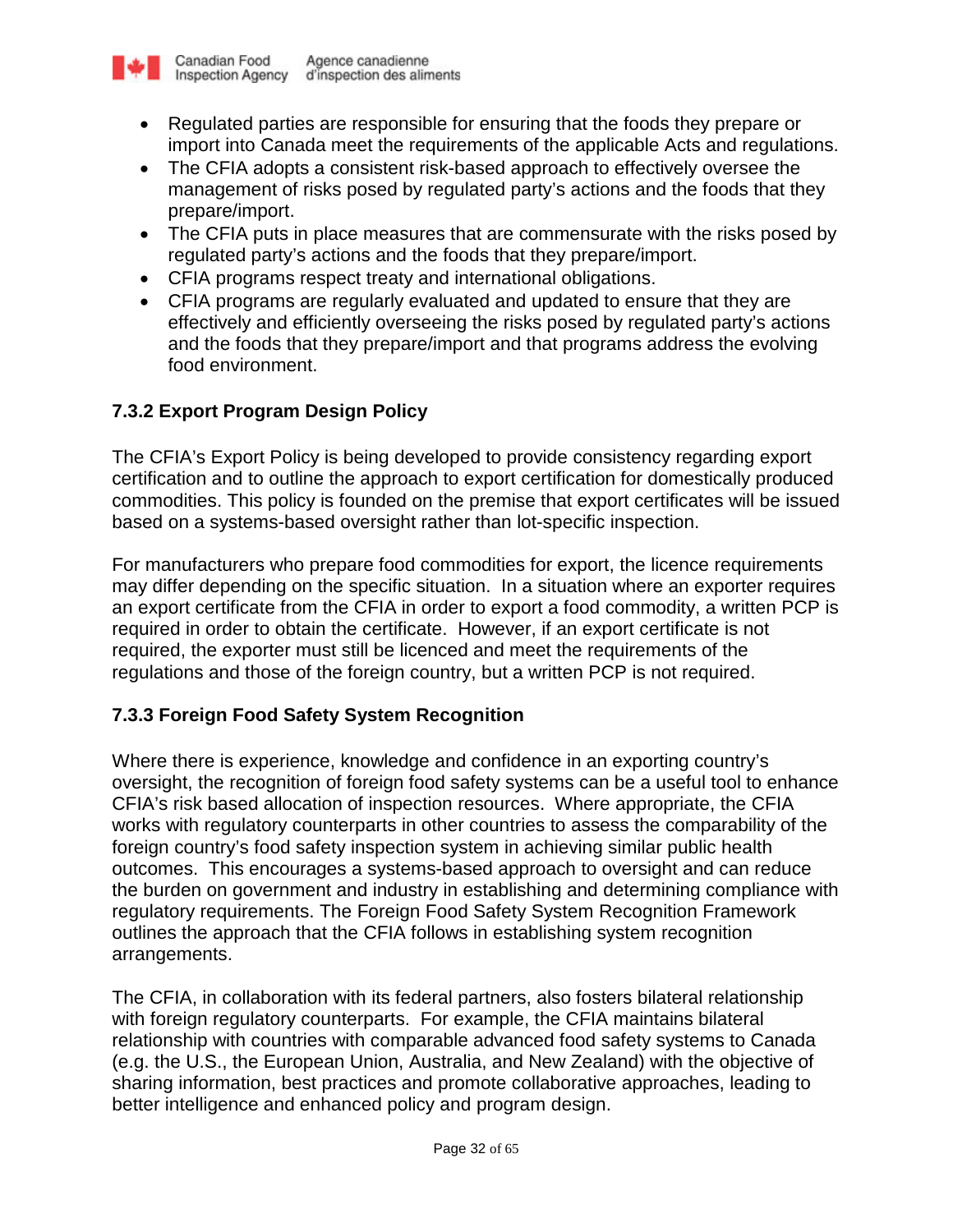### <span id="page-32-0"></span>**7.3.4 Alternative Service Delivery Policy**

The CFIA establishes Alternative Service Delivery (ASD) arrangements, when they are feasible and merited, to deliver new programs and services or to transform the delivery of existing programs and services. The CFIA oversees and maintains arrangements to verify that they are effectively achieving desired outcomes and that potential risks are managed.

The objectives of the policy are to promote:

- a consistent Agency-wide approach to establishing and overseeing ASD arrangements;
- rigorous analysis of proposed ASD arrangements prior to their establishment; and effective oversight, review and reporting of ASD arrangements.

#### <span id="page-32-1"></span>**7.3.5 Incorporation by Reference Policy**

The objective of this policy is to describe incorporation by reference as a regulatory drafting tool and the considerations CFIA will assess when deciding when to use the tool**.** The policy also outlines the protocols CFIA will follow when the tool is used.

## <span id="page-32-2"></span>**7.4 Learning and Training**

The CFIA

- values competent, qualified and motivated personnel, whose efforts drive the results of the Agency;
- is committed to professional development; and
- supports learning and development programs that are relevant to the business priorities of the Agency as articulated in the Agency's Learning Policy.

The CFIA's Learning Policy recognizes that the CFIA is a learning<sup>[9](#page-32-3)</sup> organization which is built around people, their knowledge, know-how, and ability to innovate. This learning policy is one of the key elements required to build and maintain a learning organization.

The CFIA manages all scientific, technical, non-technical and corporate learning through an integrated process to ensure linkages to Agency priorities and to increase efficiencies across the Agency. In addition, the CFIA uses a variety of tools to develop and deliver effective training<sup>[10](#page-32-4)</sup> for its staff. This includes e-learning, traditional classroom training, on-the-job training, mentoring and coaching. These tools can be developed internally or sourced from external providers.

The CFIA has developed a New Hire Orientation Program to expose new employees to:

<span id="page-32-3"></span><sup>9&</sup>lt;br><sup>9</sup>Learning is defined as the acquisition and creation of new knowledge and ideas that change the way an individual perceives, understand or acts. It is enhanced by the freedom to think creatively and lead to innovation

<span id="page-32-4"></span><sup>&</sup>lt;sup>10</sup> Training is defined as an organized, disciplined way to transfer the knowledge and know-how that is required for successful performance in a job, occupation or profession. It is ongoing, adaptive learning, not an isolated exercise.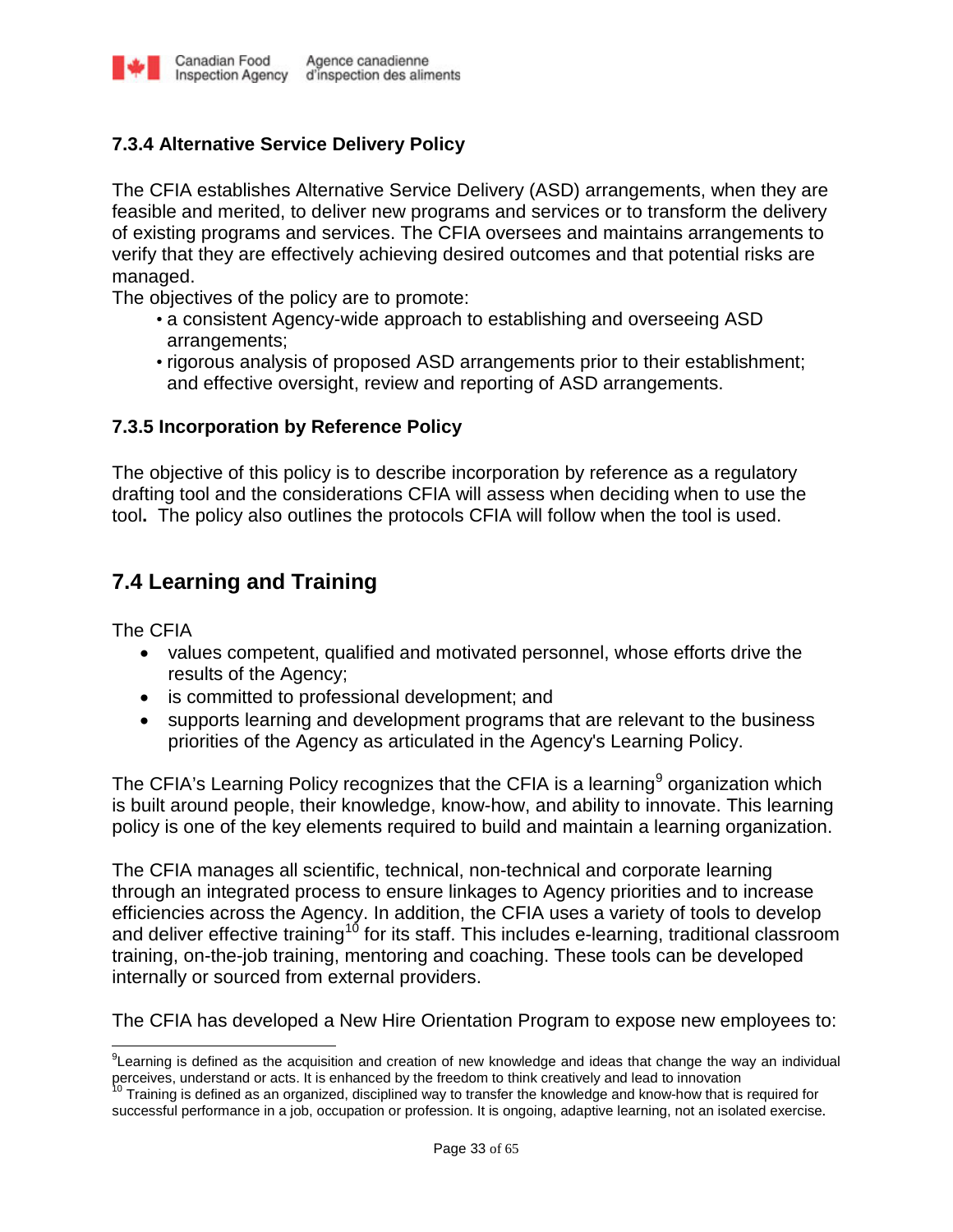

- the Acts and regulations administered and/or enforced by the CFIA,
- the various activities conducted by the CFIA,
- the various programs within the CFIA
- other essential knowledge needed to begin their career with the CFIA.

Within the HR framework, leadership is a top priority for the CFIA. Seeking and developing successors and leaders is critical to sustaining a highly skilled workforce and is seen as an integral aspect of risk management. To this end, the CFIA has developed a Leadership Development Framework that focuses on strengthening and sustaining strong, visionary leadership to effectively manage change in the CFIA. The framework addresses the need to align leadership and management development with strategic business priorities, thereby ensuring CFIA maintains and develops leaders with requisite competencies to meet present and future challenges. As part of this framework, leadership development roadmaps have been created to guide employees through the competency requirements as they move along the leadership pipeline.

The CFIA has also developed a comprehensive CFIA Learning and Training Architecture Forward Plan (2013-2019) that outlines the training requirements for all inspectors in the CFIA. This includes horizontal and commodity-specific activities and ranges from entry level requirements to leadership requirements. As an inspector moves through their career with the CFIA, they will follow this framework to provide a consistent approach to their learning and training and to ensure that employees are competent and qualified to do their job.

## <span id="page-33-0"></span>**7.5 Information Management and Technology**

Robust and integrated information management and technology is a foundational element of the integrated Agency Inspection Model.

The CFIA employs a flexible and scalable information system that provides easy access to complete and reliable information, enabling system and performance reporting as well as process optimization. The CFIA also uses modern IMIT devices for capturing data in the field and ensures that the support of these tools is at the highest standard.

# <span id="page-33-1"></span>**7.6 System Performance**

The CFIA utilizes a continuous review mechanism to monitor and evaluate the overall effectiveness of the inspection system and this framework. The CFIA reviews its programs in order to respond to new technologies and processes and to address new and emerging risks and to ensure that resources are being targeted to areas of highest risk.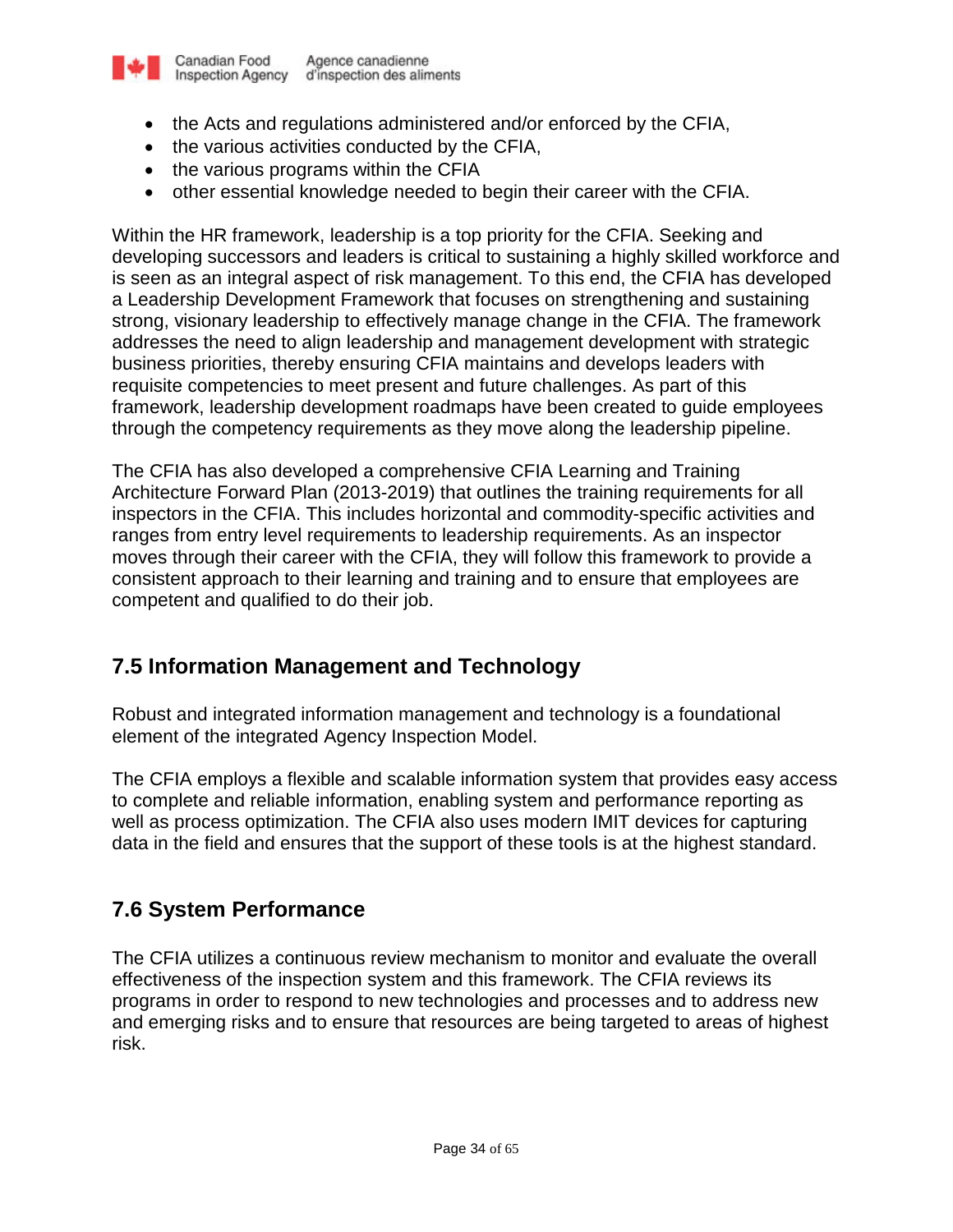

Establishing key desired outcomes for the system as a whole and measuring performance against them allows the CFIA, regulated parties, and other stakeholders to use the results to adapt, improve, and become more effective at managing risks.

The objectives of the performance measurement system are:

- to assess:
	- the effectiveness of the inspection system as part of the broader system;
	- whether the regulatory program is risk-oriented and proactive;
	- whether the program is delivered as designed, and in a risk-based, consistent, efficient, relevant, and professionally conducted manner;
	- whether all participants in the system, including other governing and regulatory bodies, regulated parties, industry representatives and associations, and Canadians are engaging, sharing information, acting responsibly, constructively supporting and remaining confident in the system
- to identify:
	- emerging risks; and
	- areas for system performance improvement.

To build its approach to measuring system performance, the CFIA developed a [Systems Results Model](http://www.inspection.gc.ca/DAM/DAM-aboutcfia-sujetacia/STAGING/images-images/acco_modernization_modeldraft_final_figure5_1372259534832_eng.jpg) (Figure 3 below) that outlines the relationships between CFIA resources and activities, the key participants who directly influence the system, and the desired outcomes. The Results Model depicts three levels of assessment required to ensure that system performance objectives are met. Based on the information obtained at each level, a comprehensive analysis would be conducted and system improvements would be scheduled and implemented as required, with higher-priority improvements taking precedence.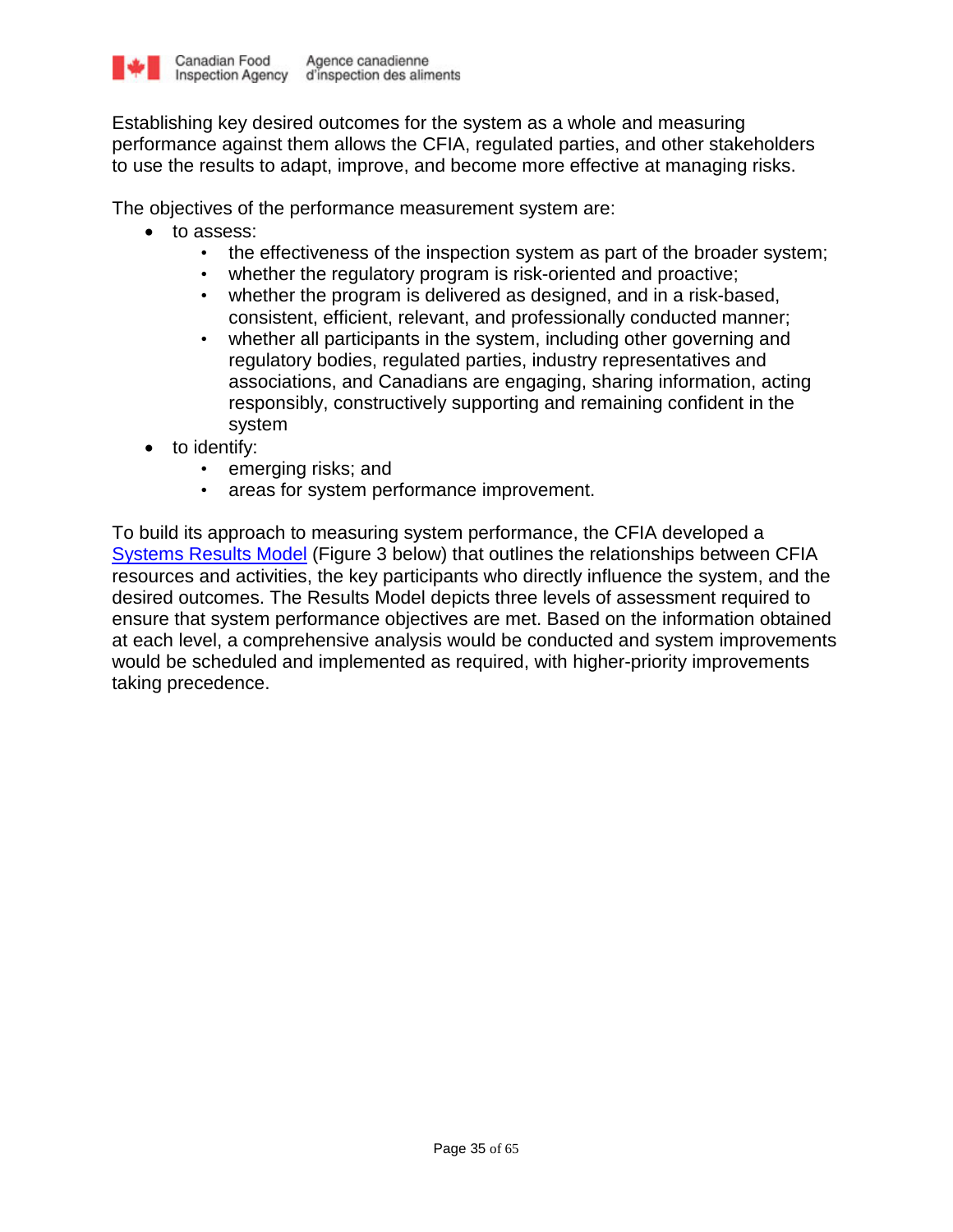

### Figure 3: Systems Results Model



#### *Description of the Systems Results Model*

*Figure 3 illustrates three levels of assessment that the CFIA would use to measure the performance of Canada's food safety system.*

*Level 1 is depicted at the bottom of the diagram in a horizontal box that spans the width of the image. This level covers the 'how' and is titled 'CFIA Operational sphere of control'. This level contains program delivery and enabling activities. Inside the horizontal box are the statements*

• *internal activities and action are risk-based, consistent, efficient, relevant and professionally conducted (across the top of the box)*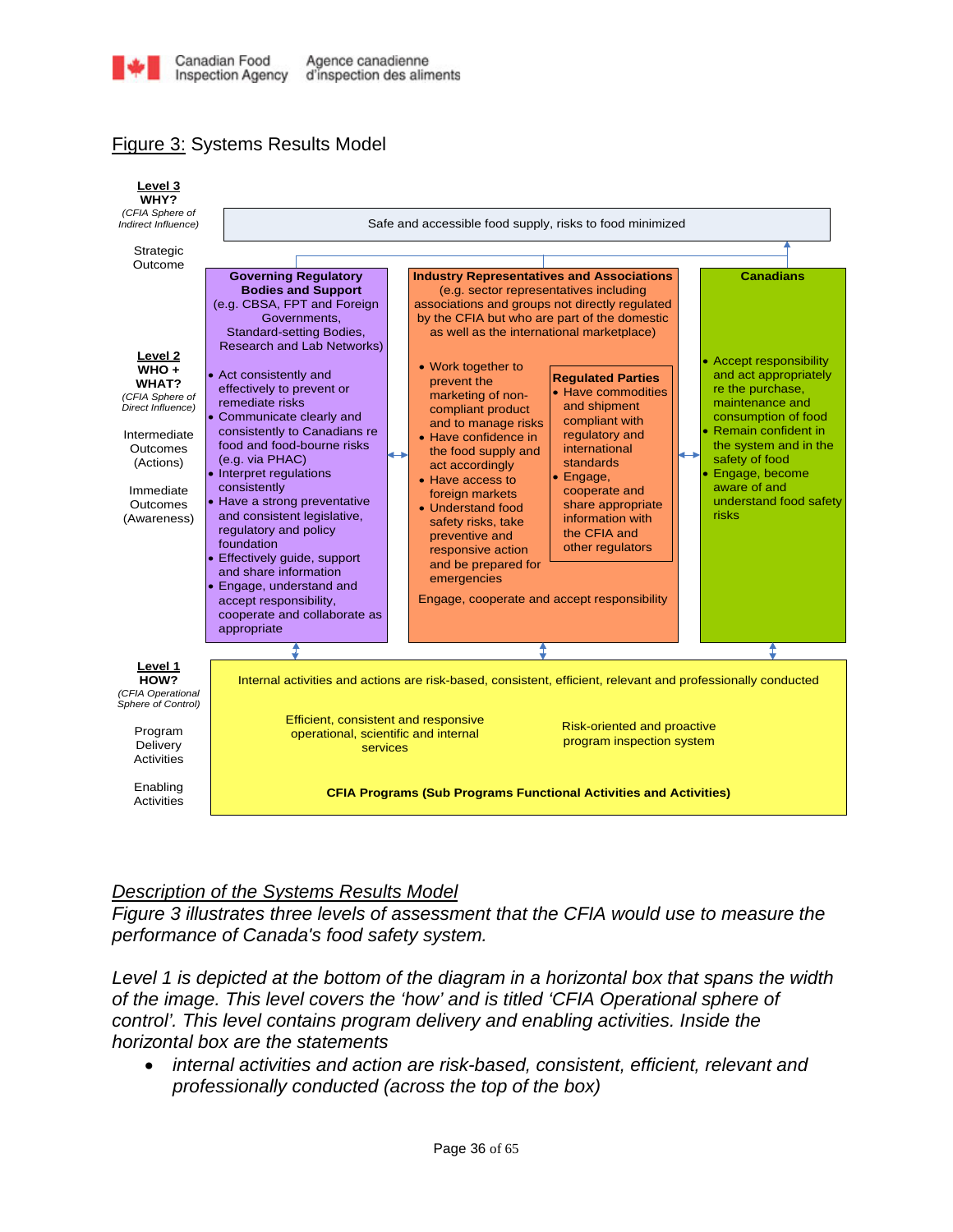

- *efficient, consistent and responsive operational, scientific and internal services (middle left side of the box)*
- *risk-oriented and proactive program inspection system (middle, right side of the box)*
- *CFIA programs (sub-programs, functional activities and activities) (across the bottom of the box)*

*Level 2 is above level 1 and consists of three side-by-side boxes. Level 2 covers the 'who and what' and is titled 'CFIA Sphere of direct influence". This level contains intermediate outcomes (actions) and immediate outcomes (awareness).* 

*The first box is titled 'Government Regulatory Bodies and Support (e.g. CBSA, FPT and Foreign Governments, Standard-setting Bodies, Research and Lab Networks)' and contains the following statements:*

- *Act consistently and effectively to prevent or remediate risks*
- *Communicate clearly and consistently to Canadians re food and food-bourne risks (e.g. via PHAC)*
- *Interpret regulations consistently*
- *Have a strong preventative and consistent legislative, regulatory and policy foundation*
- *Effectively guide, support and share information*
- *Engage, understand and accept responsibility, cooperate and collaborate as appropriate*

*The second box in level 2 (moving to the right) is titled "Industry Representatives and Associations (e.g. sector representatives including associations and groups not directly regulated by the CFIA but who are part of the domestic as well as the international marketplace) and contains the following statements:*

- *Work together to prevent the marketing of non-compliant product and to manage risks*
- *Have confidence in the food supply and act accordingly*
- *Have access to foreign markets*
- *Understand food safety risks, take preventive and responsive action and be prepared for emergencies*
- *Regulated Parties*
	- o *Have commodities and shipment compliant with regulatory and international standards*
	- o *Engage, cooperate and share appropriate information with the CFIA and other regulators*

*The statement 'Engage, cooperate and accept responsibility' is across the bottom of the box.*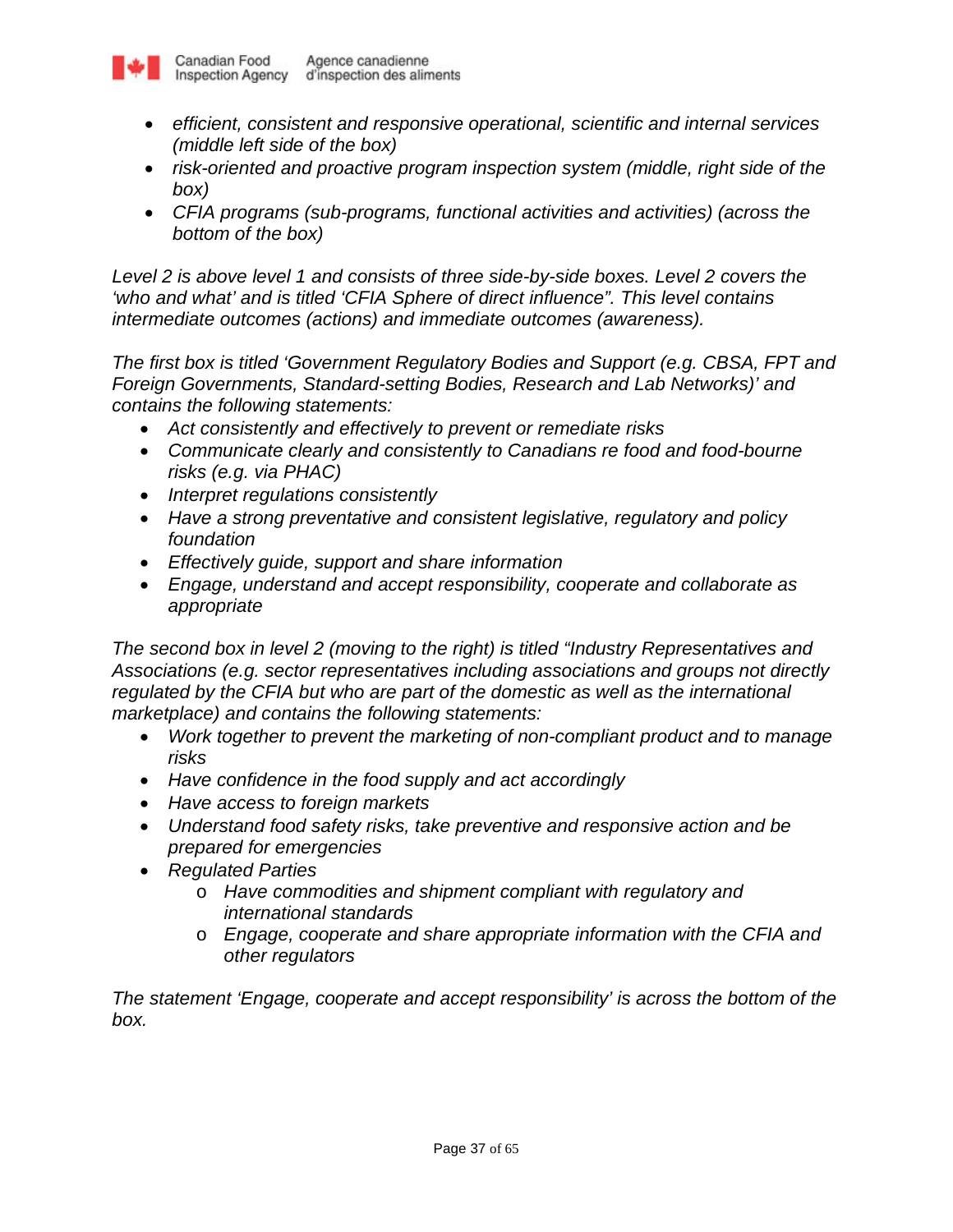

*The third box in level 2 (again moving to the right) is titled 'Canadians' and contains the following statements:*

- *Accept responsibility and act appropriately re the purchase, maintenance and consumption of food*
- *Remain confident in the system and in the safety of food*
- *Engage, become aware of and understand food safety risks*

*The third level at the top of the image covers the 'why' and is titled CFIA Sphere of Indirect Influence. This level contains the strategic outcome of the CFIA and consists of a single horizontal box with the text 'Safe and accessible food supply, risks to food minimized' in the box.*

*There are arrows between the boxes in level 2 and between the boxes from level to level.*

Monitoring and evaluating performance is a CFIA responsibility. The CFIA has developed key performance indicators and targets to check whether policies, procedures and practices are successful in achieving the desired results. The expectation is that the development of performance information would be iterative and would mature over time.

The CFIA has also implemented Inspection Verification Teams (IVTs). The aim of the IVTs is to verify that the overall food safety system is effective and that food safety rules and standards are consistently and rigorously followed and enforced. IVTs will conduct in-depth assessments of a regulated party's controls and operations, as well as inspection activities. They will conduct unannounced spot checks across the country, selected on the basis of risk and other factors.

#### <span id="page-37-0"></span>**7.6.1 Performance Assessment**

A variety of sources of data will need to be incorporated into the assessment process to reflect the complex system, the numerous players involved and the wide scope of CFIA responsibilities. Assessments would be focussed both internally<sup>[11](#page-37-1)</sup> and externally<sup>[12](#page-37-2)</sup> and be either continuous or periodic. Assessment results would be used for:

- learning what works, in what conditions and for whom
- changing activities to solve or avoid mistakes or problems
- correcting the underlying causes behind problematic action
- reporting on our accountabilities, and
- demonstrating transparency regarding our commitment to system performance.

<span id="page-37-1"></span> $11$  Internally focussed on how CFIA activities are conducted—the extent to which internal core functions are performed properly according to CFIA service standards, norms of practice and protocols

<span id="page-37-2"></span><sup>&</sup>lt;sup>12</sup> Externally focused on how CFIA activities engage external groups and influence their reactions, supportive actions, compliance and risk management practices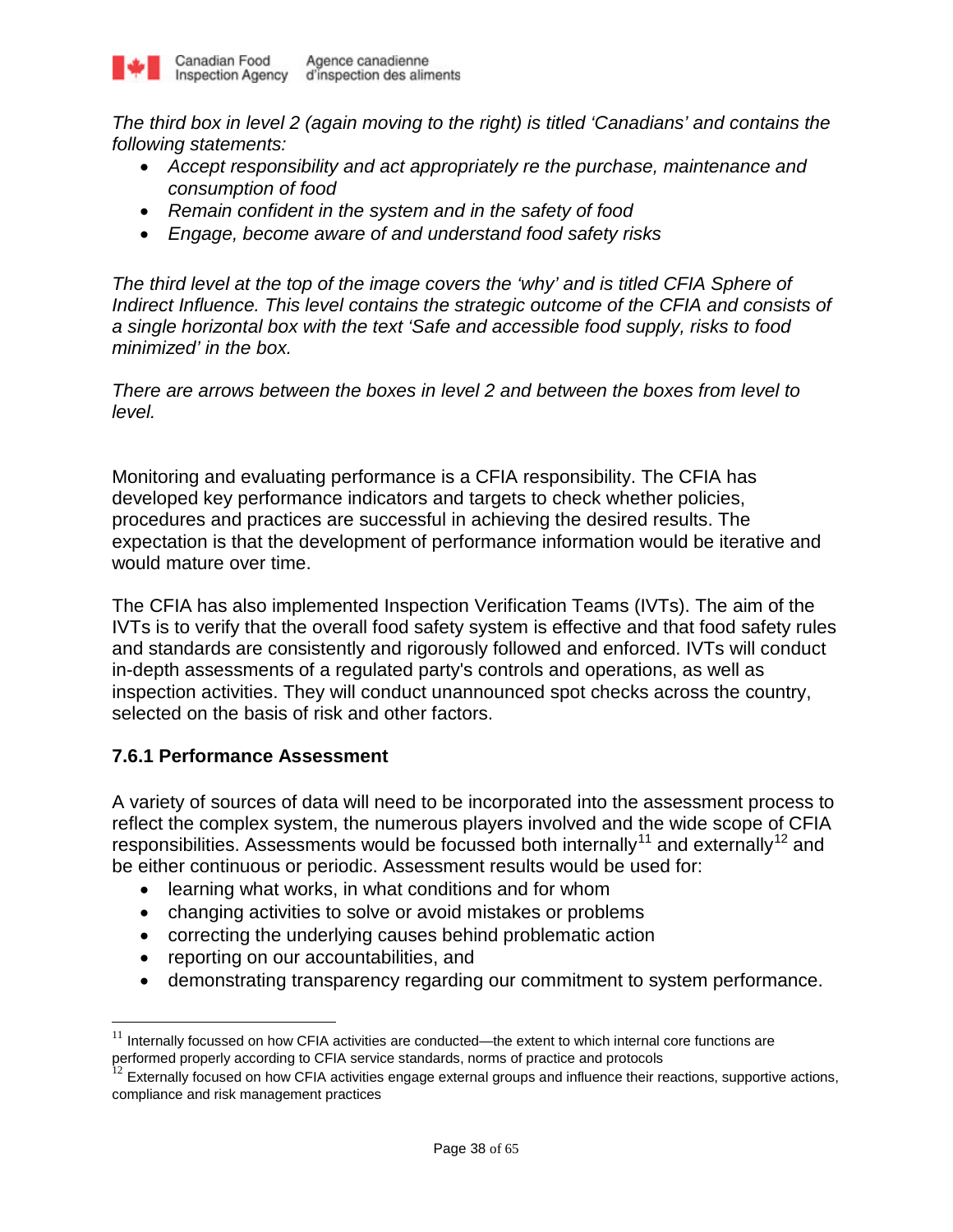

Some examples of current performance assessment tools available include:

- a) Field Observation assess internal performance to identify gaps and issues in the effectiveness and quality of service delivery and in national consistency, the level of understanding of responsibilities, and the appropriate identification of non-compliance.
- b) Quality Management assesses internal performance by tracking compliance with internal protocols, service standards and expectations.
- c) Audit as per the Treasury Board Policy on Internal Audit, conduct periodic internal audits regarding the governance, risk management and controls in place for effective management practices and accountability.
- d) Evaluation as per the Treasury Board Policy on Evaluation, conduct internal evaluations regarding the relevance and performance of programs, initiatives and policies.
- e) Surveys assess internal and external performance by seeking input from CFIA staff, regulated parties and other system stakeholders on the function and quality of the system, the information and tools provided and suggestions for improvement.

# <span id="page-38-0"></span>**8.0 Emergency Planning/Response**

Emergency management is a shared responsibility. The CFIA has many critical emergency management responsibilities. However, to be effective, emergency-related activities must be a collaborative effort between all branches in the CFIA, other federal and provincial departments, municipalities, and non-governmental organizations and associations, including the industry, public and international sectors.

The CFIA's Emergency Response Plan (ERP) is a reference tool for CFIA staff having a responsibility for emergency management. Depending on the nature of the emergency, the plan is designed to be used in conjunction with other CFIA Functional Plans, Hazard Specific Plans and Procedures. The purpose of the ERP is to:

- Outline the structure and roles and responsibilities for emergency response.
- Provide a basis for the development of all functional and hazard specific plans.
- Identify the steps for mobilization of emergency response teams and activation of emergency operations centres.
- Provide a training reference for the orientation of employees to emergency management in the CFIA.

The Food Safety Emergency Response Functional Plan (FSERFP) describes the common response functions related to food safety emergencies. In particular, it describes how the Incident Command System (ICS) is used to provide enhanced governance and a management structure when responding to a food safety emergency. The principal objective of the FSERFP is to provide better coordination, more efficient use of resources, and enhanced communication throughout a response.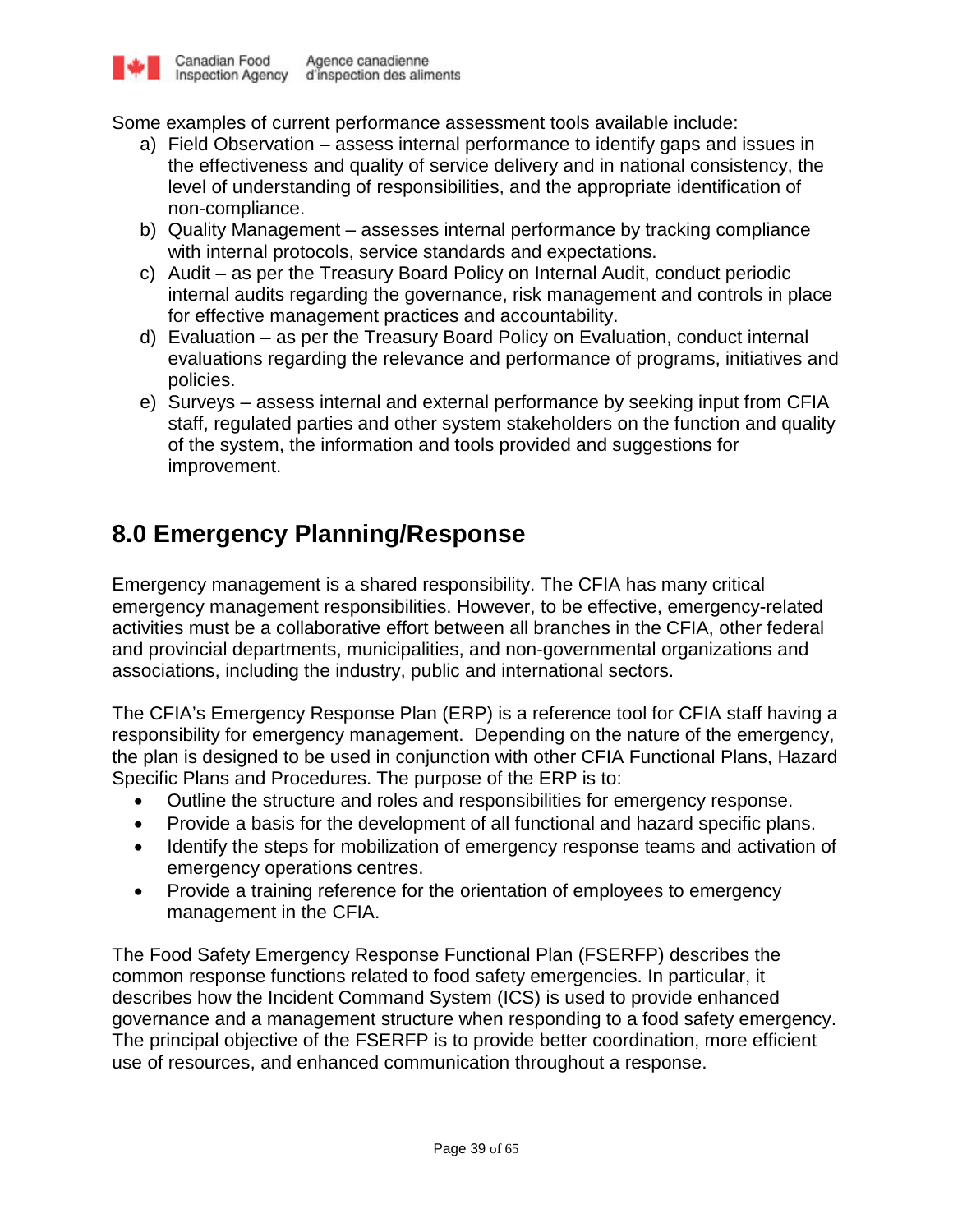

The purpose of the Food Safety Emergency Response Functional Plan is to:

- Describe how ICS is employed at the CFIA when responding to food safety emergencies or High Profile Incidents (HPIs);
- Enhance co-ordination of activities of the CFIA when responding to a food safety emergency, or HPI involving food;
- Describe the Emergency Response Team structures and the roles and responsibilities of staff fulfilling functions under ICS when responding to food safety emergencies and HPIs; and
- Describe how ICS incorporates the linkages with stakeholders involved in the response to a food safety emergency or HPI. This includes: Public Health Agency of Canada, Health Canada, other federal departments/agencies, Provincial/Territorial/Municipal counterparts, and industry.

CFIA's emergency response team structures are based on the principles of the Incident Command System (ICS). ICS is the combination of facilities, equipment, personnel, procedures and communications operating within a common organizational structure and is designed to assist with the overall emergency response. Its objective is to maximize team efficiency and minimize disruption to normal operating policies and procedures and can be described as a "function" oriented approach to an emergency. ICS can be used for a wide range of emergencies, both mandated and non-mandated, from small to complex incidents, and is capable of expanding or contracting to meet the dynamic needs of any situation. ICS training is required to ensure that all who may become involved in an incident are familiar with the principles of ICS. Several federal, provincial/territorial and industry organizations, including Public Safety Canada have developed emergency response systems based on the principles of ICS (e.g. Federal Emergency Response Plan).

[Canada's Foodborne Illness Outbreak Response Protocol](http://www.phac-aspc.gc.ca/zoono/fiorp-mitioa/index-eng.php) (FIORP), which is maintained by the PHAC, is the technical and operational protocol that guides how FPT public health and food safety authorities work together in the investigation and management of national or international food-borne illness outbreaks.

The principles underlying the FIORP are intended to guide the collaboration of the partners to maximize their effectiveness and efficiency during the investigation and response to multi-jurisdictional food-borne illness outbreaks.

#### **Principles**

- The primary objective of the activities described in the FIORP is to mitigate or contain the effects of a food-borne illness outbreak in a timely and effective manner.
- The FIORP serves as the national reference document to guide the FPT response to outbreaks involving more than one P/T or country.
- Subject to applicable laws governing the sharing of information, the partners recognize that information required to investigate, control, and resolve a foodborne illness outbreak may be exchanged in confidence and in a timely fashion between the partners. This will be done when a food-borne illness outbreak, or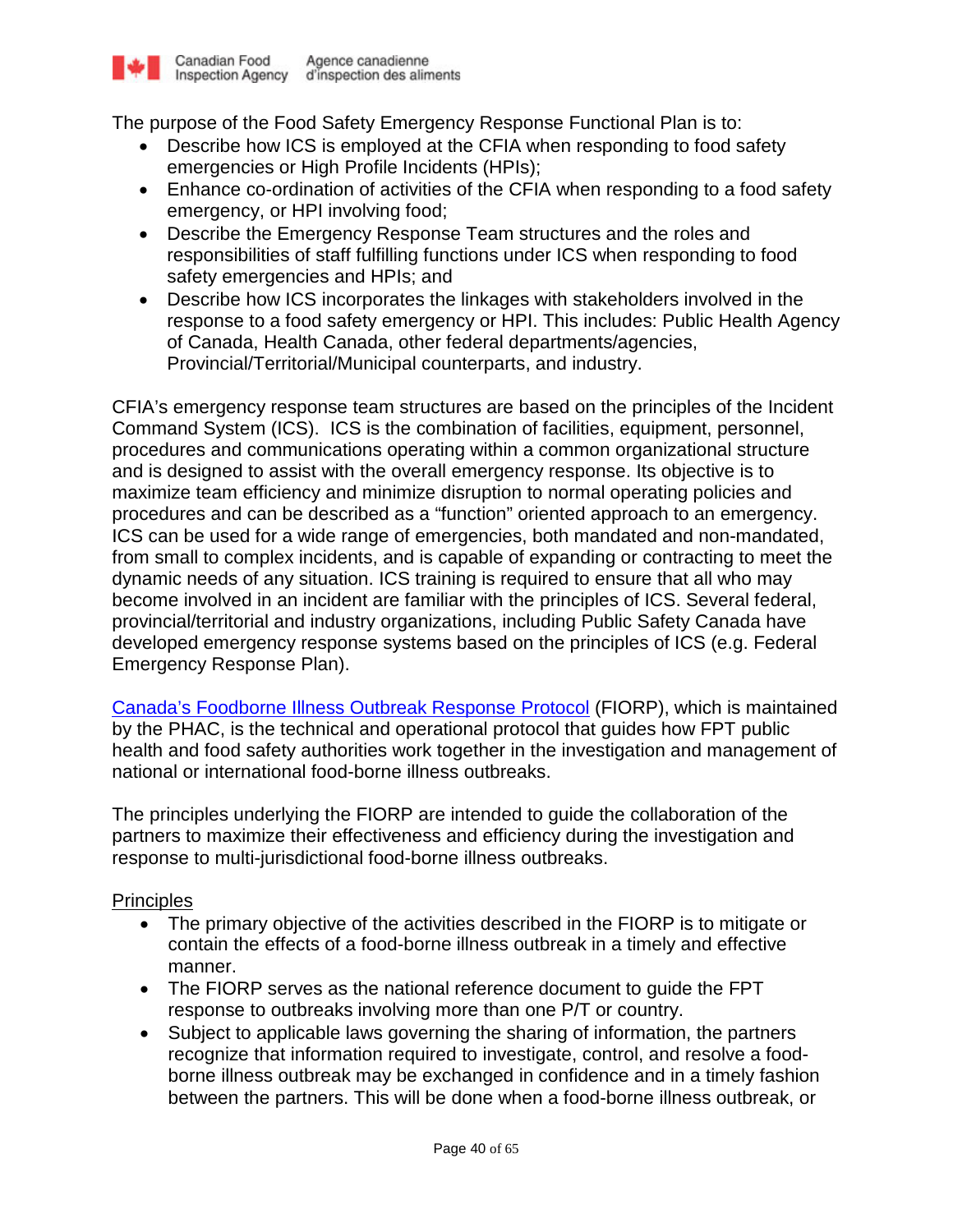

food-borne health hazard that could pose a risk to public health, is identified and there is a clear public interest in sharing this information.

- The Outbreak Investigation Coordination Committee established pursuant to this FIORP will serve as the main forum for information-sharing and interpretation, clarification of roles and responsibilities, establishment of response priorities, and the development of communications strategies related to an actual or suspected food-borne illness outbreak.
- Whenever possible, the partners implementing the FIORP will provide assistance, including laboratory support, as requested during an epidemiological investigation or food safety investigation.
- The FIORP is intended to complement agreements and procedures established among the partners. Where memoranda of understanding (MOUs) or other agreements between the partners, regarding food safety surveillance, investigation or control, may exist or are negotiated, these will be shared and respected.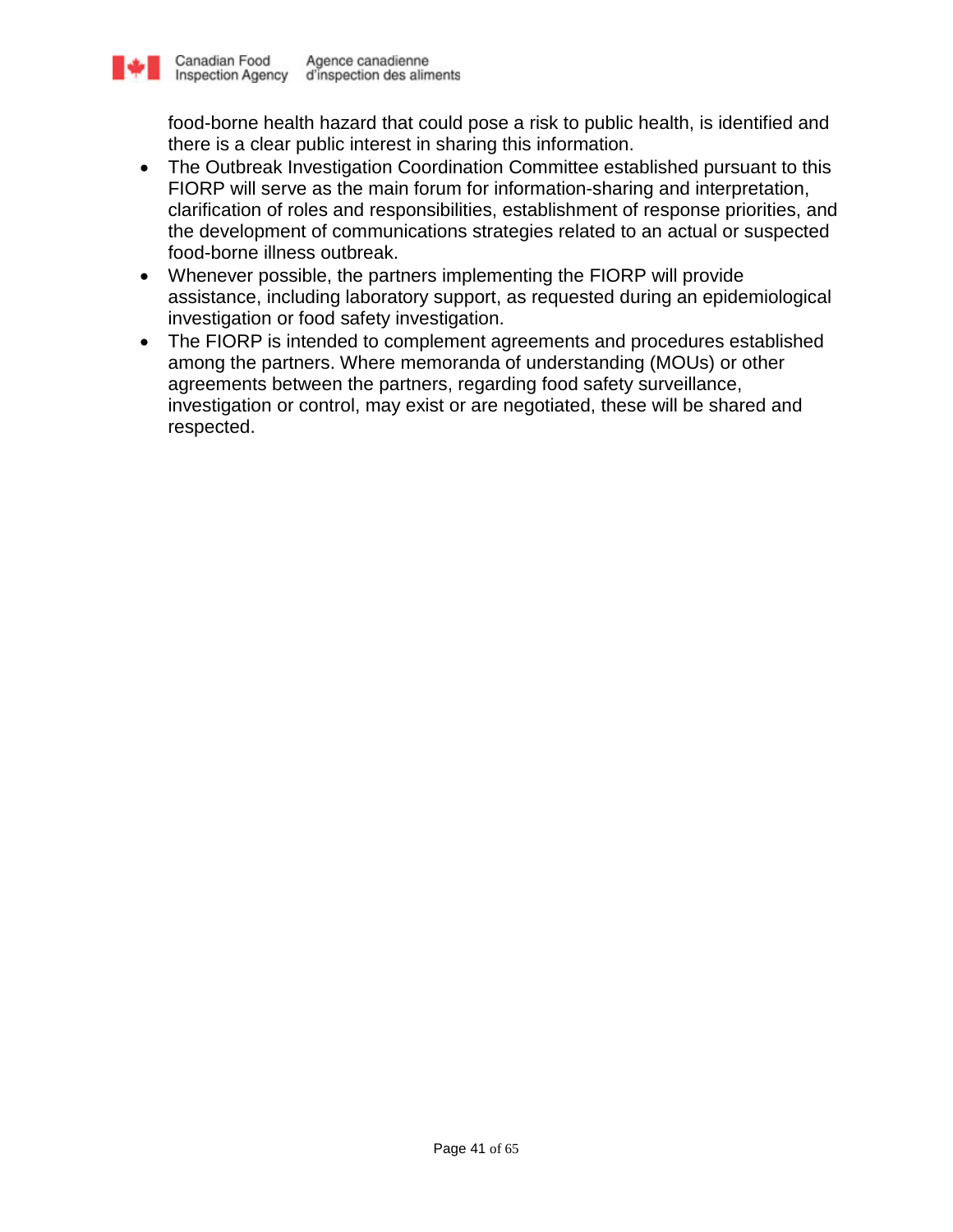

Canadian Food Agence canadienne<br>Inspection Agency d'inspection des aliments

*This page left intentionally blank*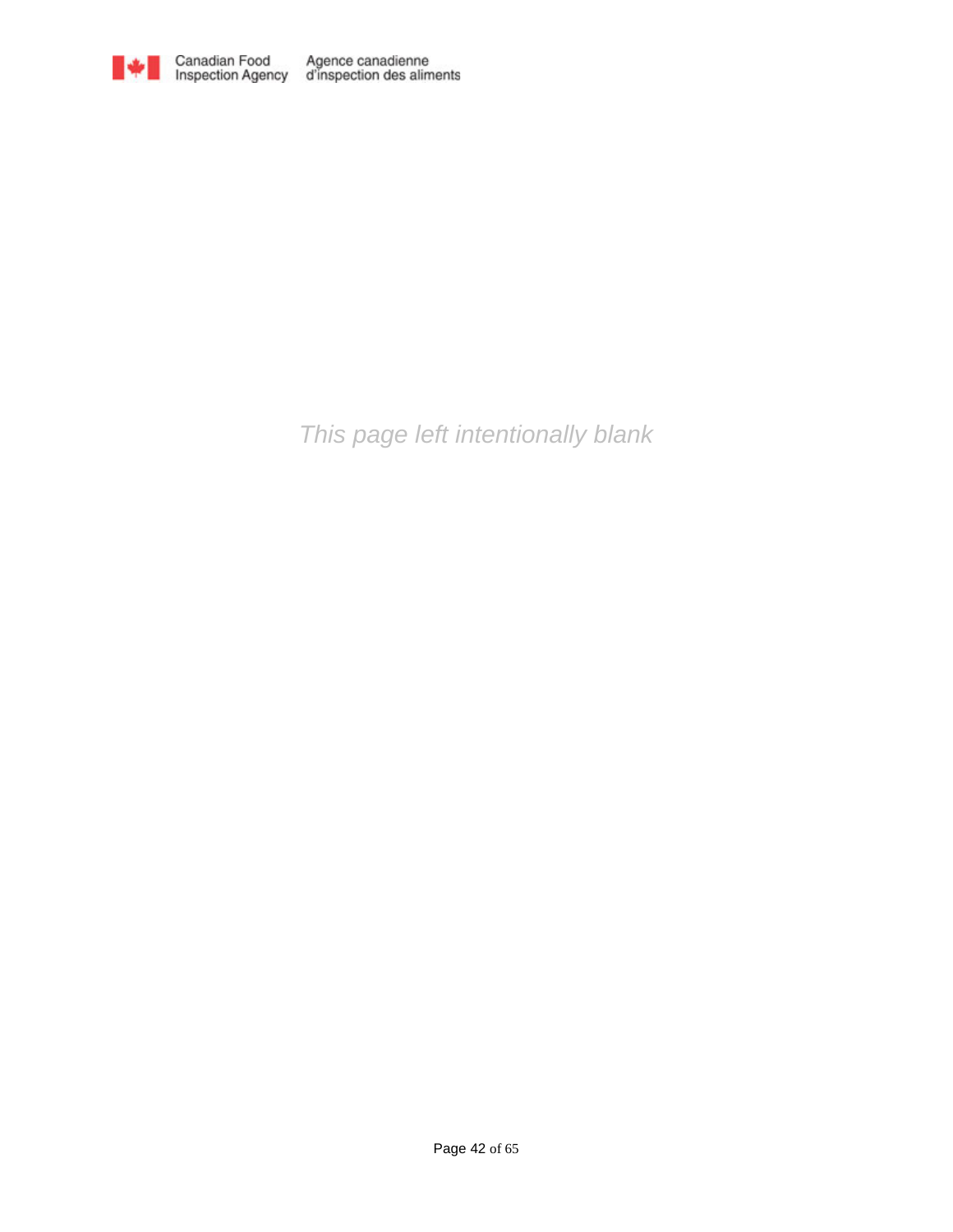

# <span id="page-42-0"></span>**9.0 Annexes**

- Annex A: Food Program Logic Model
- Annex B: CFIA's Program Policy Universe
- Annex C: Roles and Responsibilities
- Annex D: Governance
- Annex E: Planned Spending For the Food Program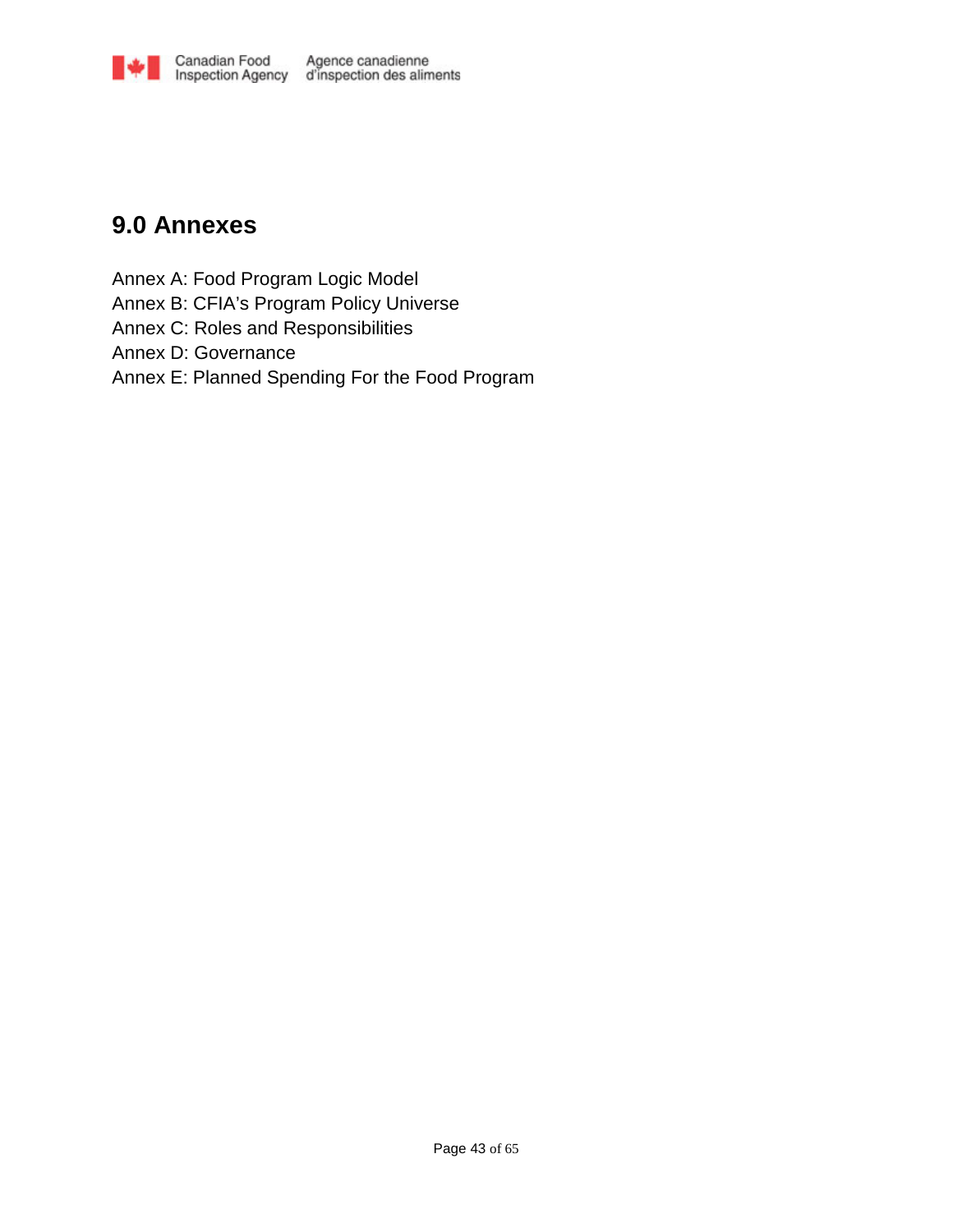

Canadian Food Agence canadienne<br>Inspection Agency d'inspection des aliments

*This page left intentionally blank*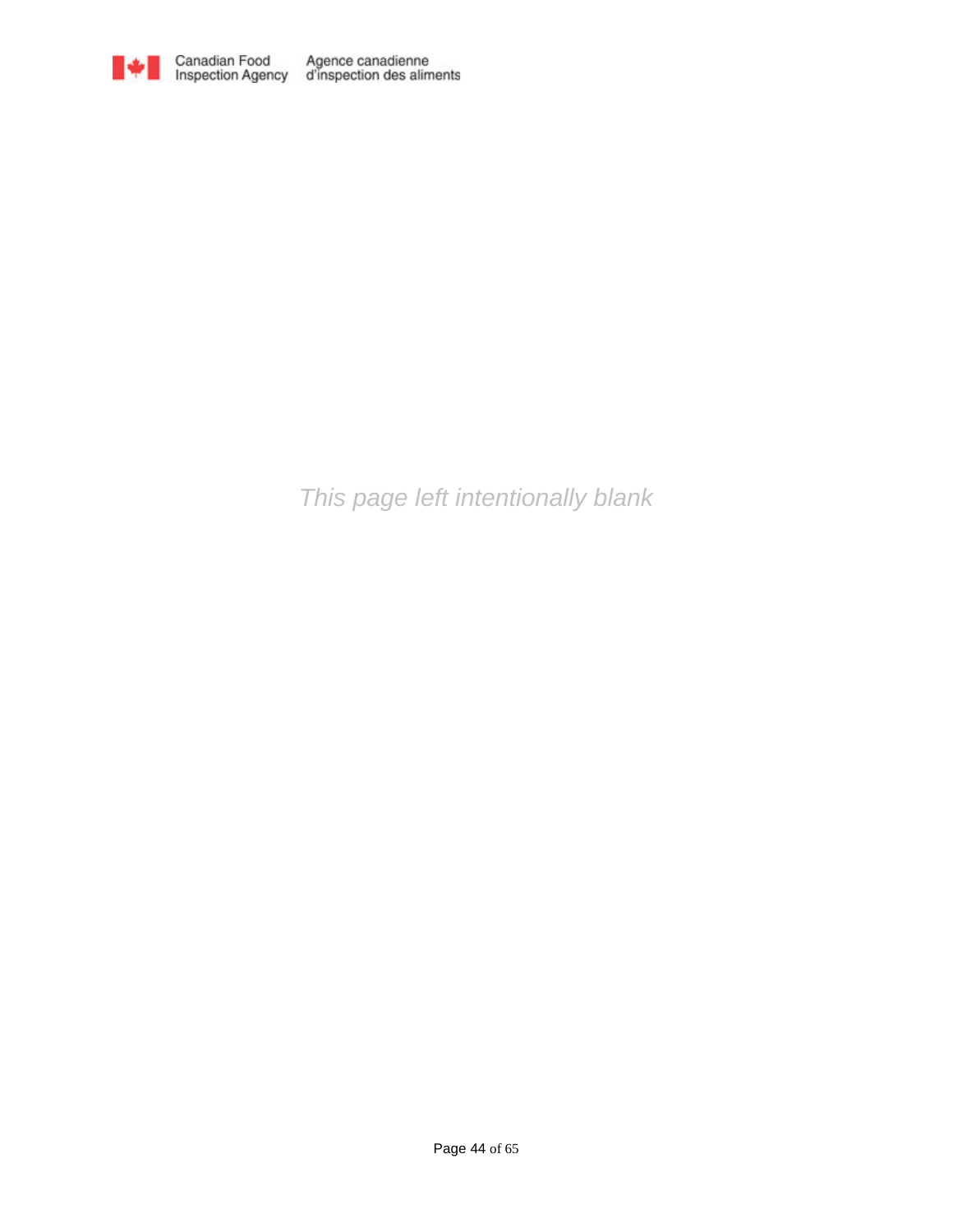

# **Annex A: Food Program Logic Model**

<span id="page-44-0"></span>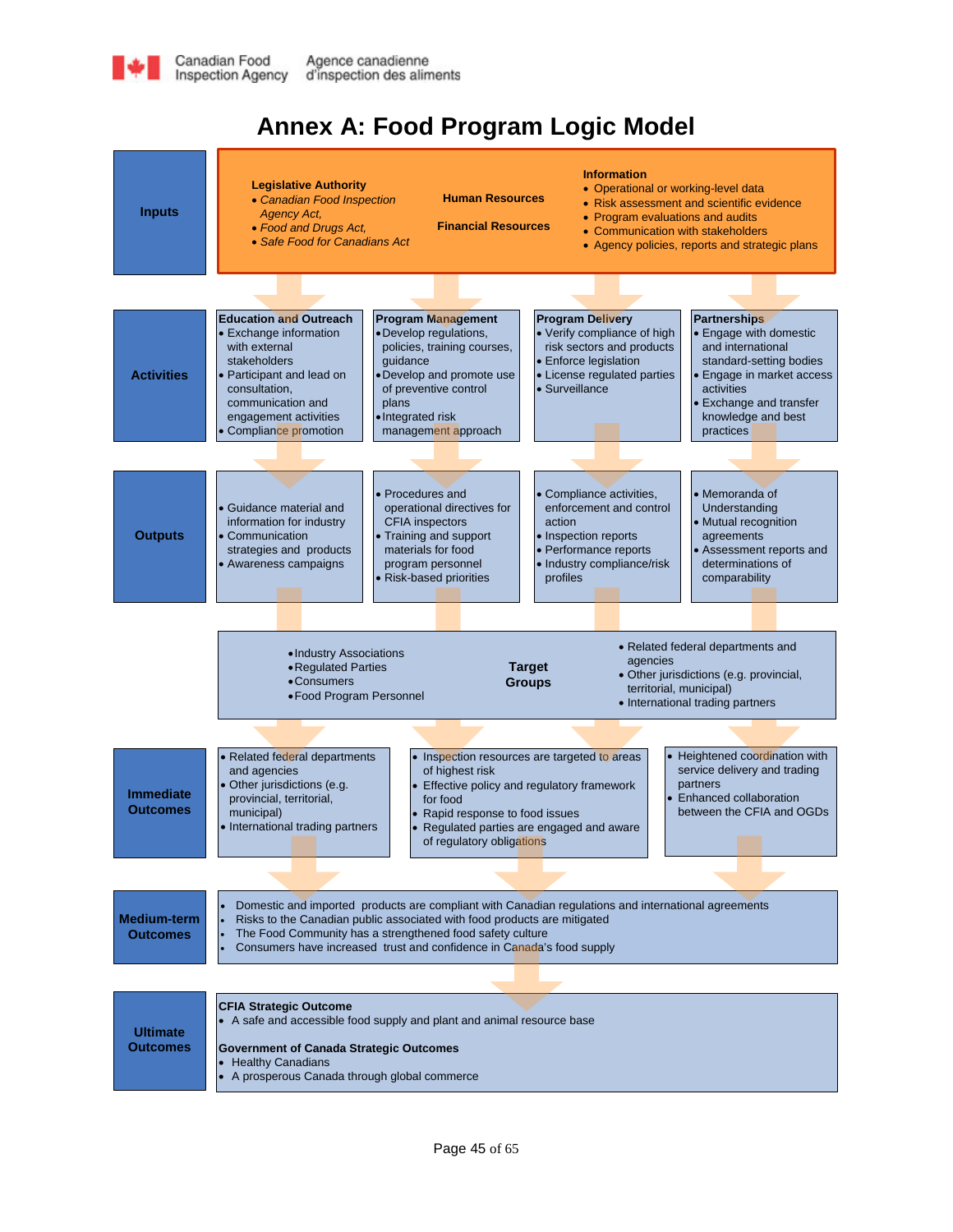

#### *Description of the Food Program Logic Model*

*The Food Program Logic Model consists of seven levels as described below, starting with the top level. Each level starts (from the left) with a title box and continues with several more boxes to further describe the level.*

#### *Level 1: Inputs*

*This level has one horizontal box in addition to the title box. The contents of the horizontal box are:*

*Legislative Authority*

- *Canadian Food Inspection Agency Act,*
- *Food and Drugs Act,*
- *Safe Food for Canadians Act*

*Human Resources Financial Resources*

#### *Information*

- *Operational or working-level data*
- *Risk assessment and scientific evidence*
- *Program evaluations and audits*
- *Communication with stakeholders*
- *Agency policies, reports and strategic plans*

#### *Level 2: Activities*

*This level has four horizontal boxes in addition to the title box. The contents of the horizontal boxes are:*

*Box 1: Education and Outreach*

- *Exchange information with external stakeholders*
- *Participant and lead on consultation, communication and engagement activities*
- *Compliance promotion*

#### *Box 2: Program Management*

- *Develop regulations, policies, training courses, guidance*
- *Develop and promote use of preventive control plans*
- *Integrated risk management approach*

#### *Box 3: Program Delivery*

- *Verify compliance of high risk sectors and products*
- *Enforce legislation*
- *License regulated parties*
- *Surveillance*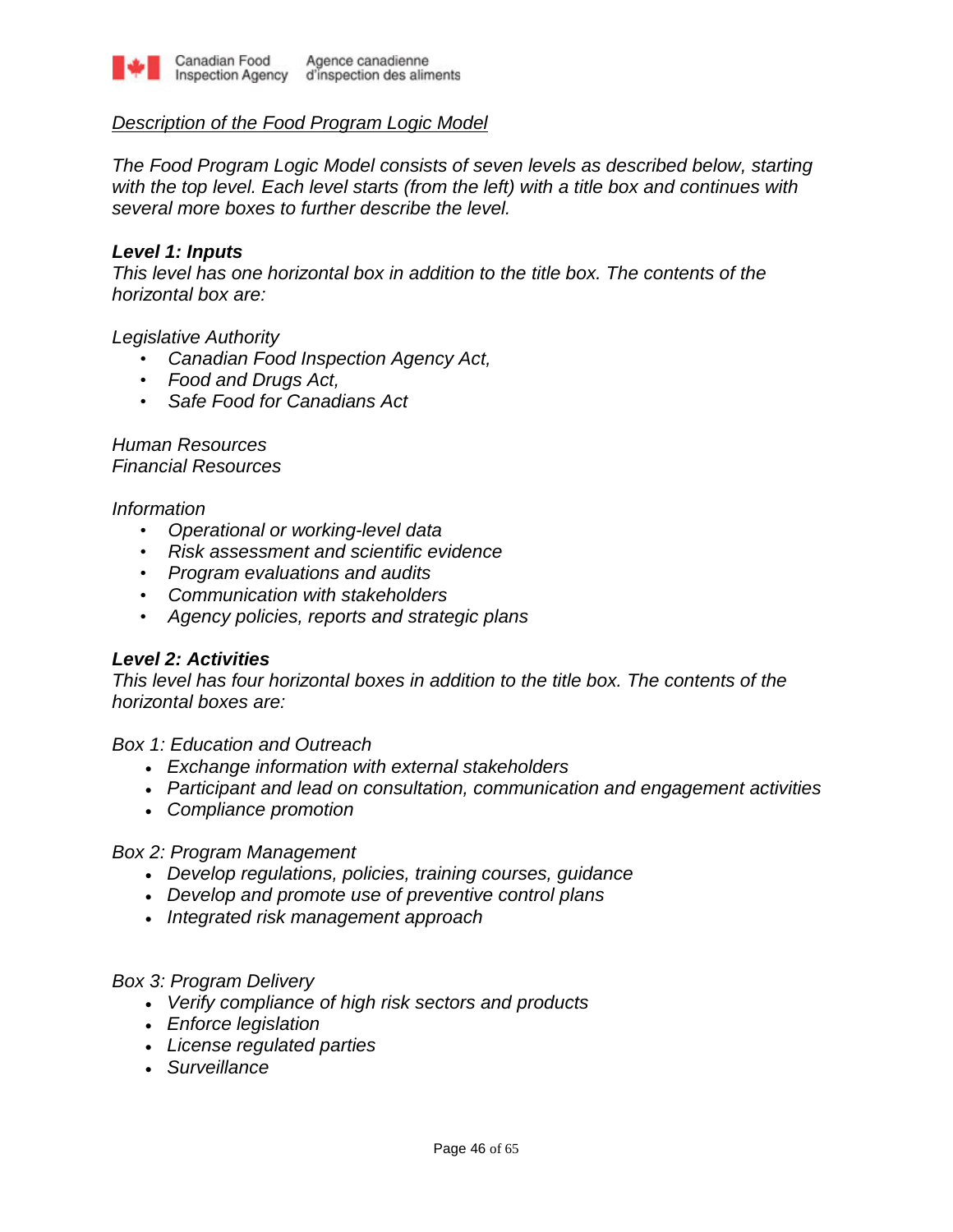

*Box 4: Partnerships*

- *Engage with domestic and international standard-setting bodies*
- *Engage in market access activities*
- *Exchange and transfer knowledge and best practices*

#### *Level 3: Outputs*

*This level also has four horizontal boxes in addition to the title box. The contents of the horizontal boxes are:*

*Box 1:*

- *Guidance material and information for industry*
- *Communication strategies and products*
- *Awareness campaigns*

#### *Box 2:*

- *Procedures and operational directives for CFIA inspectors*
- *Training and support materials for food program personnel*
- *Risk-based priorities*

#### *Box 3:*

- *Compliance activities, enforcement and control action*
- *Inspection reports*
- *Performance reports*
- *Industry compliance/risk profiles*

#### *Box 4:*

- *Memoranda of Understanding*
- *Mutual recognition agreements*
- *Assessment reports and determinations of comparability*

*Level 4: this level does not have a title box and consists of one horizontal box. The center of the box says 'Target Groups'. The left side of the box says:*

- *Industry Associations*
- *Regulated Parties*
- *Consumers*
- *Food Program Personnel*

*The right side says:*

- *Related federal departments and agencies*
- *Other jurisdictions (e.g. provincial, territorial, municipal)*
- *International trading partners*

#### *Level 5: Immediate Outcomes*

*This level has three horizontal boxes in addition to the title box. The contents of the horizontal boxes are:*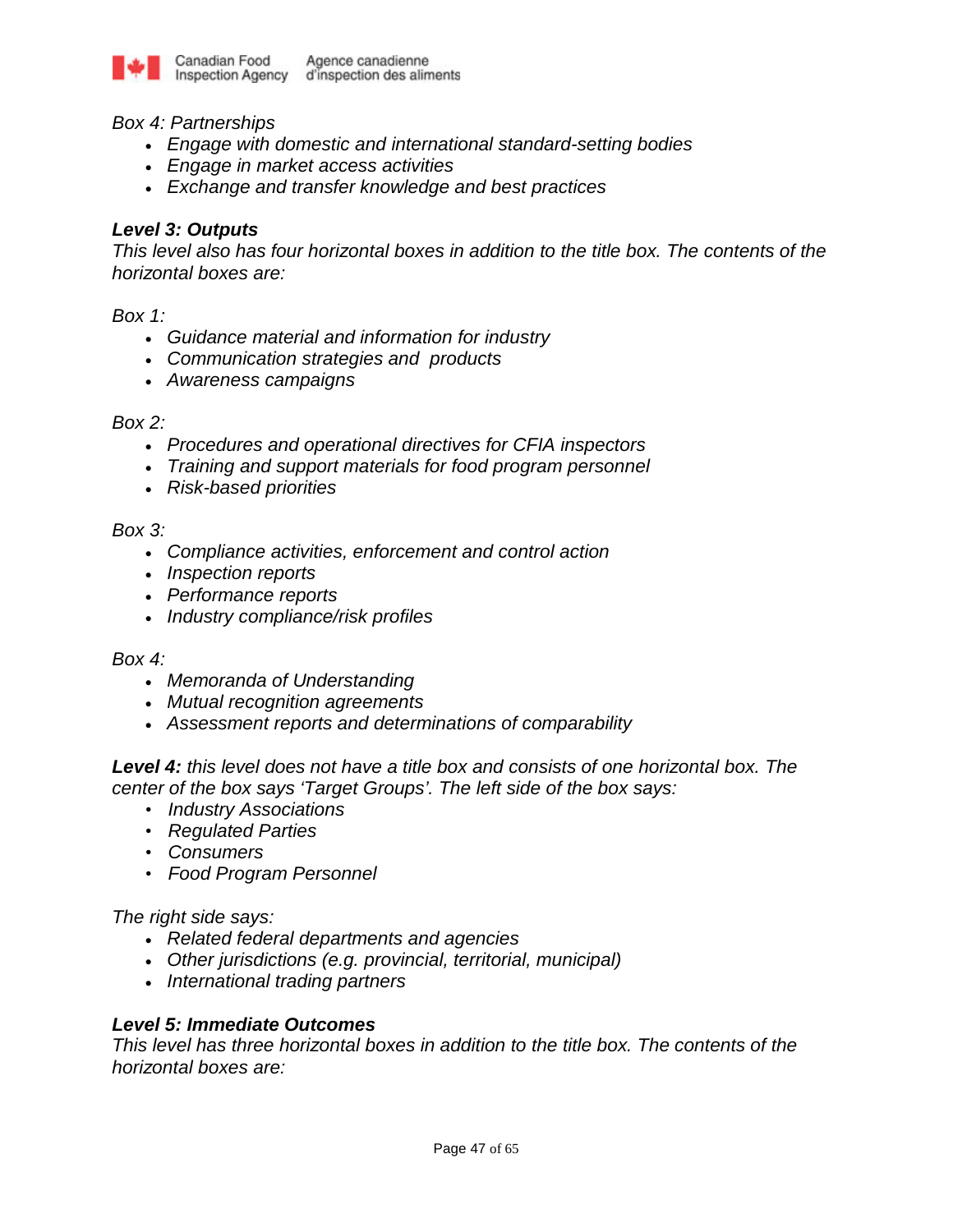

*Box 1:*

- *Proactive and risk-based approach to oversight to prevent marketing of unsafe food*
- *Awareness of food safety principles and practices*

*Box 2:*

- *Inspection resources are targeted to areas of highest risk*
- *Effective policy and regulatory framework for food*
- *Rapid response to food issues*
- *Regulated parties are engaged and aware of regulatory obligations*

*Box 3:*

- *Heightened coordination with service delivery and trading partners*
- *Enhanced collaboration between the CFIA and OGDs*

#### *Level 6: Medium Term Outcomes*

*This level has one horizontal box in addition to the title box. The contents of the horizontal box are:*

- *Domestic and imported products are compliant with Canadian regulations and iinternational agreements*
- *Risks to the Canadian public associated with food products are mitigated*
- *The Food Community has a strengthened food safety culture*
- *Consumers have increased trust and confidence in Canada's food supply*

#### *Level 7: Ultimate Outcomes*

*This level also has one horizontal box in addition to the title box. The contents of the horizontal box are:*

*CFIA Strategic Outcome*

• *A safe and accessible food supply and plant and animal resource base*

*Government of Canada Strategic Outcomes*

- *Healthy Canadians*
- *A prosperous Canada through global commerce*

*There are a series of downward arrows leading from Level 1 through to Level 7.*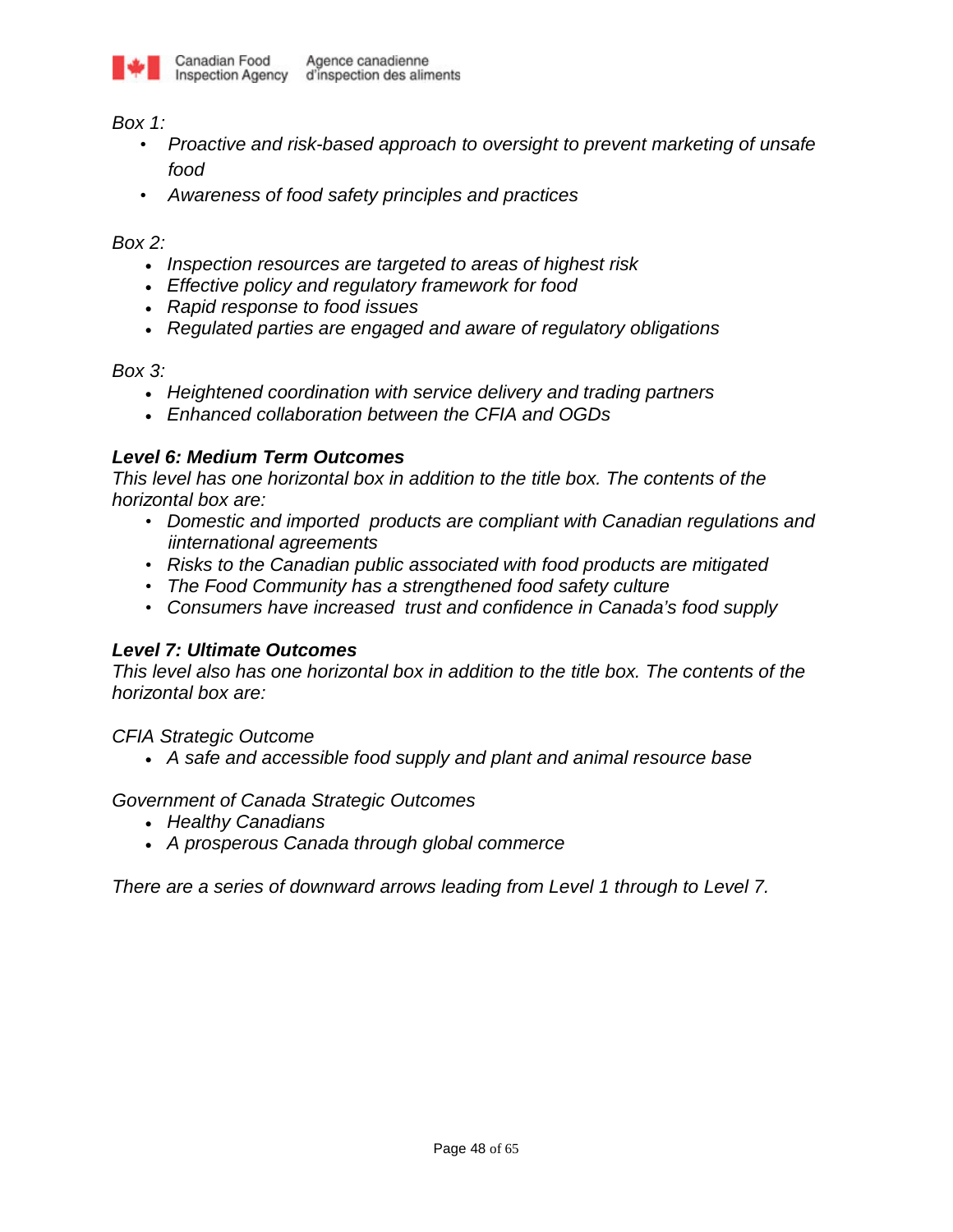

# **Annex B: CFIA's Program Policy Universe (April 2014)**

*(Note: policies under development are in italics, \*currently being reviewed and updated)*

#### *F o u n d a t i o n a l P o l i c i e s*

<span id="page-48-0"></span>

Page 49 of 65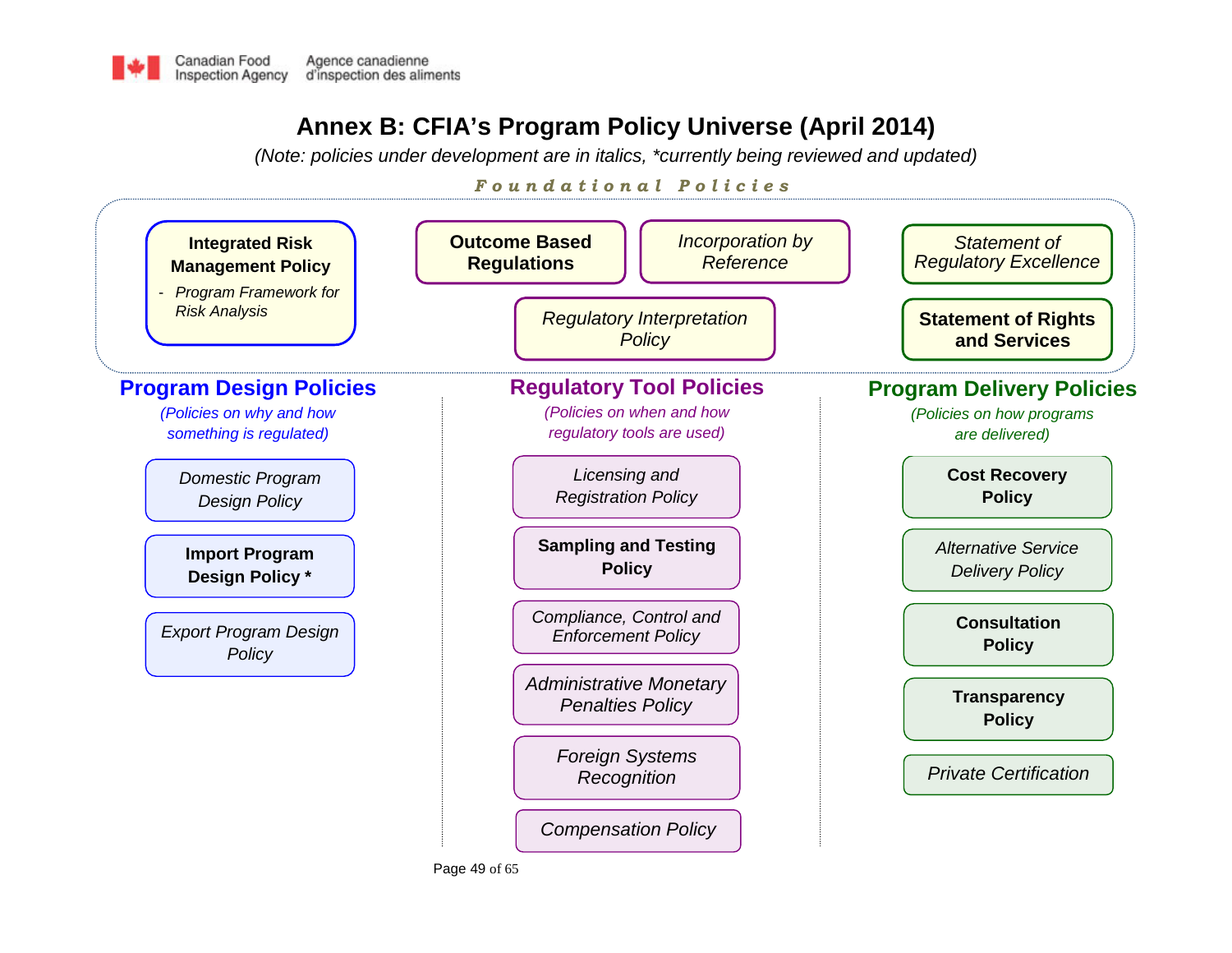

#### *Description of the CFIA's Program Policy Universe diagram*

*This diagram consists of a series of foundational policies across the top with three columns of specific policies below. Policies in bold are under development while those with an asterisk (\*) are being reviewed and updated.*

*Foundational Policies*

- *1. Integrated Risk Management Policy – program framework for risk analysis*
- *2. Outcome Based Regulations*
- *3. Incorporation by Reference*
- *4. Regulatory Interpretation Policy*
- *5. Statement of Regulatory Excellence*
- *6. Statement of Rights and Services*

*The first column under the foundational policies is titled 'Program Design Policies – policies on why and how something is regulated and consists of:*

- *1. Domestic Program Design Policy*
- *2. Import Program Design Policy\**
- *3. Export Program Design Policy*

*The second column is entitled 'Regulatory Tool Policies – policies on when and how regulatory tools are used and consists of:*

- 1. Licensing and Registration Policy
- *2. Sampling and Testing Policy*
- *3. Compliance, Control and Enforcement Policy*
- *4. Administrative Monetary Penalties Policy*
- *5. Foreign Systems Recognition*
- *6. Compensation Policy*

*The third column is entitled 'Program Delivery Policies – policies on how program are delivered and consists of:*

- *1. Cost Recovery Policy*
- *2. Alternative Service Delivery Policy*
- *3. Consultation Policy*
- *4. Transparency Policy*
- *5. Private Certification*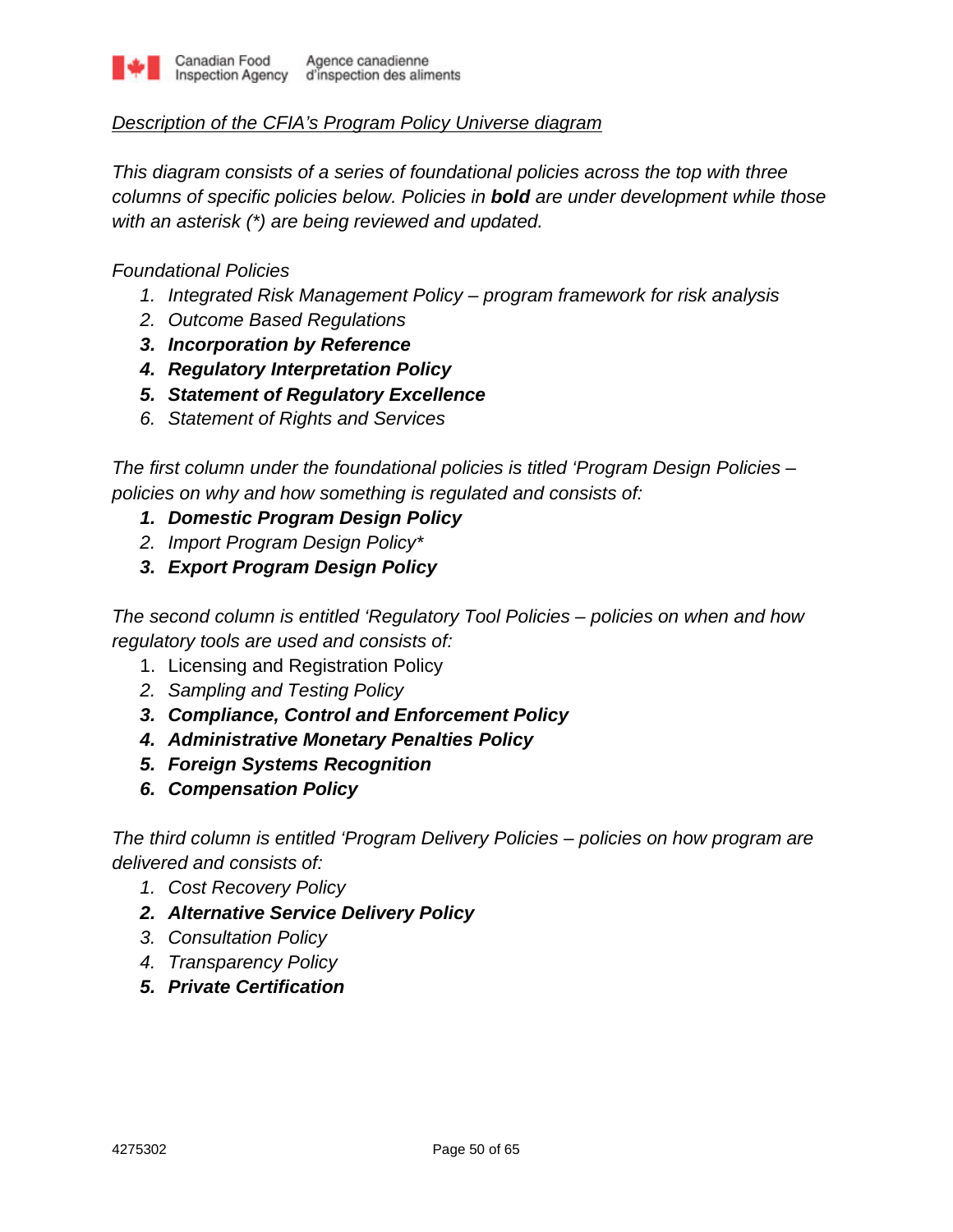<span id="page-50-0"></span>

# **Annex C: Roles and Responsibilities**

Food safety and compliance issues may arise anywhere along the food continuum.



#### *Description of the food continuum*

*The above image depicts the food continuum in a series of images going from left to right. The first image is of a barn and silos and is titled 'production'. The second image is of a factory with three smoke stacks representing a processing facility. The third image is of a transport truck, titled 'transportation'. This is followed by an image of a cashier at a grocery store handling a paper bag of groceries and it titled 'retail'. The last image is of a girl and a boy sitting at a table with food on it representing the final point of service. There are right-pointing arrows between each image.*

*Above this row of images is an image of the planet with four arrows going from the planet to production, processing, transportation and retail.* 

*Along the bottom of the image are three horizontal lines, each on top of the other. The first line stretches from production to point of final service and is titled 'industry'. The second line also stretches from production to point of final service and is titled 'government'. The last line stretches from retail to point of final sale and represents consumers.*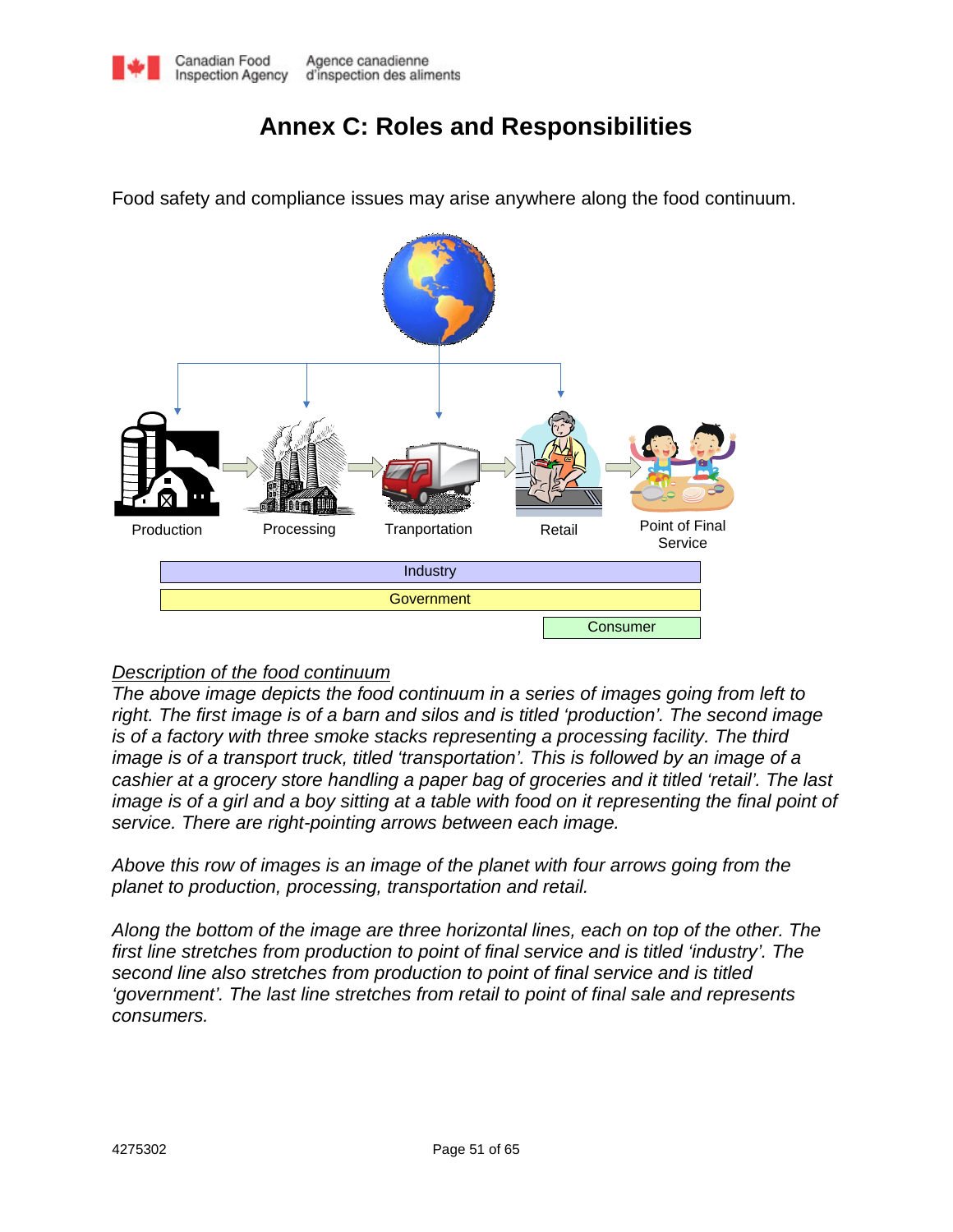

Industry/regulated parties have the central role in producing/marketing safe and compliant food in Canada. However, the responsibility for the food safety system in Canada is shared by all levels of government as well as industry/regulated parties and individual consumers.

## **1.0 Regulated Parties/Industry**

Regulated parties/industry is responsible for the safety of their products and for ensuring that they comply with Canada's food standards and regulatory requirements which apply equally to the domestic and imported food sectors.

Regulated parties include individuals, corporations, partnerships or other business associations/organizations carrying out operations in Canada that are subject to Canadian food legislation.

### **2.0 Government Partners**

In October 2013, the CFIA became part of the Canadian government's Health Portfolio. Other organizations in this portfolio include Health Canada, the Public Health Agency of Canada, the Canadian Institutes of Health Research, the Hazardous Materials Information Review Commission, the Patented Medicine Prices Review Board and Assisted Human Reproduction Canada. This reorganization strengthens Canada's food safety system by bringing all three authorities responsible for food safety under one Minister. This also ensures clear focus, easy collaboration, and timely communication with Canadians when it comes to food safety. This change also further underscores the CFIA's commitment to food safety as a top priority.

The Minister of Agriculture and Agri-Food continues to be responsible for the CFIA's non food safety agricultural activities, including economic and trade issues, as well as important animal health and plant protection work. The CFIA continues to support the Minister of Agriculture and Agri-Food in exercising these responsibilities and ensures a continued focus on Government policies, programs, and services that help drive the economic prosperity of Canada's agricultural sector.

The CFIA and other government organizations at the provincial, territorial and municipal levels provide oversight to verify that industry is meeting its regulatory responsibilities and that its products are compliant with applicable food standards and regulations, and take appropriate enforcement action when industry is not compliant. Other federal organizations, including Health Canada, the Public Health Agency of Canada (PHAC), Agriculture and Agri-food Canada (AAFC) and the Canada Border Services Agency (CBSA), also contribute to the national food safety system.

#### **2.1 The CFIA**

The CFIA is dedicated to safeguarding food, animals and plants, which enhances the health and well-being of Canada's people, environment and economy.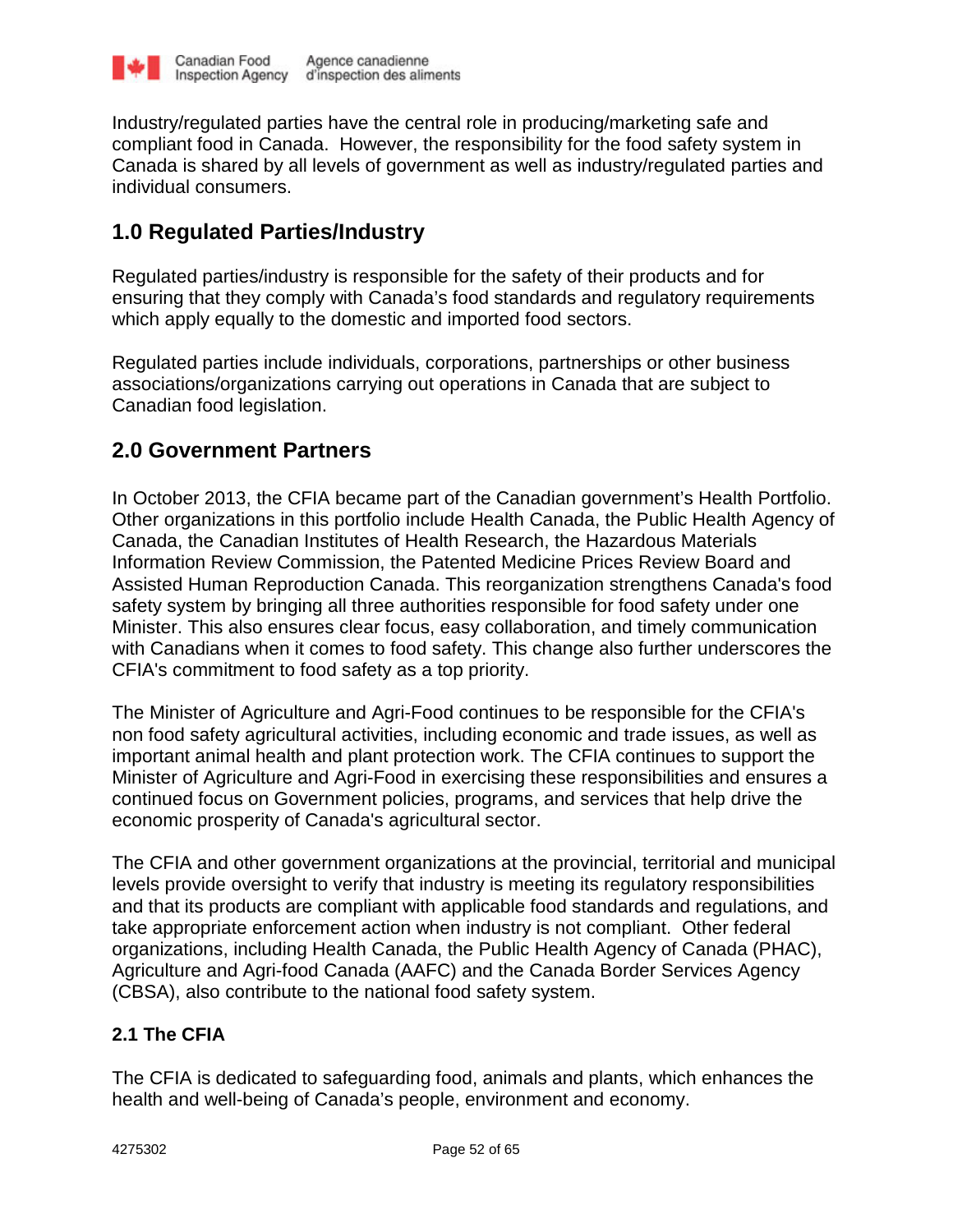

To this end, the CFIA:

- establishes, administers and/or enforces the regulatory requirements that all regulated parties who import or prepare food for sale in Canada must follow
- provides all federal inspection services related to food safety and consumer protection
- enforces the food safety and nutritional quality standards established by Health Canada, and
- participates in foodborne illness outbreak investigations when a food has been identified that may be responsible for the outbreak.

#### *2.1.2 Roles of the various Branches in the CFIA*

The following table (Table C1) outlines the roles and responsibilities of the various Branches in the CFIA

| <b>Branch</b>       | <b>Roles and Responsibilities</b>                                                                                                                                                                                                                                                                                                                                                                                                                                                                                                                                                                                                                                                                                                                       |  |  |  |
|---------------------|---------------------------------------------------------------------------------------------------------------------------------------------------------------------------------------------------------------------------------------------------------------------------------------------------------------------------------------------------------------------------------------------------------------------------------------------------------------------------------------------------------------------------------------------------------------------------------------------------------------------------------------------------------------------------------------------------------------------------------------------------------|--|--|--|
| Policy and Programs | Provides strategic policy advice, including in relation to<br>legislation, regulations, and guidelines;<br>Sets program policies and procedures designs inspection<br>$\bullet$<br>programs, and provides related functional direction and<br>required oversight;<br>Sets the administrative policies and procedures for<br>$\bullet$<br>managing ministerial correspondence and provides<br>required oversight;<br>Provides functional direction, advice and centralized<br>$\bullet$<br>services related to parliamentary affairs, ministerial<br>correspondence, the governance framework and senior<br>executive outreach and events.<br>Coordinates federal/provincial/territorial (FPT) and<br>$\bullet$<br>international stakeholder engagement; |  |  |  |
| <b>Operations</b>   | Sets the operational policies and procedures for delivering<br>$\bullet$<br>inspection programs and provides required oversight;<br>Delivers inspection programs (including issuing permits,<br>$\bullet$<br>certificates, licences, etc.);<br>Takes compliance and enforcement action, including in<br>$\bullet$<br>relation to food recall;<br>Leads stakeholder engagement related to program delivery.<br>٠                                                                                                                                                                                                                                                                                                                                         |  |  |  |
| Science             | Sets the operational policies and procedures related to the<br>$\bullet$<br>delivery of scientific advice – including risk assessment<br>policy within the CFIA mandate, diagnostic and testing<br>services, and research activities; and provides accreditation<br>and oversight to internal and external laboratories;<br>Provides scientific advice;<br>$\bullet$                                                                                                                                                                                                                                                                                                                                                                                    |  |  |  |

Table C1: Roles and responsibilities within the CFIA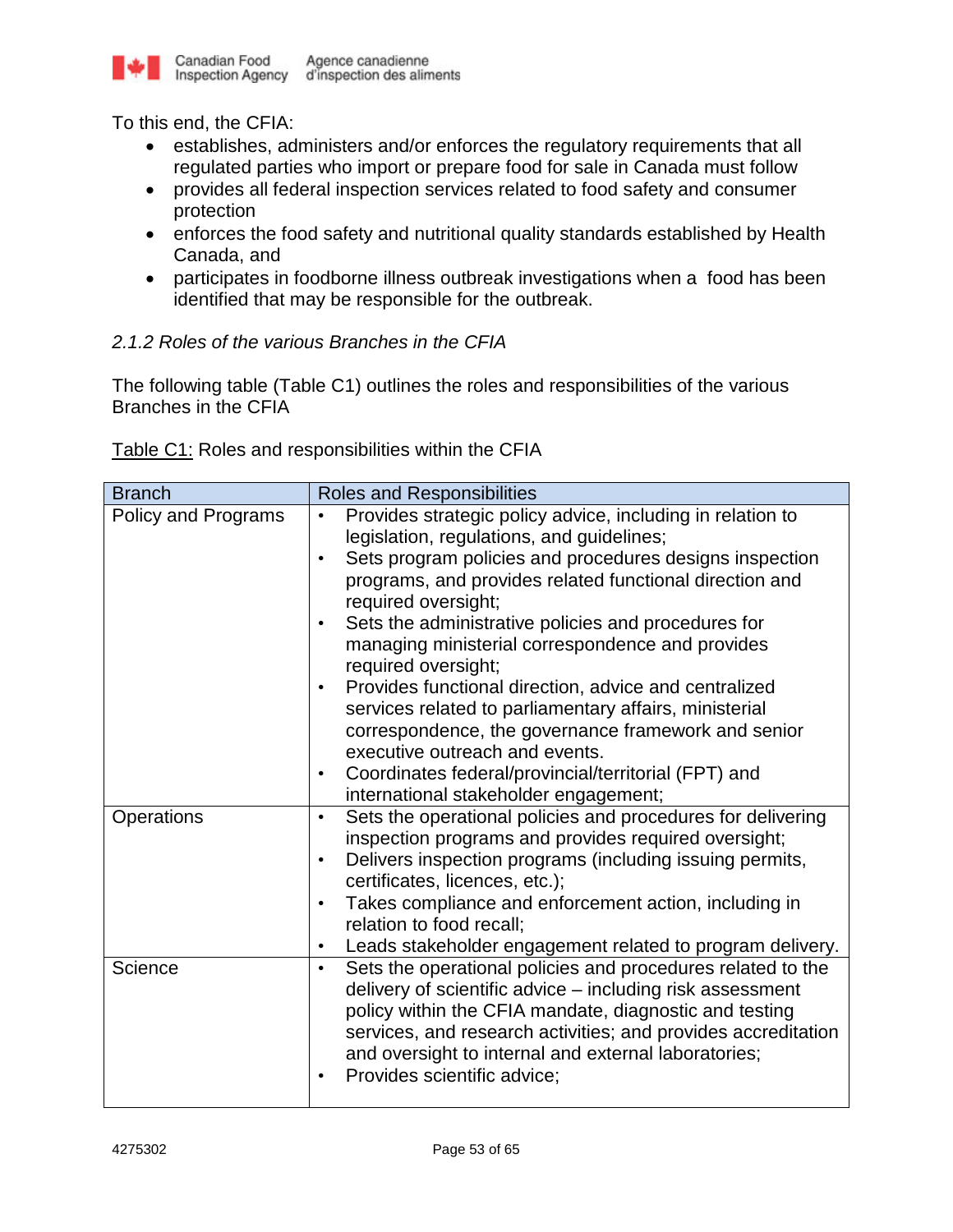

|                              | $\bullet$ | Performs diagnostic and testing services in support of                      |  |  |
|------------------------------|-----------|-----------------------------------------------------------------------------|--|--|
|                              |           | program design and delivery.                                                |  |  |
|                              |           | Performs research related to the CFIA's regulatory                          |  |  |
|                              |           | mandate.                                                                    |  |  |
| <b>Public Affairs</b>        | $\bullet$ | Sets the administrative policies and procedures related to                  |  |  |
|                              |           | the delivery of internal and external communications                        |  |  |
|                              |           | services and provides required oversight;                                   |  |  |
|                              |           | Provides functional direction, advice and centralized                       |  |  |
|                              |           | services in the areas internal and external communications,                 |  |  |
|                              |           | including delivery of outreach activities and information on                |  |  |
|                              |           | Agency policies, programs and services.                                     |  |  |
| Corporate                    | $\bullet$ | Sets the administrative policies and procedures for the                     |  |  |
| Management                   |           | management of financial resources and assets, and                           |  |  |
|                              |           | provides required oversight;                                                |  |  |
|                              |           | Provides functional direction, advice and centralized                       |  |  |
|                              |           | services in the areas of:                                                   |  |  |
|                              |           | corporate resource management, costing and<br>$\circ$                       |  |  |
|                              |           | accounting operations;                                                      |  |  |
|                              |           | asset and environmental management (including<br>$\circ$                    |  |  |
|                              |           | fleet), procurement services, real property and                             |  |  |
|                              |           | facilities management including physical security;                          |  |  |
|                              |           | Agency business planning and reporting, including<br>$\circ$                |  |  |
|                              |           | program and project management, and investments                             |  |  |
|                              |           | in assets and acquired services.                                            |  |  |
|                              |           | Supports Agency-wide projects.                                              |  |  |
| <b>Integrity and Redress</b> | $\bullet$ | Administers the CFIA process that allows stakeholders to                    |  |  |
| Secretariat/Complaints       |           | register complaints and appeals related to quality of                       |  |  |
| and Appeals Office           |           | service, administrative errors and regulatory decisions.                    |  |  |
| <b>Human Resources</b>       | $\bullet$ | Sets the administrative policies and procedures for the                     |  |  |
|                              |           | management of human resources, and provides required                        |  |  |
|                              |           | oversight;                                                                  |  |  |
|                              |           | Provides functional direction, advice and centralized                       |  |  |
|                              |           | services to managers on staffing, classification,                           |  |  |
|                              |           | compensation, recruitment and training;                                     |  |  |
|                              |           | Manages labour relations and the occupational health and<br>safety program; |  |  |
|                              |           | Manages collective bargaining, due to the Agency's                          |  |  |
|                              |           | separate employer status;                                                   |  |  |
|                              | ٠         | Provides reports on human resources demographics and                        |  |  |
|                              |           | other data, including trending and analysis.                                |  |  |
| Information                  | $\bullet$ | Sets the administrative policies and procedures for                         |  |  |
| Management and               |           | managing information, as well as information technology                     |  |  |
| Information                  |           | assets and systems, and provides required oversight;                        |  |  |
| Technology                   |           | Provides functional direction, advice and centralized                       |  |  |
|                              |           | services in the area of information management and                          |  |  |
|                              |           | information technology (IM/IT), including providing an                      |  |  |
|                              |           |                                                                             |  |  |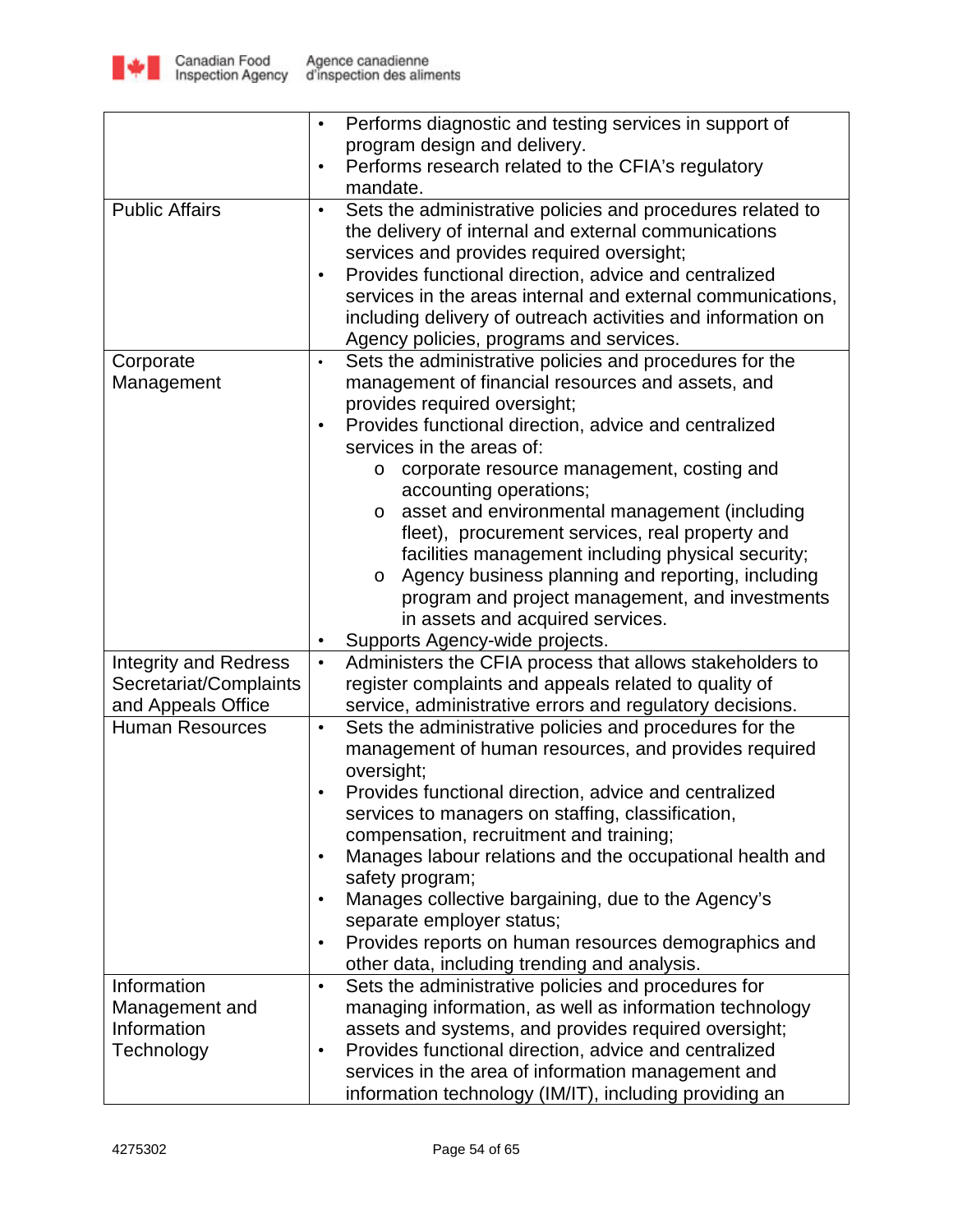

|                             | appropriate information environment.                                                                                                                                                                                                                                                                                                                                                                                                                                                                 |  |
|-----------------------------|------------------------------------------------------------------------------------------------------------------------------------------------------------------------------------------------------------------------------------------------------------------------------------------------------------------------------------------------------------------------------------------------------------------------------------------------------------------------------------------------------|--|
|                             | Supports the implementation and operation of IM/IT<br>$\bullet$                                                                                                                                                                                                                                                                                                                                                                                                                                      |  |
|                             | enabled business systems.                                                                                                                                                                                                                                                                                                                                                                                                                                                                            |  |
| <b>Audit and Evaluation</b> | Leads internal audit and program evaluation;<br>$\bullet$<br>Provides advice with respect to governance, risk<br>$\bullet$<br>management, controls and efficiency, effectiveness and<br>performance of Agency operations;<br>Coordinates with the Office of the Auditor General and<br>$\bullet$<br>other external assurance providers on external audits and<br>assessments;<br>Provides advice and secretariat support to the CFIA Audit<br>$\bullet$                                              |  |
|                             | Committee and Evaluation Committee.                                                                                                                                                                                                                                                                                                                                                                                                                                                                  |  |
| <b>Legal Services</b>       | Acts on behalf of the Minister of Justice as the official legal<br>$\bullet$<br>advisor to the CFIA on all matters of law connected with its<br>operations. It:<br>o provides legal advisory services on policies,<br>programs, and operations;<br>supports litigation counsel who represent the CFIA in<br>$\circ$<br>civil actions, federal prosecutions and judicial review<br>applications; and<br>provides legal advisory services in the development<br>$\circ$<br>of statues and regulations. |  |

#### **2.2 Health Canada**

Health Canada has the responsibility of establishing national health, safety and nutritional standards for food, and for assessing the CFIA's food safety activities.

Among other roles, the Health Products and Food Branch of Health Canada:

- administers the provisions of the FDA/FDR that relate to public health, safety and nutrition*;*
- establishes policies, setting standards and providing advice and information on the safety and nutritional value of food;
- conducts health risk assessments and evaluations concerning identified hazards or risks in food, both proactively and in response to specific requests and situations;
- conducts safety assessments on novel and genetically modified food and premarket assessments of infant formula;
- approves the use of and sets residue limits for veterinary drugs for foodproducing animals and the use of and limits for food additives in food
- serves as the national authority for food safety issues at the international level in the development of international standards, guidelines, recommendations, etc. (e.g. WHO, FAO, Codex).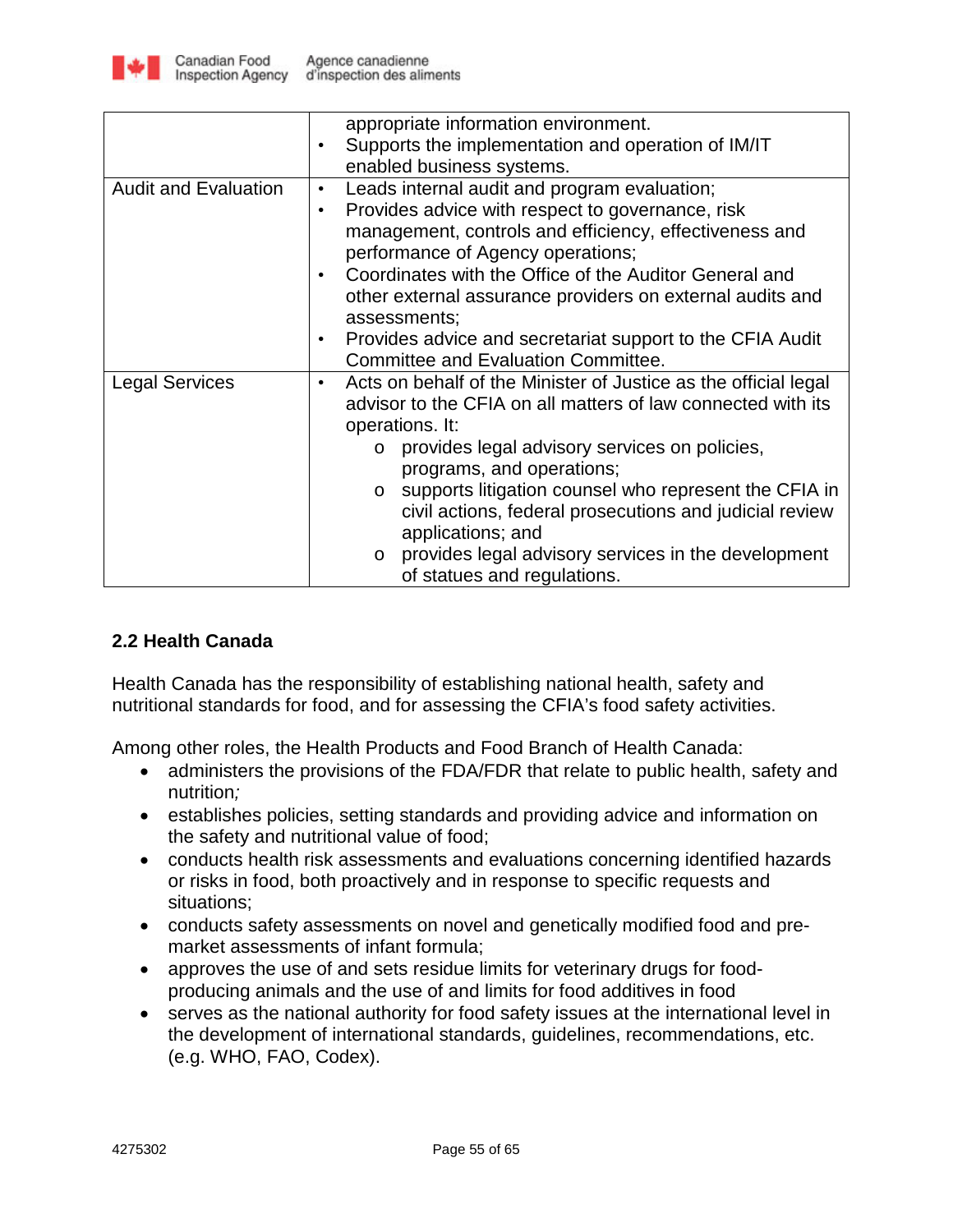

#### **2.3 The Public Health Agency of Canada**

The Public Health Agency of Canada's (PHAC) mandate is focused on preventing chronic diseases and responding to public health emergencies and infectious disease outbreaks in collaboration with the provinces and territories.

The PHAC maintains linkages with the CFIA during the course of a foodborne illness outbreak investigation, and advises the CFIA, upon confirmation, of any epidemiological link between the outbreak and a specific food product.

Information or intelligence shared by the PHAC with the CFIA may be used in developing risk management strategies, such as inspection and sampling programs, for targeting higher risk commodities.

#### **2.4 The Canada Border Services Agency**

The Canada Border Services Agency (CBSA) ensures the security and prosperity of Canada by managing the access of people and goods to and from Canada. CBSA officers are present at strategic border points and undertake activities to protect the safety of imported goods, including food.

The CFIA liaises with the CBSA during border inspections and takes advantage of the CBSA border lookout process to identify high-risk goods as they enter the country. The two Agencies also share intelligence and information when developing risk management options to address specific situations.

#### **2.5 Agriculture and Agrifood Canada**

Agriculture and Agrifood Canada (AAFC) contributes to the sectoral interests of the food industry and assists Canadian farmers and businesses produce the best possible food and agricultural products.

Through program and services, AAFC supports:

- innovation,
- sustainable farming
- business development,
- managing risk, and
- trade and market development.

#### **2.6 Provinces and Territories**

Constitutionally, the Provinces and Territories have prime jurisdiction for foods manufactured and sold within their province/territory. However, given that the *FDA/FDR* and *SFCA/R* are federal in scope and that most of the provinces/territories do not have parallel legislative requirements, the CFIA and the provinces/territories share jurisdiction for the over-sight of intra-provincial manufacturers. Hence, the CFIA consults with its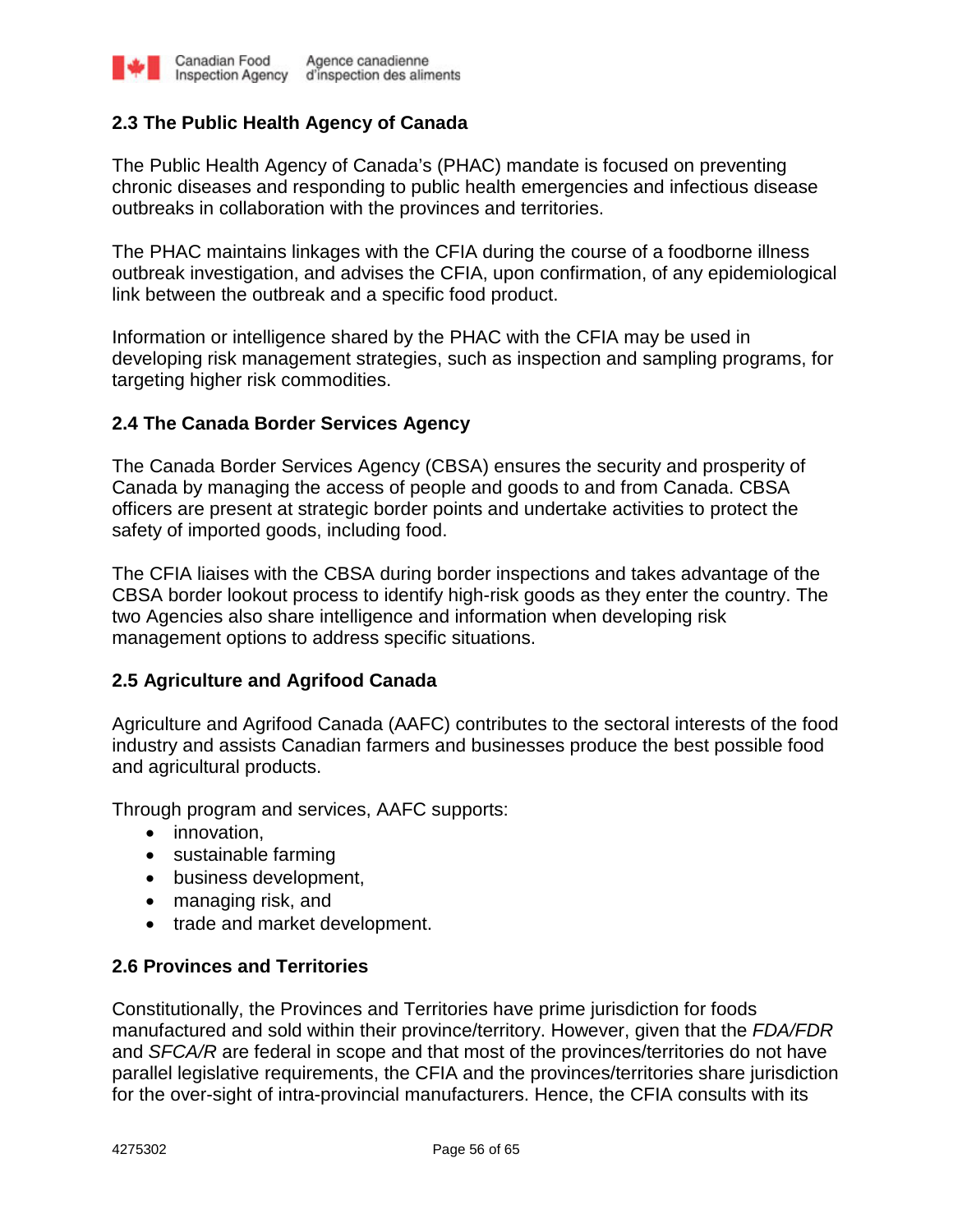

provincial and territorial counterparts as part of the design and development of risk management strategies for manufacturers who trade solely within a province.

### **3.0 Consumers**

Consumers also have an important role to play in food safety by ensuring that they minimize their own risks through the safe handling and preparation of foods to protect against food-borne illnesses.

### **4.0 International Trading Partners**

The Canadian food supply has become increasingly globalized, with more and more products being imported and exported than ever before resulting in a stronger role for our international trading partners. To ensure a safe food supply and to facilitate trade and market access, the Government of Canada works with our trading partners to conduct assessments of food systems. International trading partners also set import requirements for their own countries as well as provide export requirements for products exported from Canada.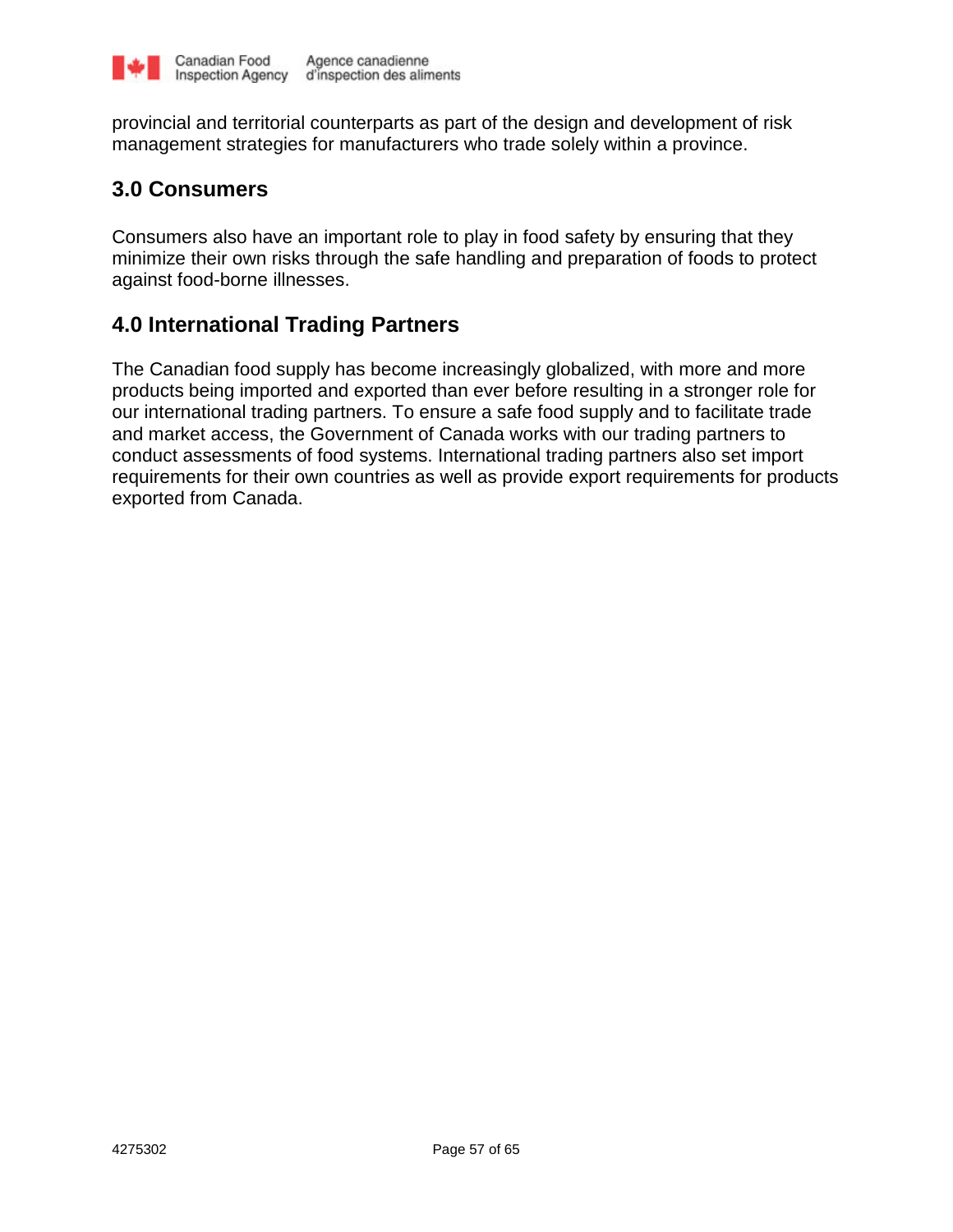

Canadian Food Agence canadienne<br>Inspection Agency d'inspection des aliments

*This page left intentionally blank*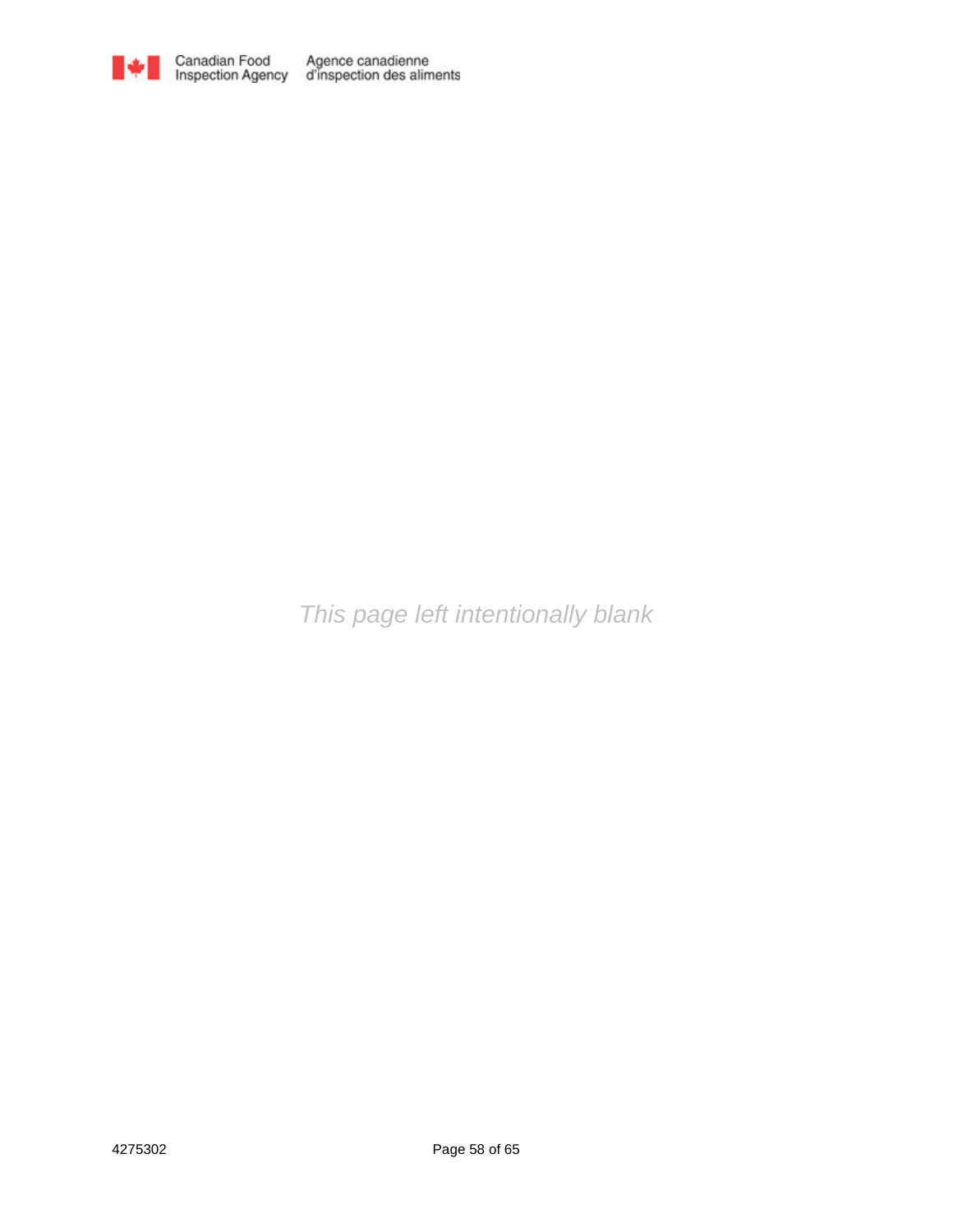

# **Annex D: Governance**

<span id="page-58-0"></span>The CFIA, HC, PHAC and AAFC have national accountabilities that directly or indirectly impact the health of Canadians.

In 1999, HC and the CFIA signed a Memorandum of Understanding (MOU) that outlines their respective roles and responsibilities and establishes principles and mechanisms for an effective working relationship. A "Roles and Responsibilities Framework" details the HC/CFIA responsibilities for each program element of the federal food safety and inspection system. The CFIA has also established MOUs with provincial and territorial counterparts on shared responsibilities, such as inspection activities and food-borne illness investigations.

In 2008<sup>13</sup>, the CFIA, HC and the PHAC signed an MOU to provide the foundation for building a clear understanding of their respective roles and responsibilities as they relate to human health and to provide links across the organizations to improve the design and delivery of integrated health-related solutions.

To support these MOUs, the inter-agency governance was updated in 2009 with the creation of the Committee on Food Safety (CFS). The CFS will continue efforts to facilitate the cooperation and collaboration of the three departments/agencies pursuant to the 2008 MOU. That MOU states that adequate governance will be put into place to support consistent application of this agreement. Accordingly, the CFS will:

- Meet as needed to ensure open and timely communications and effective collaboration between the three organizations;
- Commit their respective delegates to regular communication and collaborative work; and
- Establish the appropriate *ad hoc* or long term mechanisms to ensure that the principles contained within the MOU are met.

# **1.0 Federal /Provincial/Territorial Governance**

The FPT Regulatory ADM Committee was created in 2005 to provide leadership and strategic advice in the facilitation, development and implementation of coordinated federal/provincial/territorial regulatory and program initiatives. The goal of the Committee is to support Canadian agriculture, to promote protection of public health and to facilitate access to domestic and international markets.

FPT Regulatory ADMs also coordinate activities with the FPT Policy ADMs Committee (led by AAFC) to jointly develop and advance strategic policy and regulatory initiatives for consideration by Deputy Ministers and Ministers.

<span id="page-58-1"></span><sup>&</sup>lt;sup>13</sup> MOU amongst: HC, PHAC and CFIA for common issues related to human health, April 7, 2008.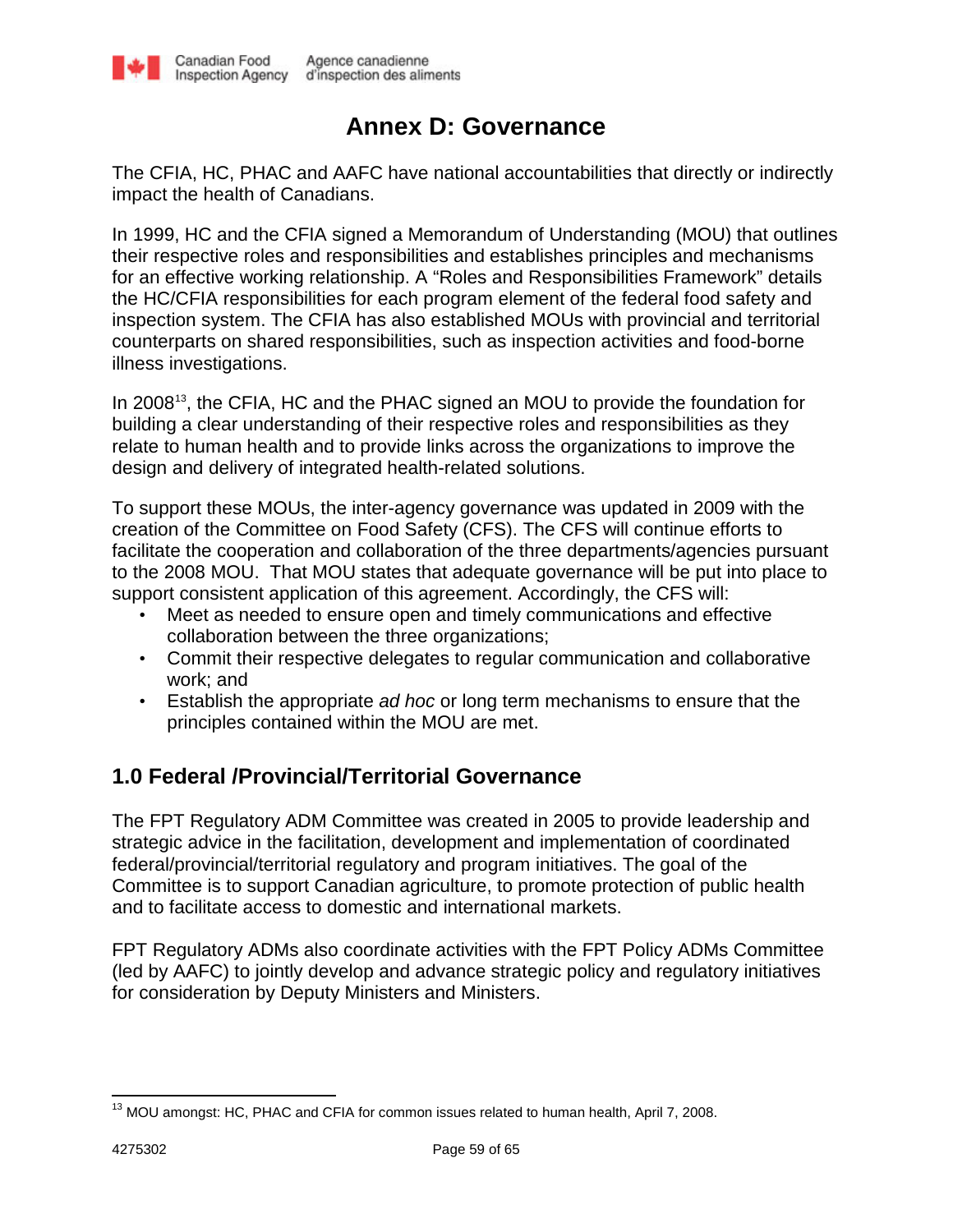

Three sub-committees report to the Regulatory ADMs Committee - the FPT Food Safety Committee (FPTFSC), the Traceability Task Team, and the Council of Chief Veterinary Officers.

The FPTFSC was created from existing food-related FPT committees and is composed of government officials from Health and Agriculture Ministries across Canada enabling it a balanced perspective on food safety issues. The FPTFSC is co-chaired by a federal member and two provincial/territorial members representing the Health and Agriculture Ministries, and it reports to the FPT ADMs of Health and of Agriculture. The main goals of the FPTFSC are to:

- coordinate the development of national food safety policy options,
- implement initiatives to achieve national food safety goals and priorities and
- enhance accountability.

### **2.0 CFIA Internal Governance**

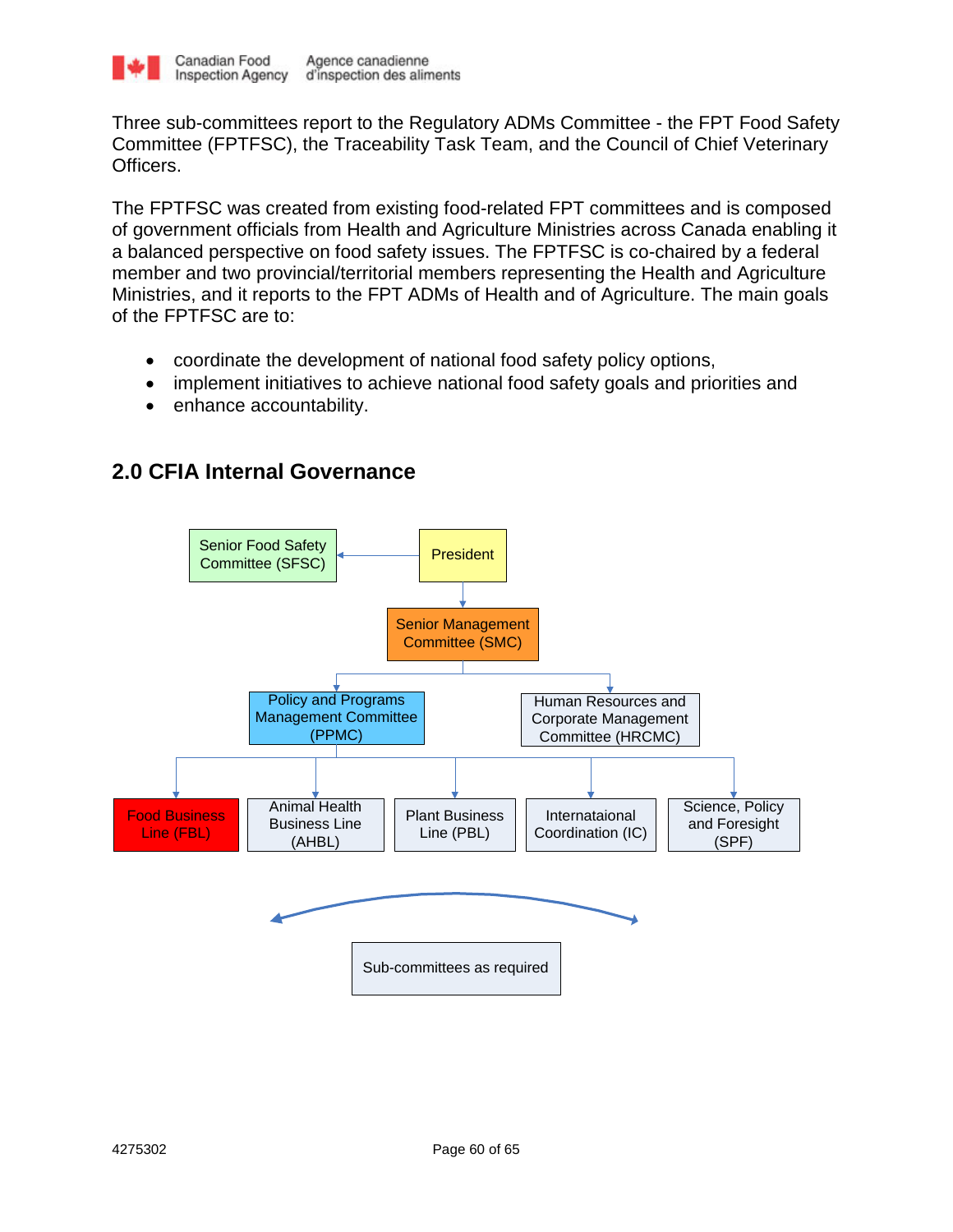

#### *Description of the CFIA's internal governance*

*The CFIA's internal governance starts with the President who is supported by the Senior Food Safety Committee and the Senior Management Committee (SMC). The SMC is further supported by the Policy and Programs Branch Management Committee and the Human Resources and Corporate Management Committee. Below these two committees are the three Business Line Committee's (Food, Plant and Animal) as well as the International Coordination Committee and the Science, Policy and Foresight Committee. The last 5 committees are supported by sub-committee's as required.*

Within the CFIA, the Senior Management Committee (SMC) is the senior forum for decision-making and information exchange and provides strategic direction for issues within the exclusive authority of the President.

The SMC is supported by two senior executive committees that provide recommendations and advice - the Policy and Programs Management Committee (PPMC) and the Human Resources and Corporate Management Committee (HRCMC). The functions of these two supporting committees are to:

- discuss and refine proposals that are to be presented to SMC and
- offer advice to functional authorities within their purview

PPMC and HRCMC are further supported by three committees aligned with CFIA's business lines (Animal Health, Plant, Food) and two horizontal committees (International Coordination and Science, Policy and Foresight). These five committees provide fora for representatives from the different Branches to:

- share information
- analyze and build consensus on the proposals intended for SMC decision including annual business plans, resource allocation and policy and management issues,
- provide advice on issues which would benefit from broader consultations.

#### **2.1 Food Business Line Committee**

The Food Business Line Committee is accountable for two main areas of responsibility:

- 1. Providing guidance on policy, program and operational items that need to advance through the governance structure for further consideration by the CFIA's senior-executive level committees, and
- 2. Developing planning, reporting and resource allocation proposals that correspond with the business line budget.

The roles and responsibilities of the Food Business Line Committee include:

• Identifying and strategically positioning a business line agenda through the systematic review of legislative and regulatory priorities as well as international considerations such as international agreements or Memoranda of Understanding (MOUs).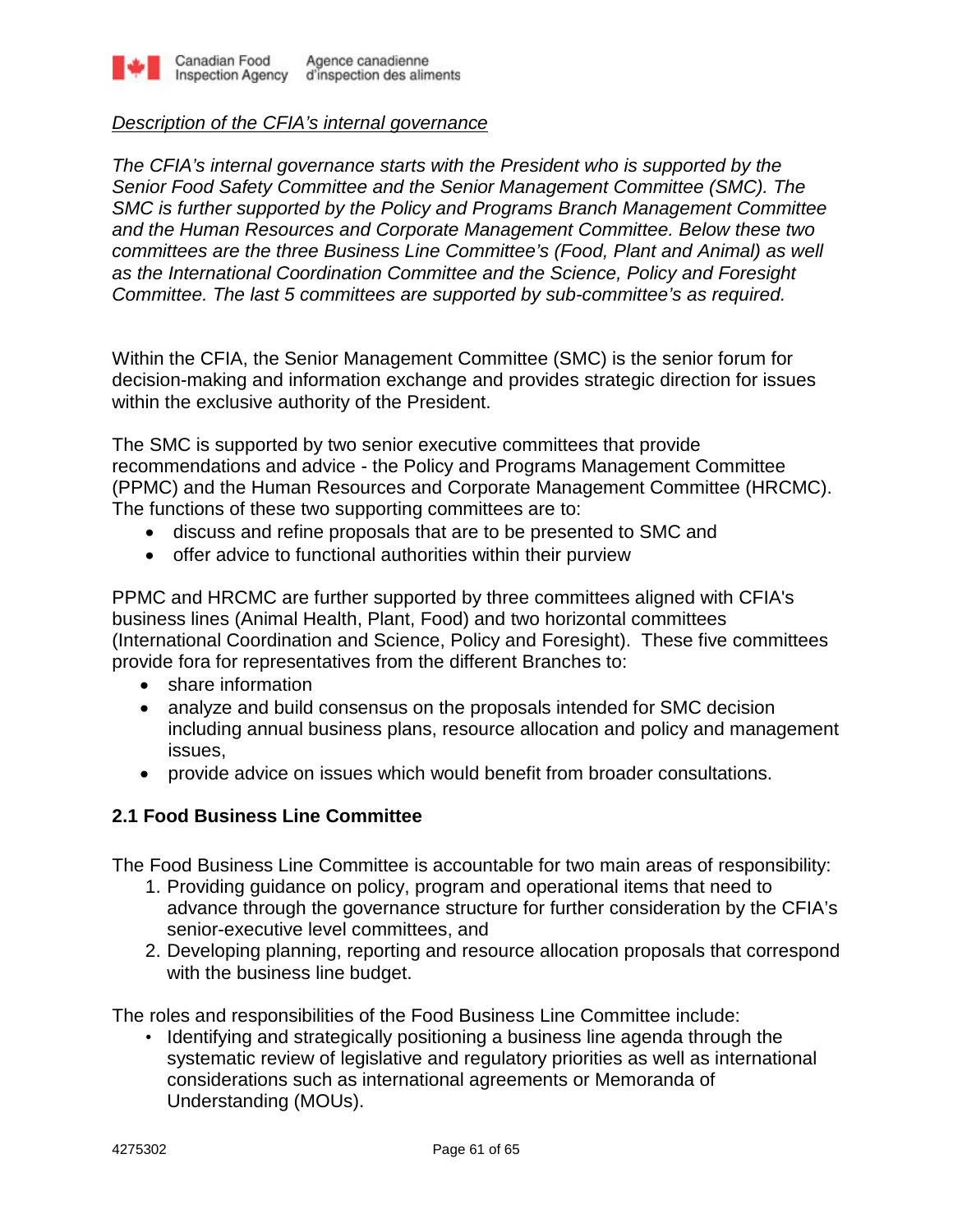

- Reviewing items relevant to advancing the business line agenda to ensure sufficient research and analysis have been completed and providing guidance with respect to cross-Agency linkages.
- Providing feedback to ensure issues intended for senior-executive level are appropriately framed for discussion and ultimate decision-making.
- Developing a business line plan that identifies priorities along with resource allocations for integration into an Agency-wide business plan.
- Articulating requirements to enable the successful execution of the business line plan including information technology needs, human resource implications, capital acquisitions, etc.
- Identifying performance measures to assess and monitor progress in relation to the planned priorities and business line deliverables.
- Determining an appropriate sub-committee structure, including membership, to enable the Food Business Line Committee to fulfil its mandate.

### **2.2 Chief Food Safety Officer**

The Chief Food Safety Officer (CFSO) has three broad strategic priorities:

1. Driving the development and delivery of a horizontal management agenda for the food production continuum.

On the domestic front, the CFSO will focus on bringing a more comprehensive perspective to food safety. By employing a broad lens inclusive of all components of food production – from seeds and feed, to slaughter and processing – the CFSO will seek to identify where along the food production continuum investments and interventions should be made so that consumers are provided with the highest levels of protection possible while cost effectiveness is achieved.

- 2. Assessing evolving international standards, global trends and best practices shaping food safety approaches The CFSO will facilitate more international intelligence gathering and sharing to better understand food safety trends, identify emerging risks and incorporate best practices for informed decision making. This perspective will allow the Agency to better orient Canada's food safety system within today's global food production and distribution environment.
- 3. Stewarding the "one health" convergence of human, animal and ecosystem health

In recognition of the fact that the health of humans, animals and ecosystems are intimately linked, the CFSO will, as an advocate for "one health," forge more collaboration between veterinarians, physicians, and other scientific-health related disciplines. The ultimate goal of this holistic perspective will be to ensure that Government efforts to protect public safety, the environment and animals are coordinated, complementary and synergistic.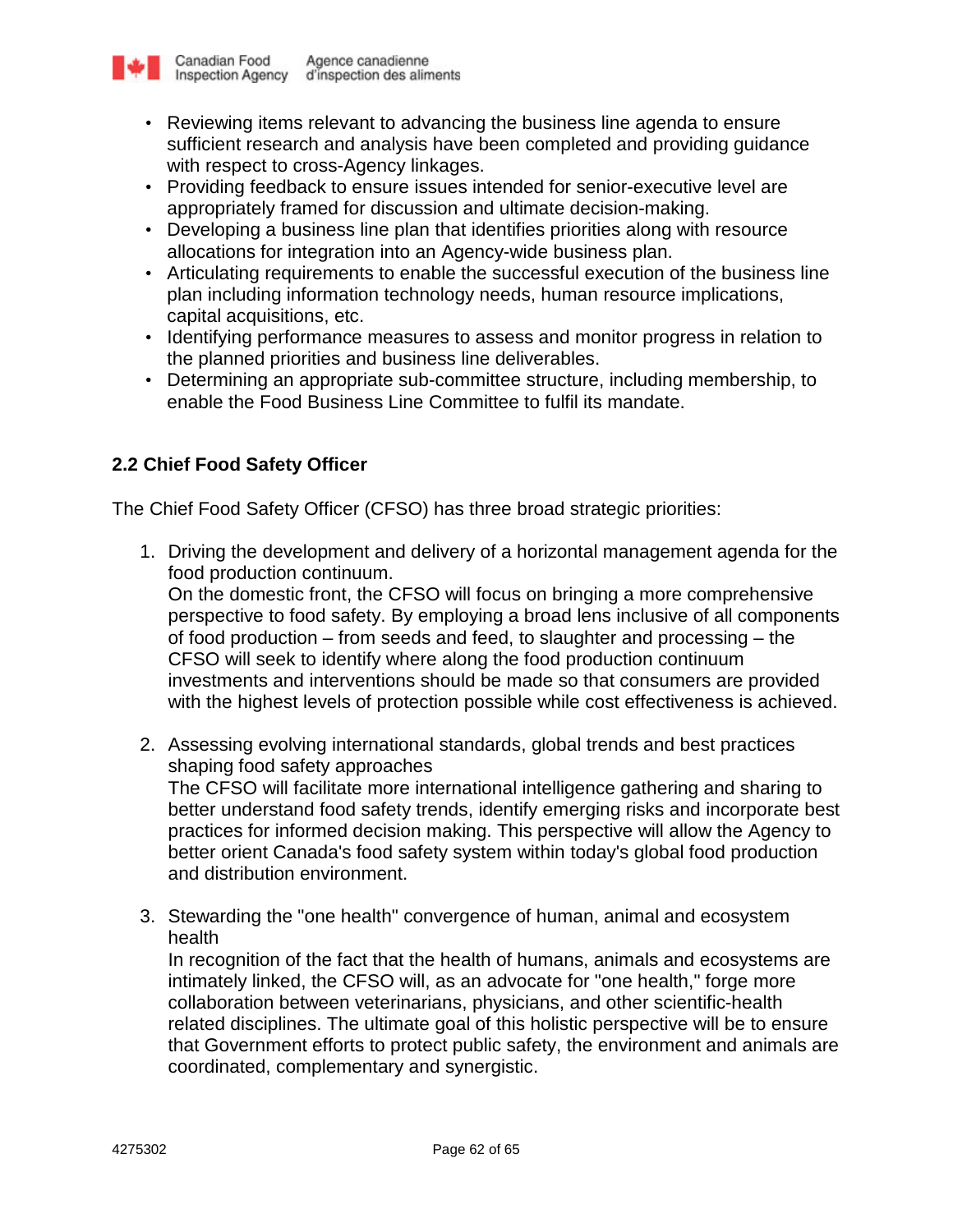

To further enhance governance and oversight for high profile or complex food safety issues, the CFIA has created the Senior Food Safety Committee (SFSC). Reporting directly to the President, chaired by the CFSO and comprised of the Executive Vice-President and Branch heads, the SFSC will meet bi-annually to provide strategic advice on the management of food safety issues and incidents. The SFSC may also be convened during time sensitive and high profile incidents or events to provide recommendations to the President, and support and direction to the implicated areas.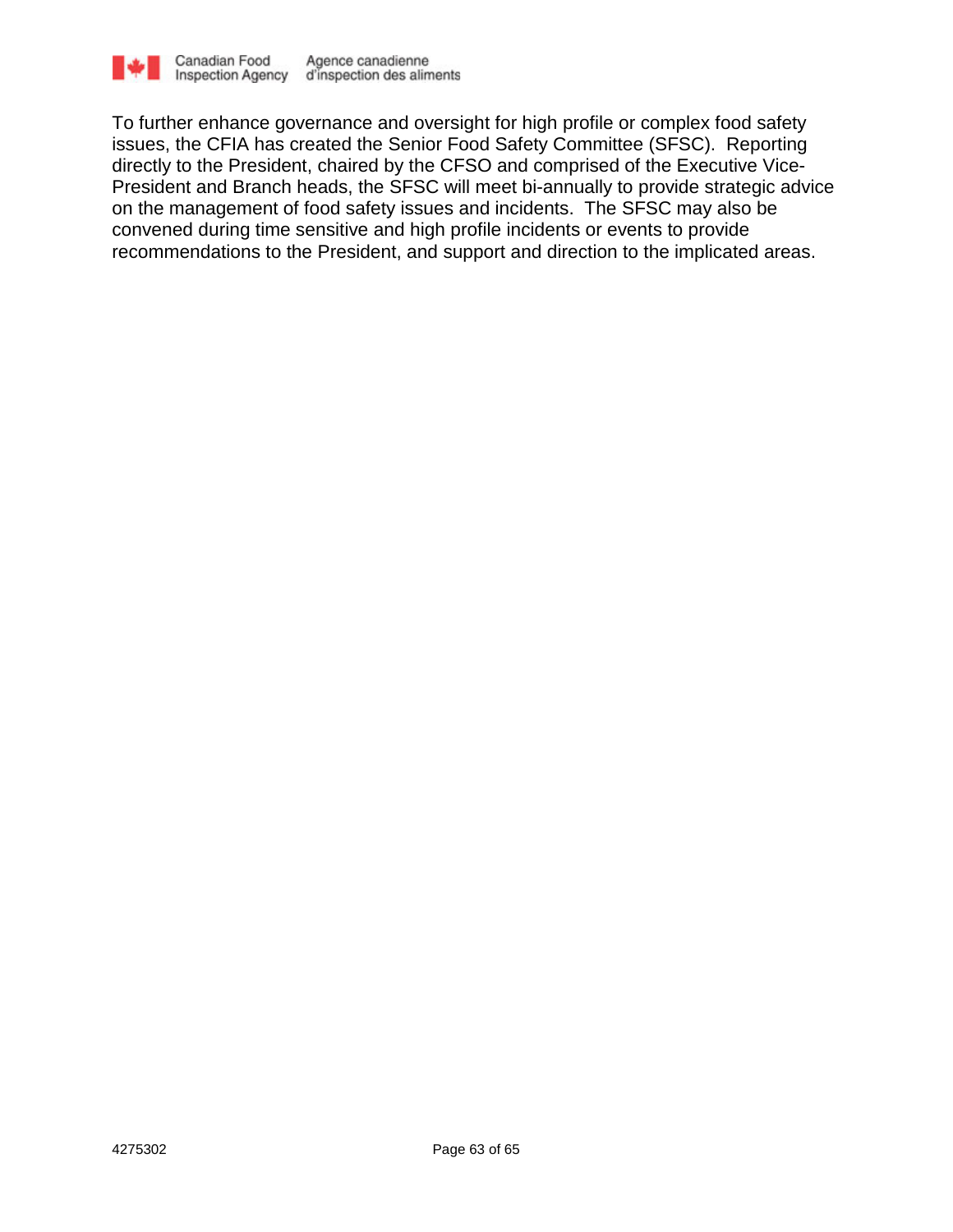

Canadian Food Agence canadienne<br>Inspection Agency d'inspection des aliments

*This page left intentionally blank*